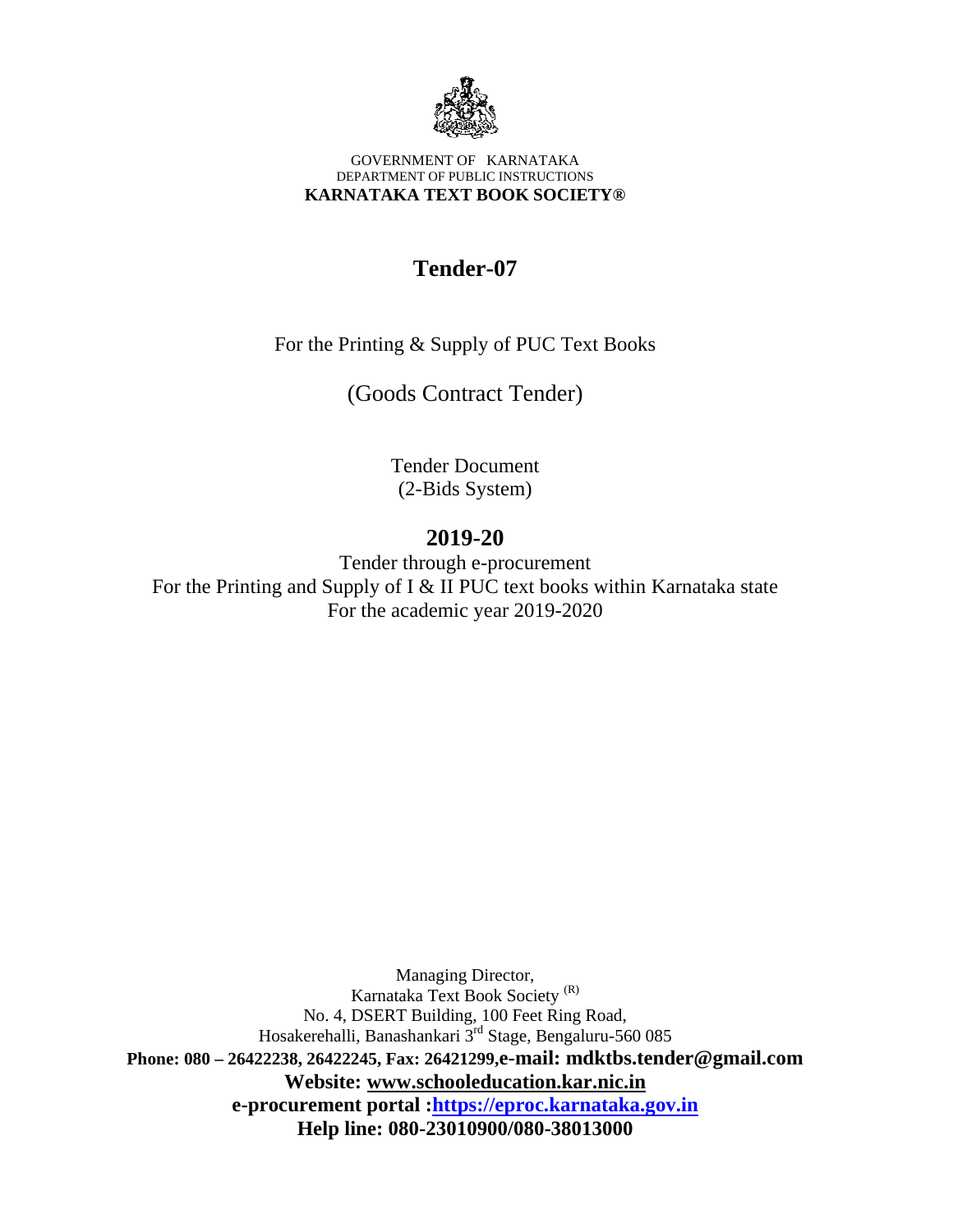# **Index**

| <b>S1.No</b>    | <b>Particulars</b>                                                                |                 |  |
|-----------------|-----------------------------------------------------------------------------------|-----------------|--|
| $\mathbf{1}$    | Cover Page                                                                        | 1               |  |
| $\sqrt{2}$      | Index                                                                             | $\overline{2}$  |  |
| $\overline{3}$  | Notification                                                                      | $\overline{3}$  |  |
| $\overline{4}$  | <b>Bid schedule</b>                                                               | $\overline{4}$  |  |
| $\overline{5}$  | Brief Description of KTBS & Scope of work                                         | $\overline{5}$  |  |
| $\overline{6}$  | Section 1: Instruction to Bidders                                                 | $6 - 7$         |  |
| $\overline{7}$  | Section 2: Information to Bidders                                                 | $8 - 16$        |  |
| 8               | Section 3 : Qualification criteria                                                | $17 - 19$       |  |
| $\overline{9}$  | Section 4: Evaluation of Price Proposal                                           | 20              |  |
| 10              | Section 5: Bidding Schedule                                                       | 21              |  |
| 11              | Section 6: General Conditions of Contract                                         | 22-33           |  |
| 12              | Section 7: Special Conditions of Contract                                         | 34-37           |  |
| 13              | Section 8: Quality Parameters                                                     | 38-40           |  |
| 14              | Section 9: Schedule of Place of delivery                                          | 41              |  |
| 15              | Section 10: Schedule of Requirements                                              | $42 - 43$       |  |
| 16              | Appendix - 1: Format for Power of Attorney                                        | 44              |  |
| $\overline{17}$ | Appendix - 2: Format for letter of proposal                                       | 45              |  |
| 18              | Appendix - 3: Details of Bidder                                                   | 46              |  |
| $\overline{19}$ | Appendix - 4 : Format for Anti-collusion certificate                              | 47              |  |
| 20              | Appendix - 5 : Format for Performance Security                                    | 48-49           |  |
| 21              | Appendix - 6: Format for Undertaking of being a Printer                           | 50              |  |
| $\overline{22}$ | Appendix - 7 : Format for Statement of Experience                                 | $\overline{51}$ |  |
| 23              | Appendix - 8: Format for Statement of Financial Capability                        | $\overline{52}$ |  |
| 24              | Appendix - 9: Format for Statutory Auditors Certificate for<br>Project Experience | 53              |  |
| 25              | Appendix -10: Format for infrastructure Capability                                | $54 - 55$       |  |
| 26              | Appendix -11: Format for Bidder declaration regarding his<br>Capacity             | 56              |  |
| 27              | Appendix -12 : Declaration of work completion                                     | 57              |  |
| 28              | Appendix -13 : Declaration by bidder                                              | 58              |  |
| 29              | Appendix -14 : Penalty for Deviation in Quality.                                  | 59              |  |
| $\overline{30}$ | Appendix -15 : Mill certificate                                                   | 60              |  |
| $\overline{31}$ | Appendix -16 : Format for Delivery Challan                                        | 61              |  |
| 32              | Appendix -17 : Paper quantity approved by DPS                                     | 62              |  |
| 33              | Appendix -18 : Contract Form                                                      | 63-64           |  |
| $\overline{34}$ | Appendix -19 : Bid Form                                                           | 65              |  |

**Sd/-**  Managing Director Karnataka Text Book Society®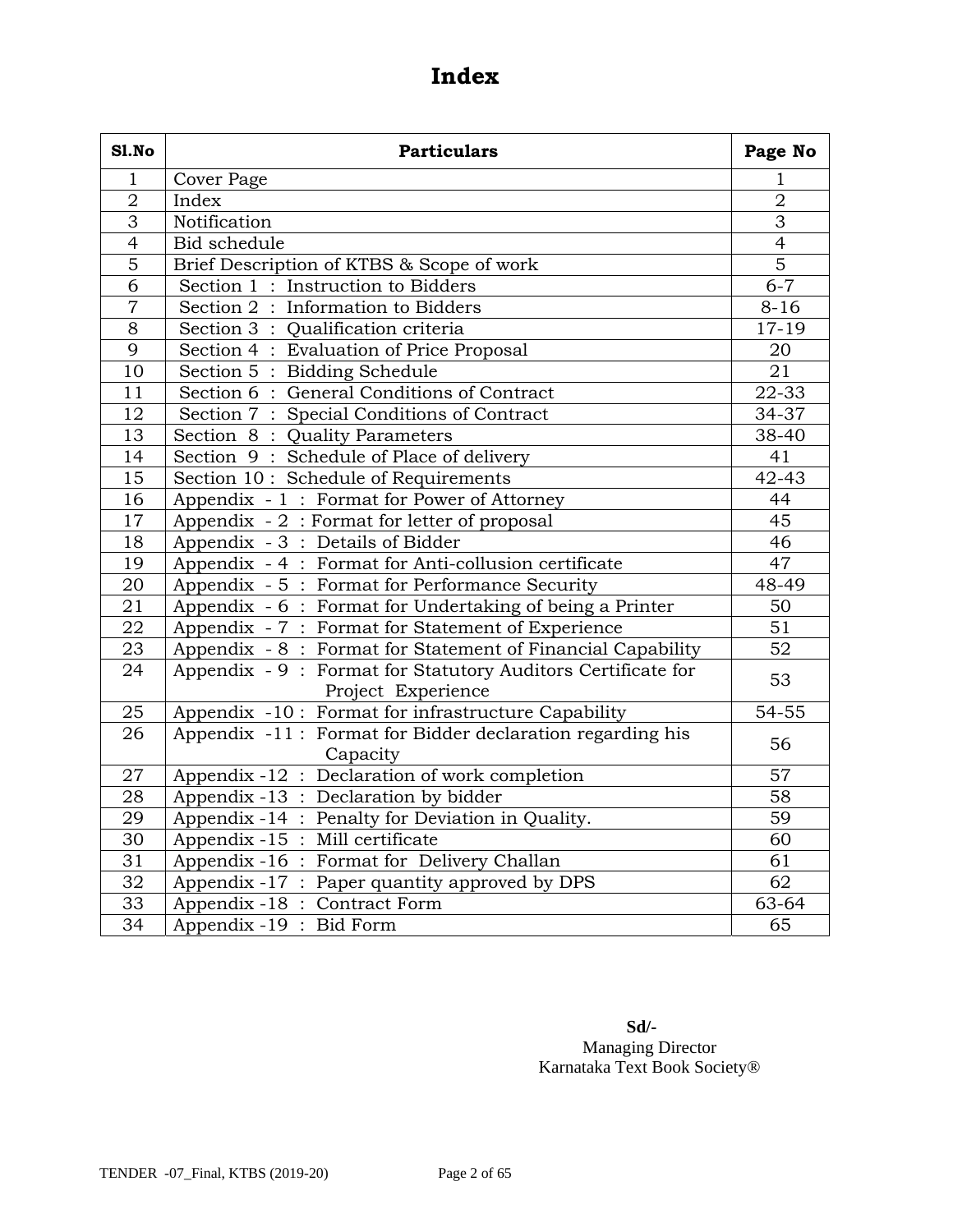

#### **GOVERNMENT OF KARNATAKA**  DEPARTMENT OF PUBLIC INSTRUCTION **KARNATAKA TEXT BOOK SOCIETY ®**

No:A6/ KTBS/2019-20/PUC T-1/91/18-19

**Phone**: 080 – 26422238, 26422245, No. 4, DSERT Building, 100 Feet Ring Road<br> **Fax**: 26421299 Hosakerehalli, Banashankari 3<sup>rd</sup> Stage Hosakerehalli, Banashankari 3<sup>rd</sup> Stage<br>Bengaluru – 560085 **E-mail:**mdktbs.tender@gmail.com Bengaluru – 560085<br> **No:A6/ KTBS/2019-20/PUC T-1/91/18-19 Dated:** 23/04/2019 **Dated:** 23/04/2019

#### **TENDER NOTIFICATION**

(e- Procurement)

Tenders are invited under Two Bid System on Government of Karnataka e-procurement platform from eligible printers, having Infrastructure (as stipulated in the Tender Document) within the States of Karnataka, Maharashtra, Andhra Pradesh, Telangana, Tamil Nadu, Puducherry, Kerala & Goa, to print and Supply of **35 Titles** of about **27.95**lakhs of I & II PUC Text Books supplied to specified destinations mentioned in the document located within the State of Karnataka for the Academic year 2019-20.

| <b>E-procurement portal address</b> | https://eproc.karnataka.gov.in |
|-------------------------------------|--------------------------------|
| Portal Help line                    | 080-230109000/080-38013000     |

I&II PUC Text Books to be printed have been grouped in **13 packages** for bidding as mentioned here under

| <b>Tender Notification</b><br>No.        | <b>Notification</b><br>Date | <b>Particulars</b>                                        |                                                                                                                                                                                                                                                                                                                                                                             |                                                                       |                                                                 |                                                       |                                                                                               |
|------------------------------------------|-----------------------------|-----------------------------------------------------------|-----------------------------------------------------------------------------------------------------------------------------------------------------------------------------------------------------------------------------------------------------------------------------------------------------------------------------------------------------------------------------|-----------------------------------------------------------------------|-----------------------------------------------------------------|-------------------------------------------------------|-----------------------------------------------------------------------------------------------|
|                                          |                             | pkg.<br>N <sub>0</sub><br>131<br>132<br>133<br>134<br>137 | Pkg value in<br>lakh<br>128<br>212<br>158<br>165<br>80                                                                                                                                                                                                                                                                                                                      | <b>EMDi</b><br>n lakh<br>2<br>3<br>$\mathbf{2}$<br>$\mathbf 2$<br>1.5 | <b>Pkg</b><br>N <sub>0</sub><br>140<br>141<br>142<br>143<br>144 | Pkg value<br>in lakh<br>119<br>118<br>85<br>87<br>130 | <b>EMD</b><br>in lakh<br>$\boldsymbol{2}$<br>$\overline{2}$<br>1.7<br>1.7<br>$\boldsymbol{2}$ |
| No:A6/ KTBS/2019-<br>20/PUC T-1/91/18-19 | Dated: 23/04/2019           | 138<br>139                                                | 90<br>130                                                                                                                                                                                                                                                                                                                                                                   | 1.8<br>2                                                              | 145                                                             | 109                                                   | $\overline{2}$                                                                                |
|                                          |                             | ➤<br>Books.<br>➤                                          | Packages contain the I&II PUC Text Books;<br>Some of the packages are having Crown 1/4th size Text<br>Some packages are having A4 size. Text Books.<br>Some Packages are having Text books of, single colour, Two<br>coloured, Four coloured and Multi coloured or in<br>combination but all the textbooks are bound by four coloured<br>cover pages and inner cover pages. |                                                                       |                                                                 |                                                       |                                                                                               |

 $\triangleright$  Detailed tender documents available separately in the e-portal and is also published for reference in the department website **www.schooleducation.kar.nic.in.**

 The last date for submission of Tender is **08.05.2019** before **17.30 hrs**. The pre-bid meeting is being convened on **02.05.2019**. The pre-qualification bids (Technical bid) will be opened online on **10.05.2019**at**10.00 hrs**. Online through e-procurement portal. No separate intimation in this regard will be given individually.

 $\triangleright$  The financial bids of only those bidders who satisfy pre-qualification criteria upon evaluation will be opened on specified date mentioned in tender document.

> Managing Director, Karnataka Text Book Society.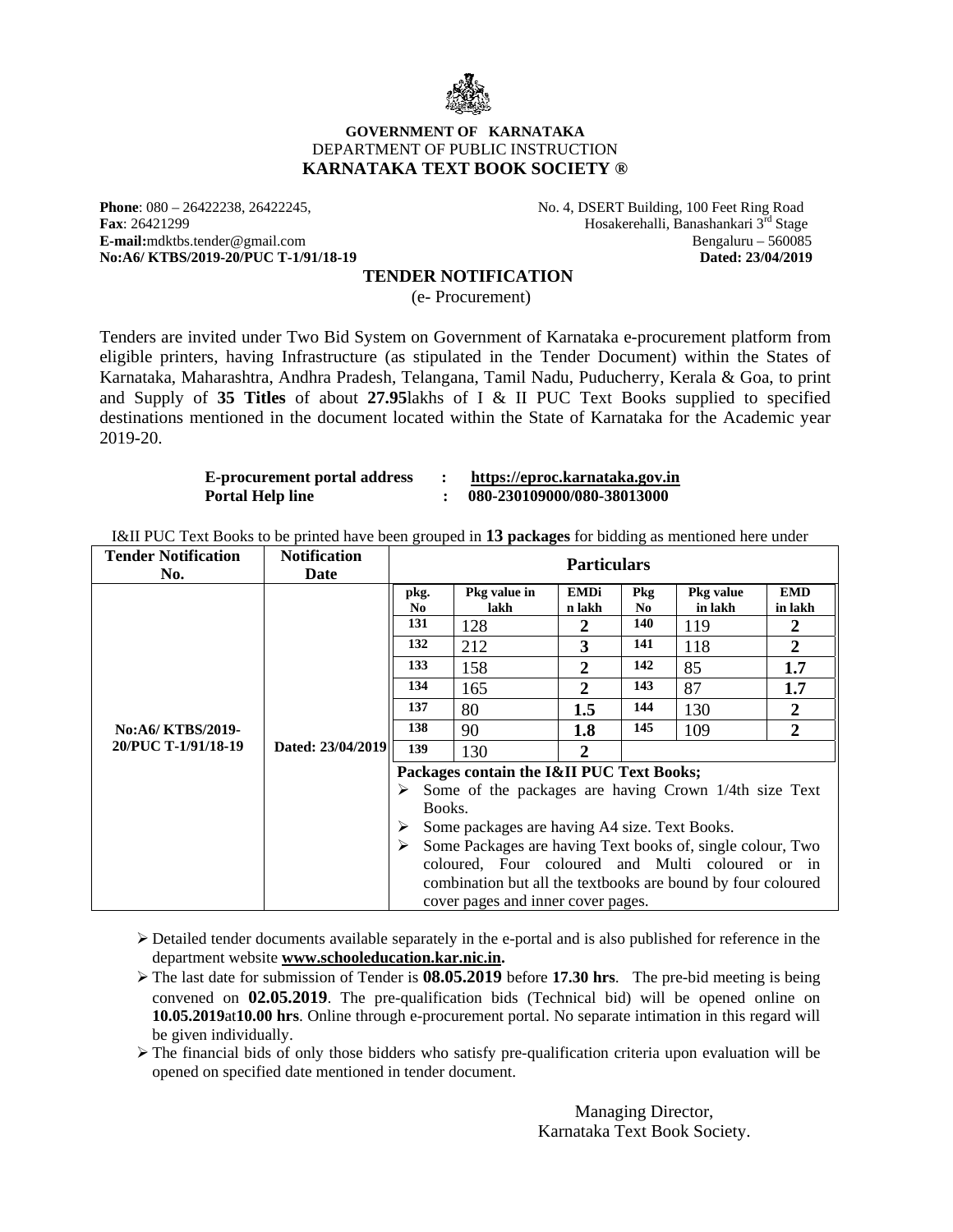# **BID SCHEDULE**



#### **GOVERNMENT OF KARNATAKA**

Office of the Managing Director ,The Karnataka Text Book Society <sup>(R)</sup>,No. 4, DSERT Building, 100 Feet Ring Road, Hosakerehalli, Banashankari 3rd Stage, Bengaluru-560 085 **Phone Nos. 080-26422238, 080-26422245 FAX: 26421299** 

#### BID SCHEDULE FOR PRINTING AND SUPPLY OF **I&II PUC TEXT BOOKS** TO THESPECIFIED DESTINATIONWITHIN KARNATAKA STATE  **(Two Bid system)**

| SI. No         | <b>Particulars</b>                         | <b>Particulars</b>                  |
|----------------|--------------------------------------------|-------------------------------------|
|                | <b>Bid Reference</b>                       | No:A6/KTBS/2019-20/PUC T-1/91/18-19 |
|                |                                            | Dated: 23/04/2019                   |
| 2              | <b>Online Availability of Bid Document</b> | 27.04.2019                          |
| 3              | Bidding document available on the          | 08.05.2019, 17.30 hrs               |
|                | site till                                  |                                     |
| $\overline{4}$ | <b>Last Date for submission of Bids</b>    | 08.05.2019, 17.30 hrs               |
| 5              | Pre bid meeting                            | 02.05.2019, 15.00hrs                |
| 6              | Time and Date of opening :                 |                                     |
|                | <b>Technical Bid</b>                       | 10.05.2019, 10.00 hrs               |
|                | <b>Financial Bid</b>                       | On or after 14.05.2019, 10.00 hrs   |
| 7              | Opening of Bids                            | Online through e-procurement portal |
|                |                                            |                                     |
| 8              | <b>Address for Communication</b>           | The Managing Director,              |
|                |                                            | Karnataka Textbook Society®         |
|                |                                            | No.4, DSERT Building,               |
|                |                                            | 100 Ft Ring Road, BSK III Stage,    |
|                |                                            | Bengaluru - 560 085                 |
|                |                                            | Karnataka State, India.             |

- Bids must be accompanied by bid security (EMD) as specified under clause **1.2.1** of **Section 1**.
- $\triangleright$  Bids will be opened online through e-procurement portal. No separate intimation in this regard will be given individually.
- $\triangleright$  In the event of the date specified for bid submission and opening, being declared as a holiday for Karnataka Textbook Society, opening of bids will be on the following working day at the scheduled time.
- $\triangleright$  The opening of financial bid date mentioned above is only tentative. Actual bid will be opened only after finalization of technical bid.

Managing Director Karnataka Text Book Society® Bengaluru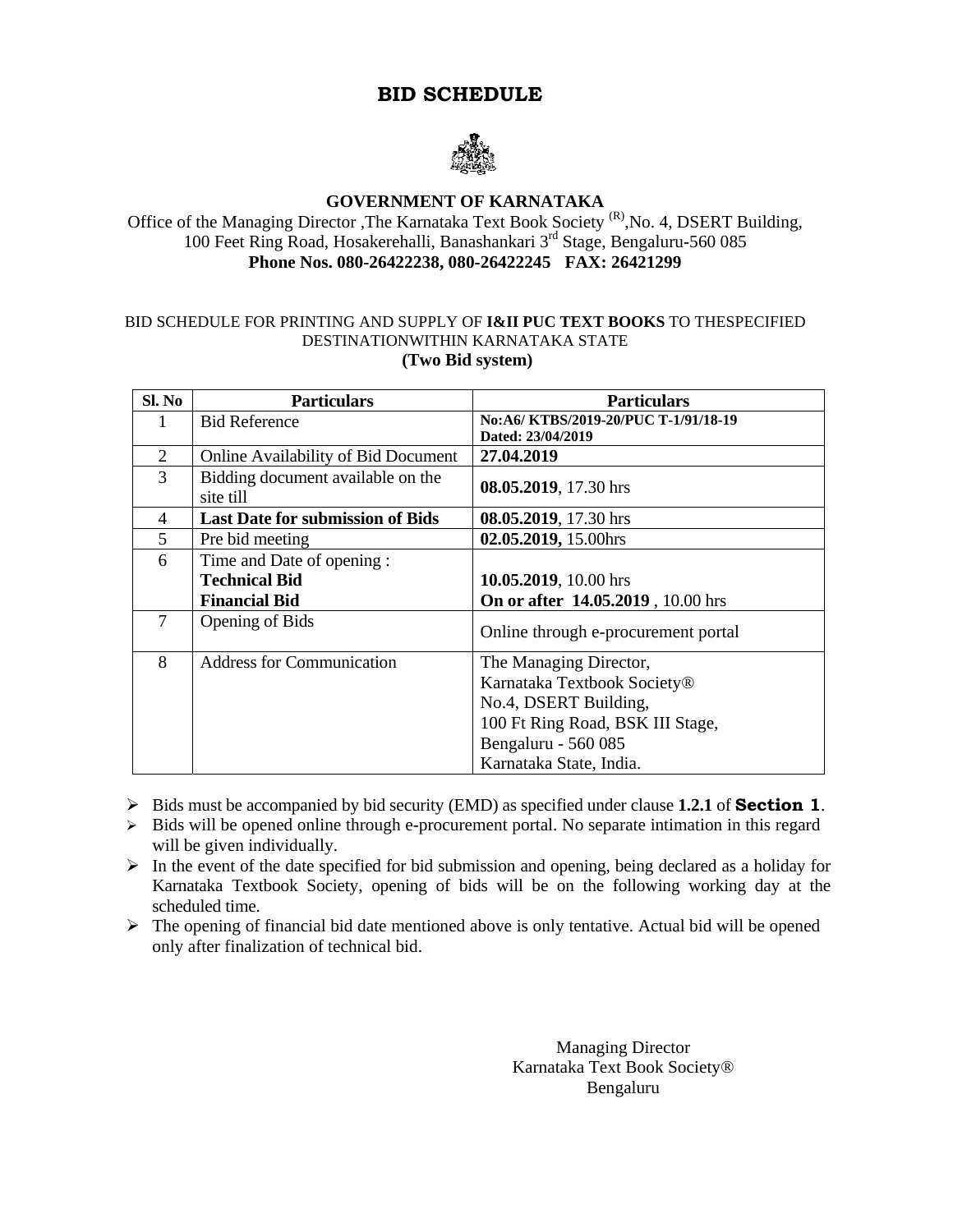# A BRIEF DESCRIPTION

#### **INTRODUCTION**

- $\triangleright$  The Karnataka Textbook Society® herein after referred to as `The Society` is registered under the Societies Act 1960, functioning under the Education Department, Government of Karnataka. The Society is wholly financed by the Government of Karnataka.
- $\triangleright$  The objective of the Society is to provide quality Textbooks to Primary and Secondary School students and Class XI and XII across the state of Karnataka in accordance with the Rules.
- Free textbooks are provided to 1<sup>st</sup> to 10<sup>th</sup> Standard students of all Government schools and 9<sup>th</sup> &  $10<sup>th</sup>$  class students of all Aided Schools as per the Government policy and to  $1<sup>st</sup>$  to  $8<sup>th</sup>$  Standard students of all aided schools as sponsored under the project of Samagra Shiksha Abhiyana (SSA), Karnataka.
- $\triangleright$  Sale Textbooks are provided to all students of unaided schools in Karnataka.
- This tender is for Printing and Publishing of I&II PUC textbooks.
- $\triangleright$  As per the directions issued by the Government and the Departments under the Secretariat of Primary and Secondary Education the KTBS will also procure and supply Other Supporting Learning and teaching materials.
- **This is a tender for printing and Publishing of I&II PUC Text Books for the students located within Karnataka state, for the academic year 2019-20.**
- $\triangleright$  This tender contract validity is up to 29th February 2020 or till finalization of the tender for the printing and Publishing of I&IIPUC Text Books for the next academic year, whichever is earlier. Rates quoted or accepted rates are valid for tender validity period.

#### **SCOPE OF WORK**

- **About 12.14**lakhs of Students are studying in I&II PUC classes in colleges across Karnataka. The I&II PUC Text Books are required to be printed and marketed through private retail book sellers throughout Karnataka. About**27.95** lakhs of Text Books are required to be printed and made available for the students before commencement of the academic year 2019-20.These Text Books are to be supplied to the specified destinations as mentioned in the document i.e., in **Section-9**, who in turn will enable the marketing of the books.
- $\triangleright$  The successful bidder is responsible to enter into an agreement with KTBS. He should procure the paper and shall provide the information about the same to the KTBS and the certifying agency appointed by the Society viz. **the Director of Printing, Stationery & Publications, Government of Karnataka, Bengaluru hitherto called as DPS.** The books shall be supplied to the different offices at District Head quarters as mentioned in **Section-9** after getting quality certification by the officers appointed by DPS.
- $\triangleright$  The successful bidder is also responsible and accountable for all the printing and supply process throughout the contract period. He has to chalk out the programme of work/ route map/ time schedule from the date of commencement till the completion of the work and intimate the same to the Purchaser along with the contract agreement.

#### **1.3 DOCUMENTS**

The tender document has been divided into different sections as mentioned in the Index.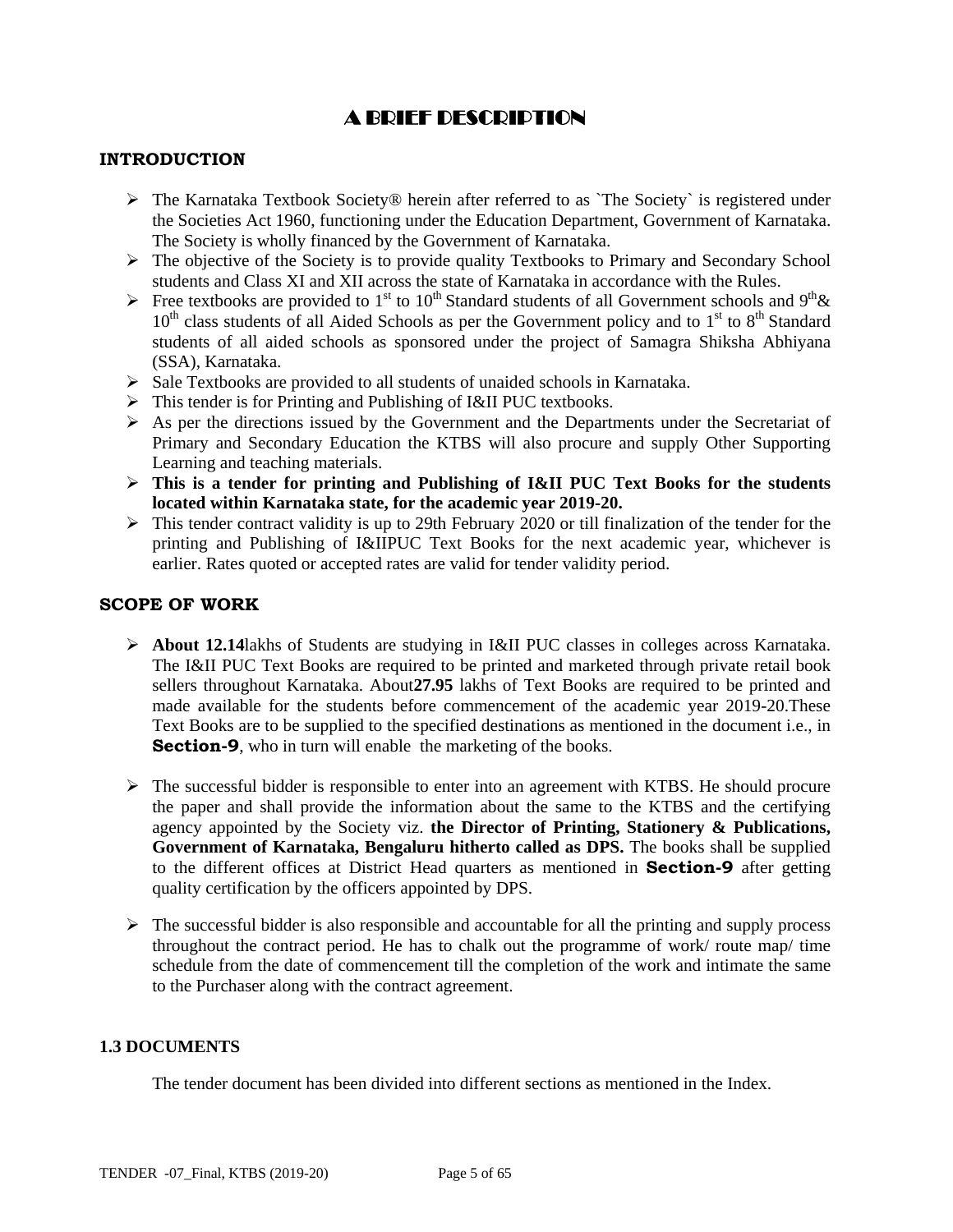# **SECTION – 1**

# INSTRUCTION TO BIDDERS

### **1.1. INTRODUCTION AND BACKGROUND**

- 1.1.1 Karnataka text Book Society is responsible for printing and publishing of I&II PUC text Books to the students studying in Pre university colleges in I&II PUC, across the state of Karnataka.
- 1.1.2 In pursuance of this objective, the Karnataka Textbook Society®, Government of Karnataka invites open tenders from interested parties for the printing and supply of I&II PUC Text Books to as per Distribution points mentioned in **Section-9**. Interested Printers ("Bidders") are invited to submit their detailed Bids.
- 1.1.3 The Bids would be evaluated on the basis of the evaluation criteria set out in this document in order to identify the successful Bidder. In order to do so, the Purchaser himself or his authorized representative may inspect the premises of the bidder.
- 1.1.4 The Successful Bidder would then have to enter into an Agreement with The Managing Director, KTBS, and perform the obligations as stipulated there, in respect of the Project. The Draft Contract form is given in **Appendix-18**of this document.
- 1.1.5 The Successful Bidder would be required to print and supply Sale category of I&II PUC Text Books to Distribution points as mentioned in **Section-9** in accordance with the terms and conditions laid down.
- 1.1.6 The period of the contract shall be up to **29th February 2020** or till finalization of the printers for the next academic year printing, whichever is earlier.
- 1.1.7 Upon satisfactory completion of the printing and supply of I&II PUC Text Books, payments will be made in accordance with the terms and conditions set out in this Document.

#### **1.2. BRIEF DESCRIPTION OF BIDDING PROCESS**

1.2.1 The Society intends to follow a single stage, two Bid process for selection of the successful Bidder for the Project.

#### **Documents Constituting the Tender (Two Bid)**

 The tender (two Bids) to be submitted by the Tenderer shall comprise the following components i.e. Technical Bid and Financial Bid. Both shall have to be submitted online in the formats available in the e-portal.

#### **Technical Bid**

 Scanned images of the Documents listed under clause 2.9.1 of **section-2** of this document should be uploaded as part of the technical bid on e-procurement portal. No information related to financial bid should be uploaded /mentioned under technical bid. In case, any such information relating to financial bid is found in the technical bid document, such bid will be rejected without any consideration.

#### **Earnest money deposit**

Earnest money deposit (EMD) as per selected package should be paid through **e-payments, credit card, direct debit (internet banking) or NEFT (National Electronic Fund Transfer).**

#### **Financial Bid:**

Price Schedule which **forms** the Financial Bid shall be submitted online in the provided manner. **No additional document is to be uploaded in this regard**.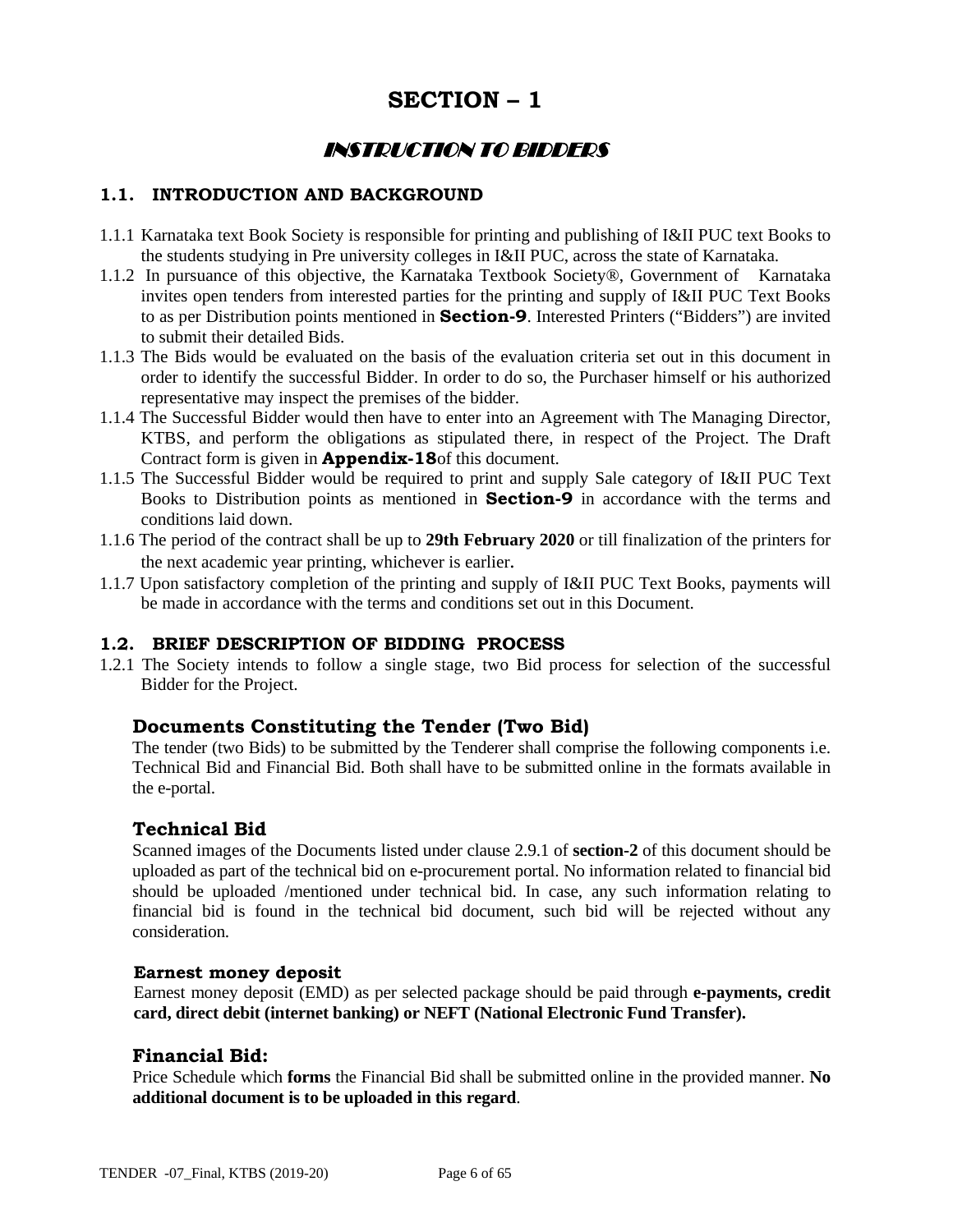#### **1.2.2 EVALUATION PROCESS**:

### **Technical Evaluation;**

The evaluation of the Proposals would be carried out as follows:-

#### **a)** *"Test-of- responsiveness"*.

This stage involves an evaluation based on Qualification Submissions. Proposals found to be substantially responsive would be selected for qualification evaluation.

#### **b)** "*Qualification".*

In this Stage the information of the Bidders relating to their experience, financial and infrastructural capability would be evaluated. Bidders meeting the experience, financial  $\&$ infrastructure capability criteria as set out in this Document shall be short-listed as *"Qualified Bidders".* 

#### **Financial Evaluation**:

This stage is called *"Eligibility".* In this stage the Price Bid of the *"Qualified Bidders"* would be evaluated based on the evaluation criteria as mentioned in **Section 4** for the price bid. The evaluated L-1 price bidder shall be declared as the *"Eligible Bidder."* 

**1.2.3** The tenderer shall submit samples of the Paper from at least two mills for the Text Printing and Boards for the Cover Printing to the Assistant Director, Karnataka text Book Society before the last date of bid submission and the acknowledgement for having submitted the samples shall be uploaded as one of the technical documents. Samples are to be packed in separate covers duly indicating name and address of the tenderer on the sealed cover and on all the samples. Non submission of sample papers and uploading of the acknowledgement in technical bid shall be categorically rejected. The samples shall bear the manufacturers name, brand, GSM etc., and compliance report to technical specifications prescribed or a mill test report of the respective sample. Extract of specifications from the Website is also acceptable. The Tenderers are bound to use the same brand and make of the paper as per samples provided unless there are valid reasons like closure of the Mill, Non availability of the said brand etc. Any such deviation shall be only after obtaining the permission from the purchaser.

#### **1.3 AVAILABILITY OF TENDER DOCUMENT**

In the e-procurement portal **https://eproc.karnataka.gov.in**

**1.3.1** All subsequent notifications, changes and amendments on the project or tender document would be posted only on the **e-procurement portal viz.***https://eproc.karnataka.gov.in*

#### **1.4 PROPOSAL DUE DATE**

The proposal should be uploaded on or before **08.05.2019,** before**17.30hrs**.

#### **1.5 OFFICIAL COMMUNICATION FROM KTBS**

- The official communication from KTBS to the bidders will be in any mode such as through post, courier, or E-mail.
- E-mail communication from e-mail ID of KTBS i.e.,**mdktbs.tender@gmail.com** should be treated as official communication.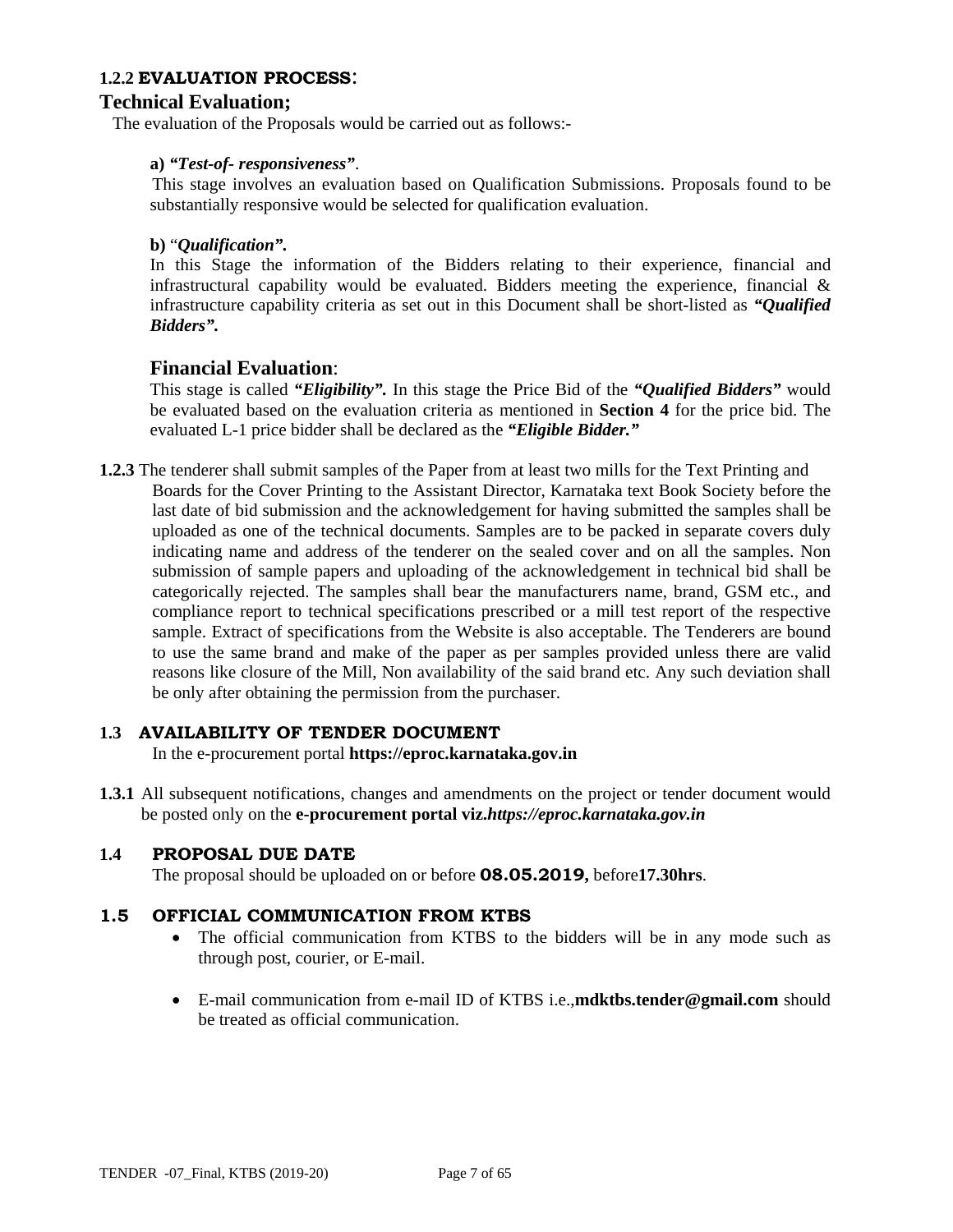# INFORMATION TO BIDDERS

### **A. GENERAL INFORMATION**

#### **2.1 BIDDERS**

- 2.1.1 The Legal entity eligible for participating in the qualification process shall be `**the Printer**` belonging to any of the States of Karnataka, Maharashtra, Andhra-Pradesh, Telangana, Tamil Nadu, Puducherry, Kerala and Goa.
- 2.1.2 The Printer means an entity with the prescribed eligibility who is engaged in the business of printing and supplying of books and who has a Minimum of 3 years' experience in printing and supply of books.
- 2.1.3 The legal entity should possess Technical facilities of the required standards to fulfill the requirements of the tender.
- 2.1.4 The Legal Entity should have been registered as printer under Factories Act and shall have separate valid and legal factory registration certificate for each place of production. **The Factory Registration shall be renewed up to tender validity period** and shall also have registrations under Goods and Services Tax Act in their respective States in India; and all other legal and statutory Registrations to fulfill the requirements of this Tender
- 2.1.5 The main business of the Legal Entity in the immediately preceding 3 years should be as a printer in any of the states of Karnataka, Maharashtra, Andhra-Pradesh, Telangana, Tamil-Nadu, Pondicherry, Kerala and Goa.
- 2.1.6 The Legal Entity should have achieved an average annual turnover of Rs.**75.00** lakhs in the Preceding 3 years i.e. 2015-16, 2016-17and 2017-18.
- 2.1.7The following documents / information shall be submitted by the Bidders along with the Qualification Submissions:
	- A legal entity incorporated as Private/Public Limited Company shall submit Certificate of incorporation, memorandum& Articles of Association.
	- A Partnership Firm shall submit Partnership Deed.
	- A ownership shall provide Proof of Ownership of a Printing Press as per the criteria Prescribed and their location within the states of India
- 2.1.8 Any Entity which has been barred by the Education Department, Government of Karnataka (GOK), any other State Governments (SG) or Government of India (GOI), or any of the agencies of GOK/SG/GOI would not be eligible to submit a Proposal. The Bidder shall execute an undertaking to this effect as per the format enclosed in **Appendix-4**(Format for anti-collusion certificate).
- 2.1.9 Any Entity which has been declared as blacklisted by the KTBS would not be eligible to submit a proposal.

#### **2.2 NO CONSORTIUM**

 Bidder should be an individual entity and should submit their bids individually*.* More specifically, consortium of bidders is barred from participation in the tender.

### **2.3 NUMBER OF PROPOSALS & PACKAGE DETAILS**

- 2.3.1 Each Bidder shall submit only one Proposal in response to this Tender document. Any Bidder, who submits or participates in more than one Proposal, shall be disqualified and shall also cause disqualification of all the proposals in which such Bidder has participated.
- 2.3.2 A Bidder is eligible for a maximum of **03(Three)** Packages and each bidder shall bid **only 03(Three)** packages as per his production capacity. The tenderer who have been awarded the production and supply of other printing work related to Karnataka text Book society shall participate in this tender only if they have any spare capacity. List of work packages is as shown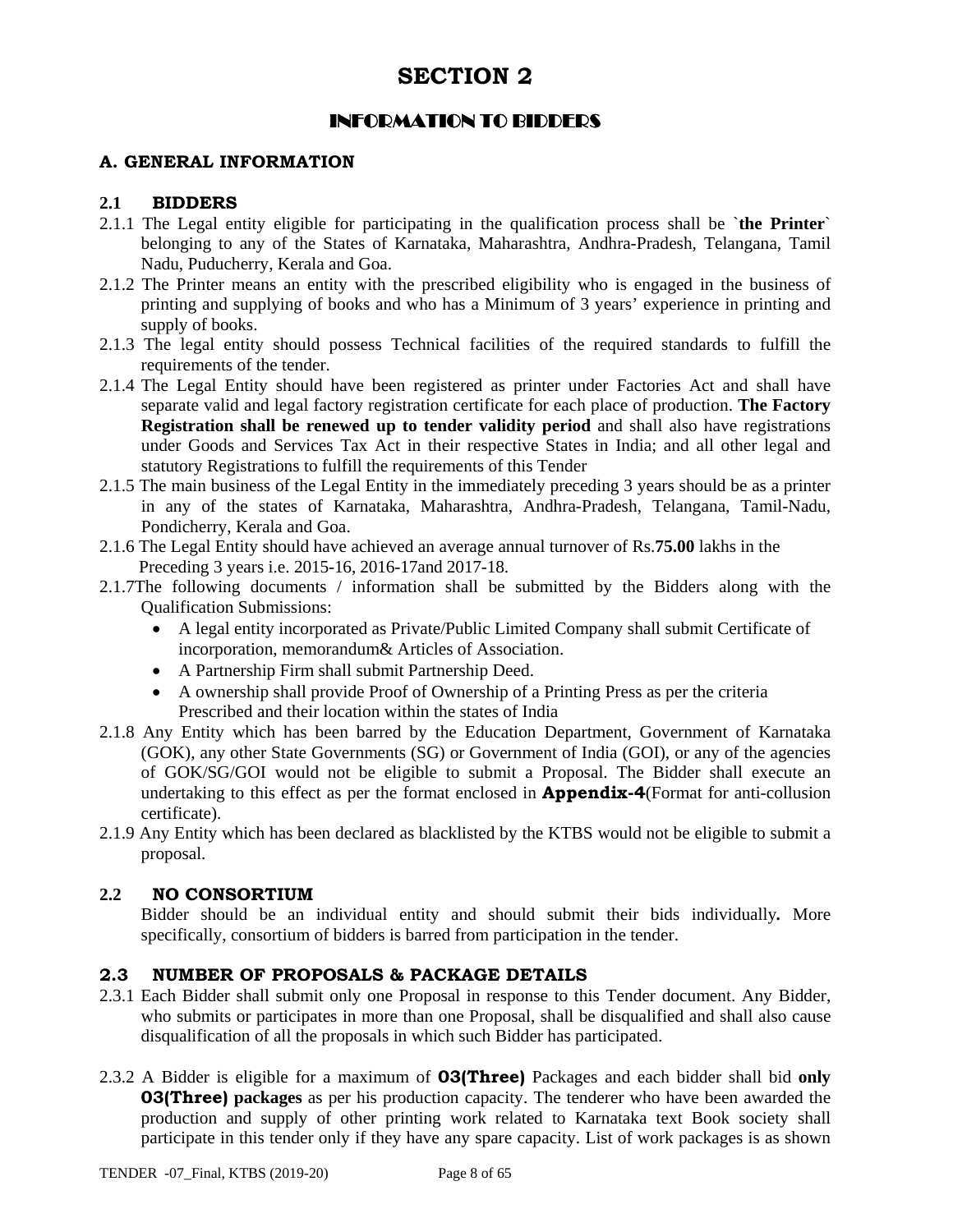in **Section-10.** Each bidder shall submit a declaration about the package for which he has participated as provided in the technical bid**.** 

2.3.3 Packages are allotted as per the terms at the sole discretion of the purchaser. As referred in clause 2.3.2, maximum number of packages to be allotted in this tender is **03**(**Three)**only and it shall be decided based on the assessed capacity, present and the previous year performance of the tenderer, existing contracts on hand and the same will be binding on the bidder.

If the bidder bids for the packages more than his capacity and subsequently backs out of the tender on his own after opening the financial bid and the same bidder happens to be L1 in the package, in such circumstances the package may be offered to L2 bidders or to any capable printer with or without negotiation to take up the work at L1 rate. If the L2 or any other capable bidder does not agree to take up the work at L1 rates, the purchaser may penalize the L1 bidder. The Penal charges shall be worked out considering the difference in L1 rate with respect to L2 or any other negotiated/accepted rates. It is left to the discretion of the tender accepting authority to take such decision as may be deemed fit. The same will be binding on such bidder.

- 2.3.4.A bidder is entitled to bid only **03** packages from among **131to134 & 137 to 145** packages from **Section-10**(Schedule of requirement).Maximum of **03** packages will be allotted as per clause 2.3.3 to the bidder for which he becomes L-1.
- 2.3.5. What may contain in the preceding clauses, the tender accepting authority may allocate packages as prescribed under 2.3.2 based on the assessed production capacity of the bidder, Contracts on hand etc. It is left to the discretion of the tender accepting authority to take such decision as may be deemed fit. The same shall be binding on such bidder.
- 2.3.6. Number of **I&II PUC text Books** to be printed under the Packages as shown in **Section-10** is provisional and indicative and actual numbers of PUC text books to be printed and supplied will be as provided in the Purchase Order and the Distribution List. The number of pages in a book is indicative and likely to vary slightly.
- 2.3.7.Since the books are being released to the market through the retail book sellers and Govt Book Depots, with an objective to reduce the unsold quantities, initially an order will be placed for 50- 75% of the quantities and depending on the market conditions balance 25-50% of the quantities will be ordered. In case if there is an increase in the quantities accordingly orders will be placed and it will be the responsibility of the Supplier to make the supplies in time. The accepted rates in the tender shall be valid up to **29th February 2020** or till finalization of the bidder for the same work in the coming academic year, whichever is earlier. The contract between the bidder and the KTBS will be valid till **29th February 2020** or till finalization of the bidder for the next academic year whichever is earlier.
- 2.3.8. Details of number of PUC text Books (Distribution list) to be supplied to each destination shall be provided along with the Purchase order.

#### **2.4 PROJECT INSPECTIONS AND VISIT TO THE SITES**

- 2.4.1 It is desirable that each Bidder submits his Proposal after visiting delivery points as mentioned in **Section-09** of this tender and ascertaining for himself the location, surroundings or any other matter considered relevant.
- 2.4.2 It would be deemed that by submitting the Proposal for Tender document, the Bidder
	- a) Made a complete and careful examination of the Tender Document,
	- b) Received all relevant required information from *KTBS* and
	- c) Made complete and careful examination of the various aspects and locations of the Project.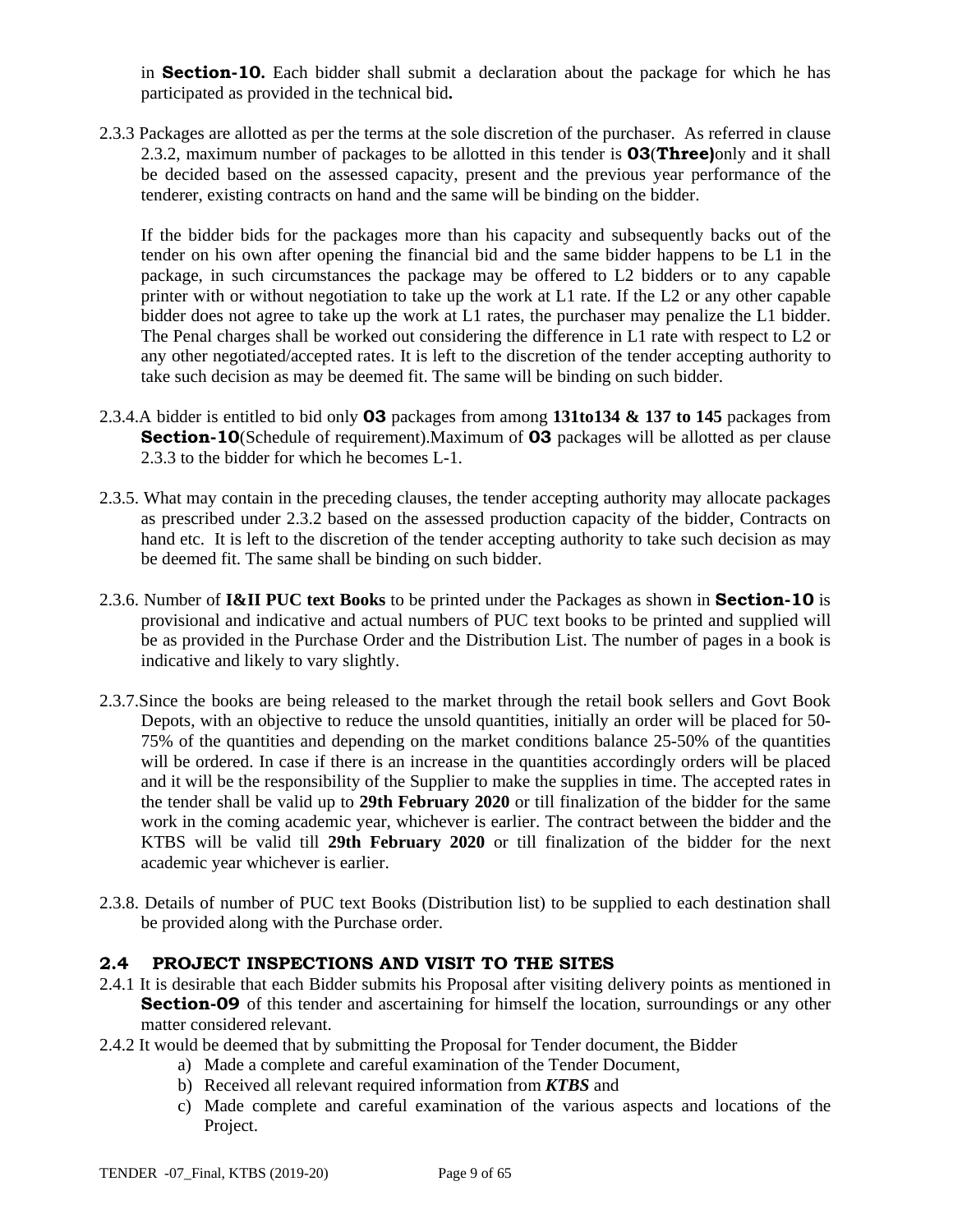### **2.5 RIGHT TO ACCEPT OR REJECT ANY OF THE PROPOSALS**

- 2.5.1**The Managing Director,** Karnataka Textbook Society**,** Bengaluru reserves all the rights to accept or reject any bid and to annul the bidding process and reject all bids at any time prior to award of contract, without thereby incurring any liability or any obligation to inform the affected bidder or bidders about the grounds for the said action. Any Bid with incomplete information is liable for rejection. For each category of pre-qualification criteria, the documentary evidence is to be uploaded in the manner as mentioned in 2.9.1 in e-portal. If the documentary proof is not uploaded for any criteria the Bid is liable for rejection.
- 2.5.2 **If any information given by the bidder is found to be false / fictitious, the bidder will be debarred and will be blacklisted and his EMD will be forfeited. In such a situation the purchaser i.e.,** *KTBS,* **May;** 
	- **a)** invite the next best Bidder to match the Proposal submitted by the best Bidder;

```
OR,
```
b) take any such measure as may be deemed fit in its sole discretion including annulment of the bidding process or procuring the required goods from the open market and damages in this process shall be recovered from the defaulted bidder.

# **B. CLARIFICATIONS**

### **2.6 CLARIFICATIONS/AMENDMENTS / ADDENDA OF TENDER DOCUMENT**

- 2.6.1 A prospective Tenderer requiring any clarification about the tender document may notify the Purchaser in writing or by fax or by e-mail at the Purchaser's mailing address indicated in the Invitation for Tenders. The Purchaser will respond to any request for clarification of the tender documents which it receives in e-portal no later than **6** days prior to the deadline for submission of tenders prescribed by the Purchaser. Purchaser's response (including an explanation of the query but without identifying the source of inquiry) will be notified in the e-procurement portal.
- 2.6.2 At any time prior to the Proposal Due Date, the purchaser may, for any reason, whether at its own initiative or in response to clarifications requested by a Bidder, modify the Tender Document by the issuance of Addenda, or corrigendum (or) both
- 2.6.3 Any Addendum or corrigendum (or) both thus issued will be hosted on the e-procurement website.
- 2.6.4 In order to provide the Bidders a reasonable time to examine the Addendum, (or) corrigendum (or) both for any other reason, KTBS may, at its own discretion, extend the Proposal Due Date.

### **C. PREPARATION AND SUBMISSION OF PROPOSAL**

### **2.7 LANGUAGE**

The Bid and all related correspondence and documents should be written in English language. Supporting documents and printed literature furnished by the Bidder with the Proposal may be in any other language provided that they are accompanied by appropriate translations of the pertinent passages in the English language. Supporting materials, which are not translated into English, will not be considered. For the purpose of interpretation and evaluation of the Proposal, The English language translation shall prevail.

### **2.8 BID SECURITY (EMD)**

- 2.8.1 Each Proposal should be accompanied by a Bid Security i.e., Earnest Money Deposit (**EMD**) **as**  mentioned in the Tender notification sheet package wise and in **Section -10.**The bidders who are willing to participate shall pay EMD amount as per the Packages selected**.** The Bid Security shall be kept valid for at least **90** days in addition to the Proposal Validity Period and would need to be extended, if so required, for any extension in Proposal Validity Period.
- 2.8.2 EMD (Bid Security) and Tender processing fee should be paid through **e-payments, credit card, direct debit (internet banking) or NEFT (National Electronic Fund Transfer).**
- 2.8.3. (a) The Bid Security shall be returned to the unsuccessful Bidders within a period of eight (8)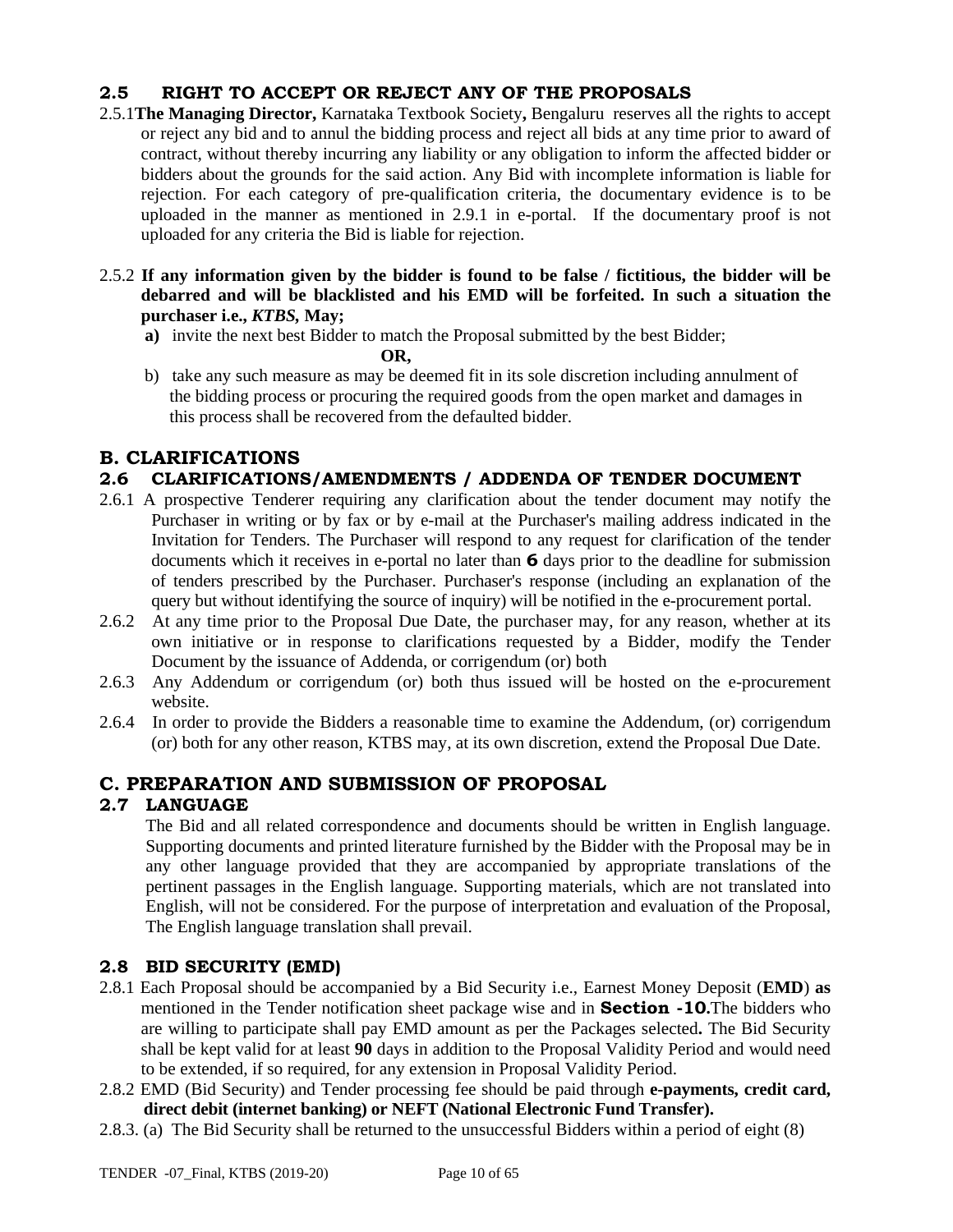weeks from the date of announcement of the Successful Bidder.

- (b) Every successful bidder shall submit a performance security of **5%** of Package Value as mentioned in L.O.A & in Clause 2.28.
- (c) The Bid Security (EMD) submitted by the Successful Bidder shall be refunded only after getting the confirmation of performance security from the concerned authorities.

### 2.8.4 **The Bid Security shall be forfeited in the following cases;**

- a) If the Bidder modifies or withdraws its Proposal except as provided in Clause 2.16.1;
- b) If the Bidder withdraws its Proposal during the interval between the Proposal Due Date and expiration of the Proposal Validity Period.
- c) If the Successful Bidder fails to provide the Performance Security within the stipulated time or the extended time thereof.
- d) If any information or document furnished by the Bidder turns out to be misleading or untrue in any material respect.
- e) on refusal to enter into contract within the time period prescribed after the award of contract.

### **2.9 QUALIFICATION BID SUBMISSION**

Qualification Submissions shall consist of the following document: Non-submission of any of the documents may lead to disqualification and is at the discretion of Purchaser i.e. with KTBS.

2.9.1. Bidder should upload the following documents in the e- portal in the same manner as mentioned below and file name should only be specified as mentioned below.

| Sl.No.         | <b>File Name</b>                                         | <b>Document description</b>                                                                                                                                                                                                                                                                                                                            |
|----------------|----------------------------------------------------------|--------------------------------------------------------------------------------------------------------------------------------------------------------------------------------------------------------------------------------------------------------------------------------------------------------------------------------------------------------|
|                | <b>GST</b> Registration<br>Certificate                   | GST Registration Certificate. (Scanned Image)                                                                                                                                                                                                                                                                                                          |
| $\overline{2}$ | <b>Annual VAT/GST</b><br>Returns                         | Annual VAT/GST Returns as filed before the proper authority<br>for the preceding three years i.e. for the Financial Years 2015-16,<br>2016-17and 2017-18. (Scanned Image)                                                                                                                                                                              |
| $\overline{3}$ | Latest GST<br>Returns                                    | Latest monthly GST returns(Scanned Image)                                                                                                                                                                                                                                                                                                              |
| $\overline{4}$ | PAN Card                                                 | PAN Certificate. (Scanned Image)                                                                                                                                                                                                                                                                                                                       |
| 5              | <b>IT Returns</b>                                        | Acknowledgement of IT returns filed for the preceding three<br>Assessment years 2015-16, 2016-17 and 2017-18. (Scanned<br>Image)                                                                                                                                                                                                                       |
| 6              | Factory<br>Registration<br>Certificate                   | Registration certificate Under Factories Act Which is Valid and<br>Renewed up to tender validity period. (Scanned Image)<br>(If this certificate is in any language other than English then<br>translated English version should be uploaded)                                                                                                          |
| $\overline{7}$ | Tenancy<br>agreement                                     | Copy of the title deed or lease agreement in support of ownership /<br>Tenancy of infrastructure facilities like building, Go-down etc.,<br>declaration has to be submitted in this regard having details such as<br>validity period of the agreement availability of space in sq feet<br>should be mentioned and duly signed by the CA(Scanned Image) |
| 8              | Address and<br>contact person.                           | Copy of the address and official e-mail ID, Contact person's names,<br>their status in the organization and their phone numbers.                                                                                                                                                                                                                       |
| 9              | <b>GST</b>                                               | Declaration about the rate of GST included in the price proposal.                                                                                                                                                                                                                                                                                      |
| 10             | Certificate of<br>Incorporation /<br><b>Legal Entity</b> | Certificate of Incorporation or equivalent or a declaration about the<br>constitution of the firm / Copy of the documents as required under<br>clause 2.1.7(Scanned Image)                                                                                                                                                                             |
| 11             | <b>Bid security</b>                                      | Declaration having Paid the Bid Security (EMD) in provided<br>format.                                                                                                                                                                                                                                                                                  |

**Qualification Documents***–***Technical Qualification documents shall consist of the following:**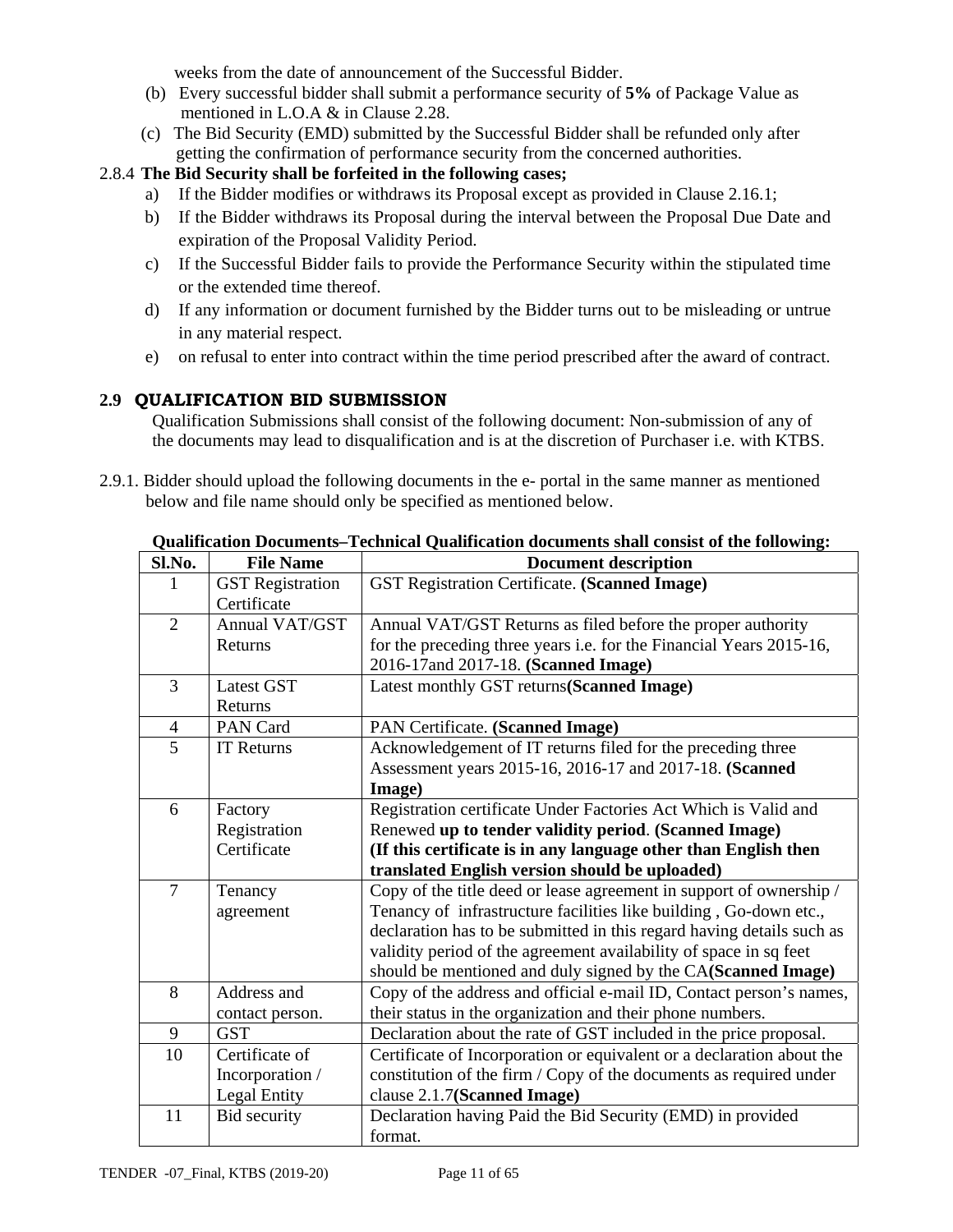| 12 | Proof of                 | Proof of Ownership of the machines owned (invoice or declaration      |  |  |
|----|--------------------------|-----------------------------------------------------------------------|--|--|
|    | Ownership                | by the CA)                                                            |  |  |
| 13 | Being a Printer          | Registration Certificate issued by a Labor Department/competent       |  |  |
|    |                          | authority certifying that the firm/companies business as              |  |  |
|    |                          | Printer/Web offset Printing as required under clause 2.1.1, 2.1.2 and |  |  |
|    |                          | 2.1.5                                                                 |  |  |
| 14 | Minimum Billing          | Billing of at least Rs.10,00,000/-(Ten Lakhs only) from a single      |  |  |
|    |                          | project of printing and supply of books/textbooks during any one      |  |  |
|    |                          | year of these 3 years i.e., 2015-16,2016-17& 2017-18.As required      |  |  |
|    |                          | under clause 3.1.1. (Only copy of Invoice to be uploaded)             |  |  |
| 15 | <b>Audited Financial</b> | Audited annual financial statements of the Bidder for the last        |  |  |
|    | <b>Statements</b>        | three (3) completed financial years i.e., $2015-16$ , $2016-17$ &     |  |  |
|    |                          | 2017-18. As required under clause 3.3.3                               |  |  |
| 16 | Appendix - 1             | Power of Attorney, authorizing the signatory of the Proposal to       |  |  |
|    |                          | commit on behalf of the Bidder                                        |  |  |
| 17 | Appendix - 2             | Letter of Proposal                                                    |  |  |
| 18 | Appendix - 3             | Details of Bidder                                                     |  |  |
| 19 | Appendix - 4             | <b>Anti-Collusion Certificate</b>                                     |  |  |
| 20 | Appendix - 6             | Undertaking of being a Printer                                        |  |  |
| 21 | Appendix - 7             | <b>Statement of Experience</b>                                        |  |  |
| 22 | Appendix - 8             | Statutory Auditor's Certification of Financial Capability or A        |  |  |
|    |                          | declaration as mentioned in the Clause 3.3.3 of Section 3             |  |  |
| 23 | Appendix - 9             | Statutory Auditor's Certificate for Project Experience of Printing    |  |  |
|    |                          | and Supply of books for the following years 2015-16, 2016-17 and      |  |  |
|    |                          | 2017-18.                                                              |  |  |
| 24 | Appendix - 10            | Qualification Proposal to establish infrastructural capability        |  |  |
| 25 | Appendix - 11            | Indicating his printing capacity.                                     |  |  |
| 26 | Appendix - 12            | Declaration of work completion.                                       |  |  |
| 27 | Appendix - 13            | An oath for having read the document.                                 |  |  |
| 28 | Appendix - 19            | Bid form.                                                             |  |  |
| 29 | Declarations             | Letter of acceptance for Appendix-14, Appendix-16,<br>and             |  |  |
|    |                          | Appendix -18                                                          |  |  |
|    |                          | <b>Furnish the information</b> as per Appendix-15, Appendix -17 and   |  |  |
|    |                          | abide by the conditions mentioned at appropriate time during the      |  |  |
|    |                          | Contract Period.                                                      |  |  |
| 30 | Acknowledgement          | Scanned copy of the acknowledgment of Paper samples to KTBS           |  |  |
| 31 | Rate of GST              | Declaration about the rate of GST included in the rates quoted        |  |  |
|    | claimed                  |                                                                       |  |  |
| 32 | Packages for which       | Declaration about the packages for which tender has been submitted    |  |  |
|    | participated             | in Appendix-13                                                        |  |  |

### **2.10 PRICE PROPOSAL**

2.10.1 Price Proposal shall consist of;

- a) Price Proposal is required to be submitted online in the formats available in the **e-portal**.
- b) The bidders can quote their lowest quote for the package and Prices should be inclusive of printing of text pages, cover page printing, Varnish/lamination, binding, packing cost, transportation cost, transit insurance, all taxes and applicable duties etc. and the cost per page shall be quoted in Indian Rupees to the last **4 decimal places**.
- c) In case, price is quoted for the package for which the bidder is not eligible to quote and the rate turns out to be L1 then bidder shall be penalized in accordance with the provisions available in the previous clause 2.3 of this document
- d) The rates quoted in the e-portal only prevail.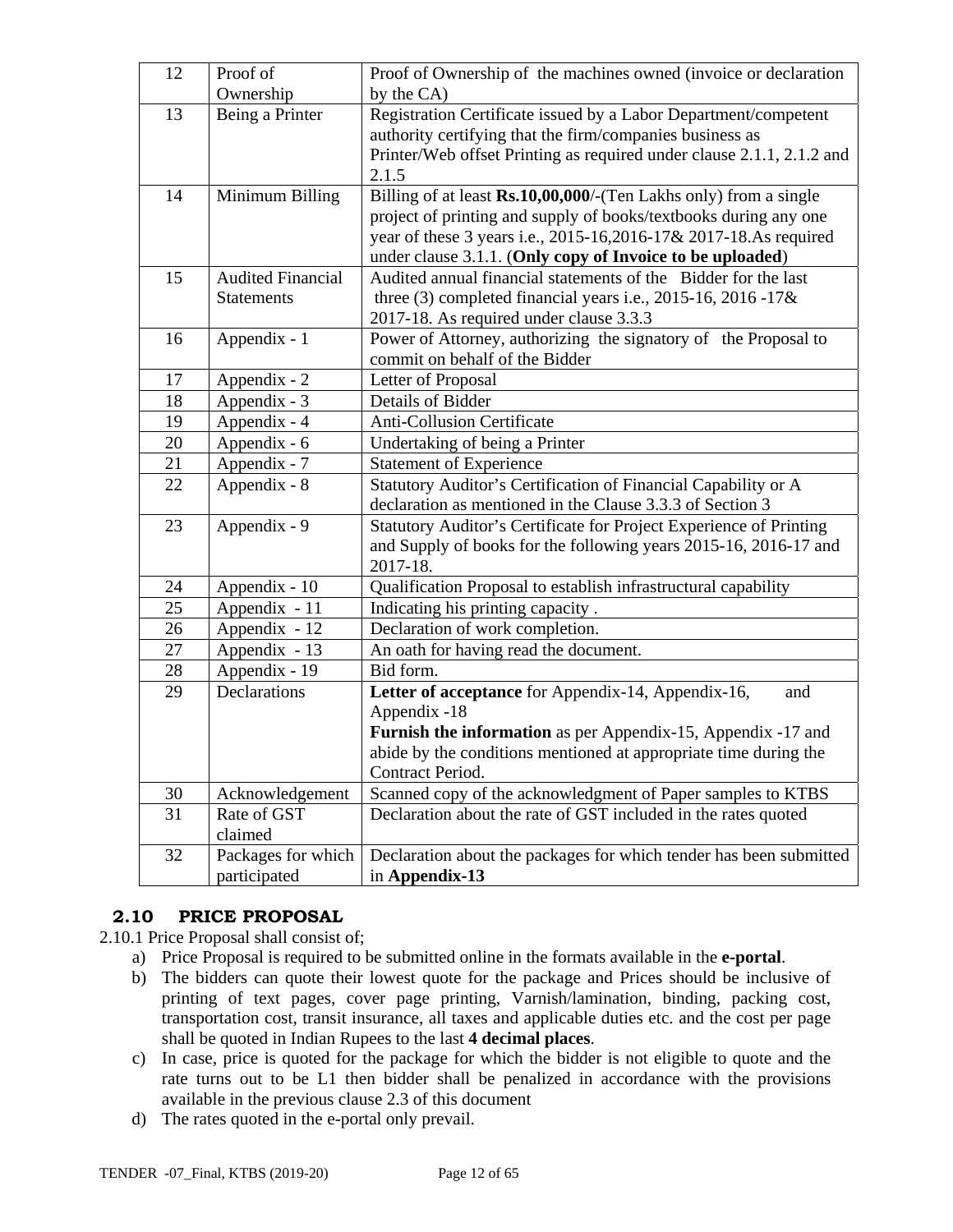e) The rates quoted shall be firm during the contract period and shall not be varied for whatsoever reason. **However any increase in the statutory levies will be compensated by the purchaser and similarly any reduction shall be to the credit of the purchaser**.

### **2.11 VALIDITY OF PROPOSAL**

Tenders shall remain valid for a period not less than ninety days(90 days) after the last date of tender submission. A tender valid for a shorter period shall be rejected by the purchaser as nonresponsive.

### **2.12 EXTENSION OF VALIDITY OF PROPOSAL**

In exceptional circumstances, prior to expiry of the original time limit, the purchaser may request the Tenderers to extend the period of validity for a specified additional period. The request and the Tenderers responses shall be made in writing or by e-mail. A tenderer may refuse the request without forfeiting his earnest money deposit. A Tenderer agreeing to the request will not be required or permitted to modify his tender, but will be required to extend the validity of his earnest money deposit for a period of the extension and in compliance.

### **2.13 FORMAT AND SIGNING OF PROPOSAL**

- 2.13.1 The Bidder would provide information in the prescribed format required as per this Tender Document. **KTBS reserves** the right to evaluate only those Proposals that are received in the required format and is complete in all respects.
- 2.13.2 The Bidder shall submit the proposal in two Bids online, namely,
	- a) Technical Bid, consisting of the details mentioned in **section 2** of this tender document
	- b) Price Bid, consisting of the Bidders quoted rate inclusive of all statutory taxes being the financial proposal for the project.

### **2.14 METHOD OF SUBMISSION OF PROPOSALS**

- 2.14.1 The proposals shall be submitted online in the e-portal in the provided formats only. Scanned copies of the same shall be uploaded in the order wherever sought
- 2.14.2 The e-portal itself will disqualify the improper and delayed Bids and KTBS shall assume no responsibility for any such eventualities.
- 2.14.3 The tenderer shall submit the Samples of Paper and Board to the Karnataka Text Book Society, as explained in Clause 1.2.3.

#### **2.15 PROPOSAL DUE DATE**

- 2.15.1 Proposals should be submitted only on-line and through the notified Government of Karnataka e-procurement platform before **17.30hrs** on the Proposal Due Date mentioned in the Bidding Schedule in the manner and form as detailed in this Tender Document. Proposals submitted in any other mode shall not be acceptable.
- 2.15.2 *KTBS* may, in exceptional circumstances, and for reasons to be recorded in writing, extend the Proposal Due Date, by issuing an Addendum in accordance with Clause 2.6, uniformly for all Bidders.

#### **2.16 MODIFICATIONS/SUBSTITUTION/WITHDRAWAL OF PROPOSALS**

2.16.1 Any modification, Substitution, withdrawal of proposal can be made by the tenderer only through the said e-portal in the form and manner as provided within the last day and time specified for submitting the bid.

# **D. EVALUATION OF PROPOSAL**

#### **2.17 PROPOSAL OPENING**

2.17.1 *KTBS* would open the bids on online platform only, the Qualification, Submissions as per the schedule for the purpose of evaluation.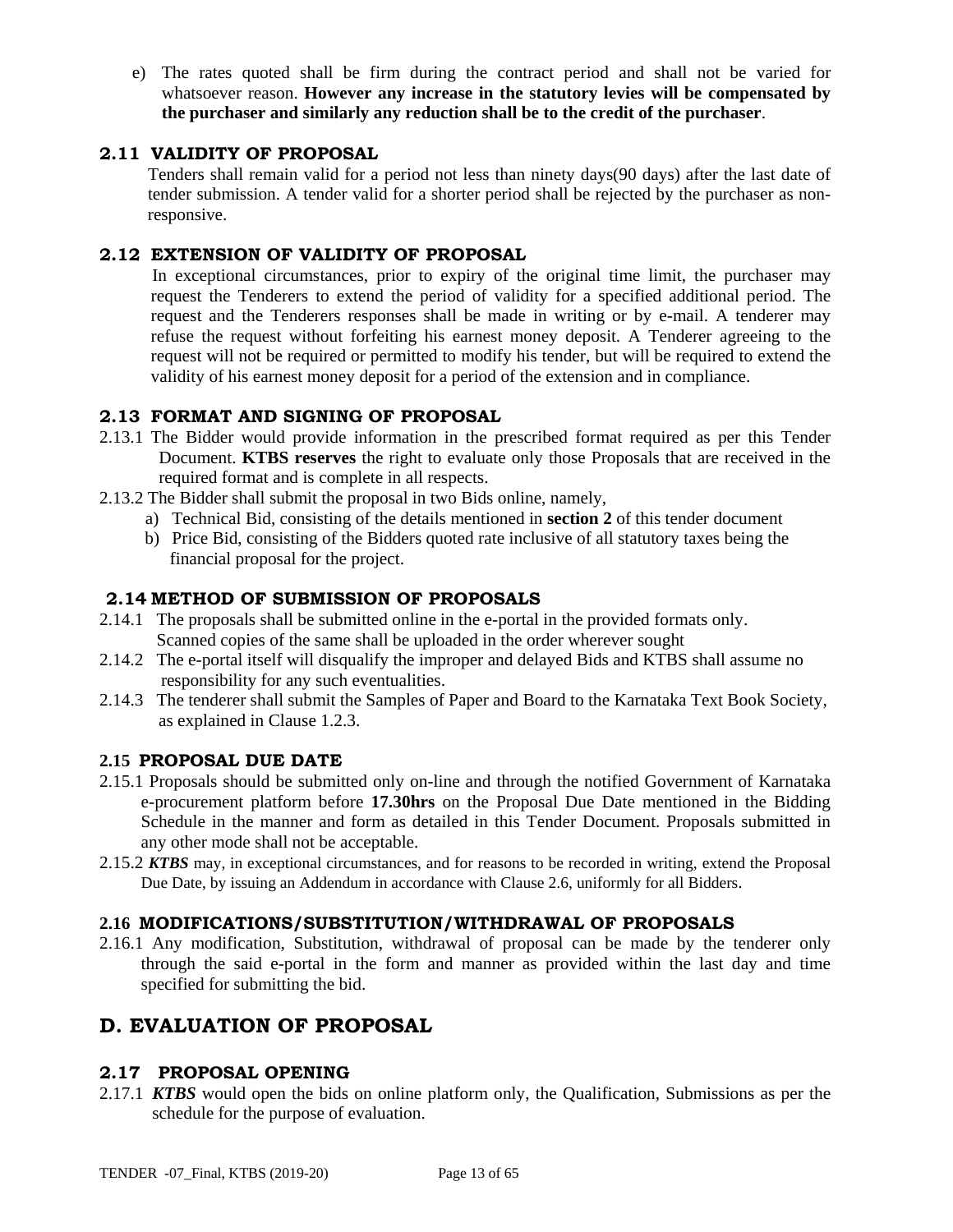- 2.17.2 Proposals for which an acceptable notice of withdrawal has been submitted in accordance with **Clause 2.16** will not be opened. However for technical reason if it opens it will not be considered.
- 2.17.3 *KTBS* would subsequently examine and evaluate Proposals in accordance with the criteria set out in Sections 3, 4 and 5 of this Tender Document.
- 2.17.4 To assist in the examination, evaluation, and comparison of Proposals, KTBS may utilize the services of consultant(s) or advisor(s)

### **2.18 CONFIDENTIALITY**

Information relating to the examination, clarification, evaluation, and recommendation for the Bidders shall not be disclosed to any person not officially concerned with the process. *KTBS* will treat all information submitted as part of Proposal in confidence and would require all those who have access to such material to treat the same in confidence. *KTBS* will not divulge any such information unless it is ordered to do so by any authority pursuant to applicable law or order of a competent court or tribunal, which requires its disclosure.

### **2.19 TESTS OF RESPONSIVENESS**

- 2.19.1 Prior to evaluation of Proposals, *KTBS* will determine whether each Proposal is responsive to The requirements of the Tender Document. A Proposal shall be considered responsive if the Proposal:
	- **a)** Is received/deemed to be received by the Proposal Due Date including any extension there of pursuant to Clause 2.15
	- **b)** Is accompanied by the documents as mentioned under 2.9.1 and 2.10.
- 2.19.2 The purchaser may waive any minor informality or non-conformity or irregularity in a Tender which do not constitute a material deviation?
- 2.19.3 *KTBS* reserves all the rights to reject any Proposal which is non-responsive and no request for alteration, modification, substitution or withdrawal shall be entertained by *KTBS* in respect of such Proposals.

#### **2.20 CLARIFICATIONS**

To facilitate evaluation of Proposals, *Purchaser* may, at its discretion, seek clarifications in writing from any Bidder regarding its Proposal.

#### **2.21 QUALIFICATION SUBMISSIONS**

- 2.21.1The Qualification& Submissions of the Bidders would first be checked for responsiveness as set out in Clause 2.19 above (Document verification). All Proposals found to be substantially responsive shall be evaluated as per the Qualification Criteria set out in Section-3 (Infrastructure verification).
- 2.21.2 Bidders who meet the qualification criteria shall be short-listed *("Qualified Bidders")* for further evaluation.
- 2.21.3 The Price Bid of the Bidders who do not meet the Qualification Criteria shall not be opened.
- 2.21.4 The Qualification Submissions of the Qualified Bidders would be evaluated as per the Qualification Evaluation Criteria set out in Section 3. The Purchaser either himself or through his representative may inspect the factory premises of the bidder regarding the availability of the facilities as per qualification documents submitted.

#### **2.22 QUALIFIED BIDDERS**

Bidders who are found to be acceptable as *"Qualified Bidders"* would be considered for evaluation in the next stage i.e., financial evaluation

#### **2.23 PROPOSAL EVALUATION: PRICE BID**

Price Proposal of only the *Technically Qualified Bidders* would be opened and evaluated as per Process set out in **Section 4 ,**to identifies an *Eligible Bidder*.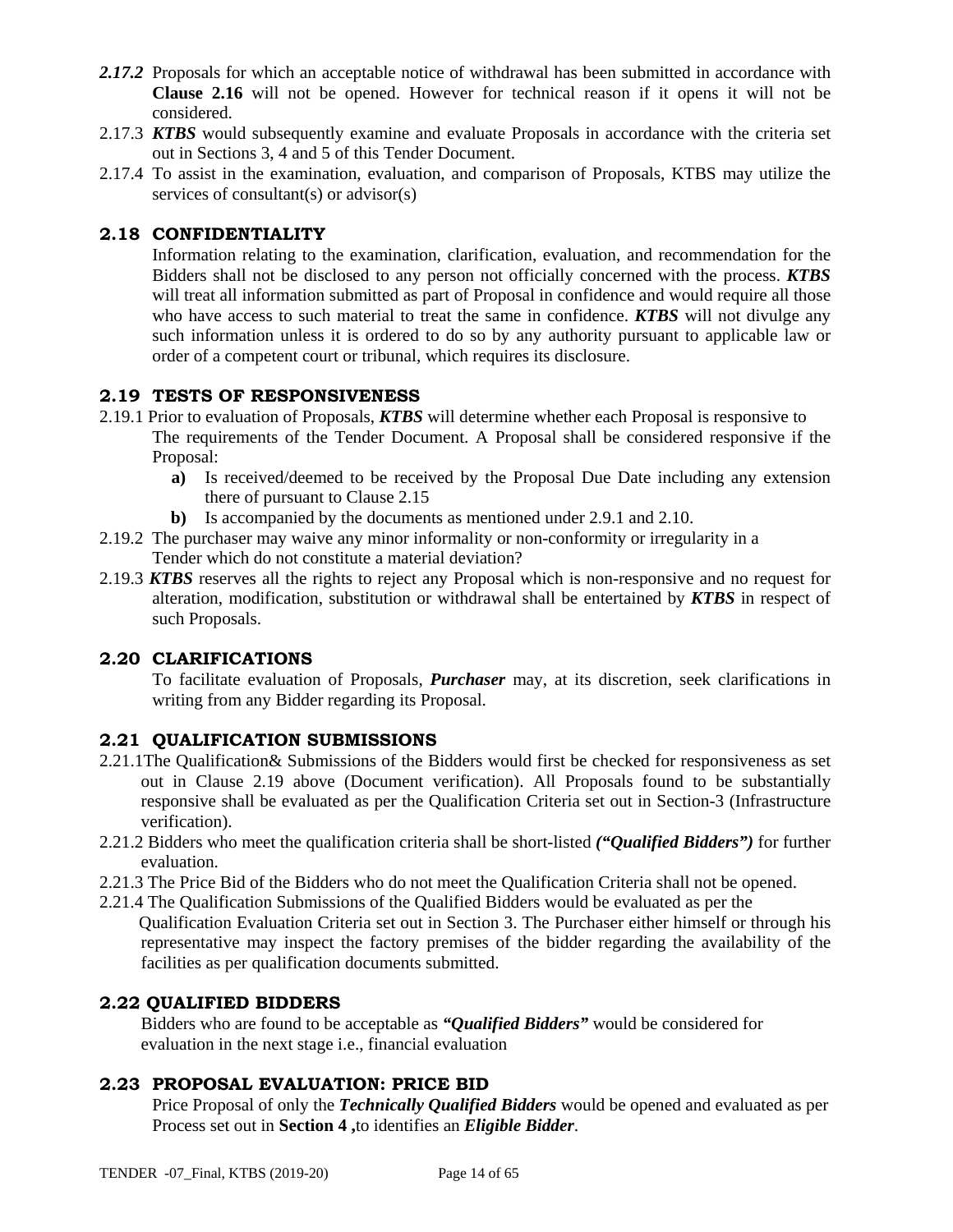#### **2.24 DECLARATION OF SUCCESSFUL BIDDER**

- 2.24.1 *KTBS* may either choose to accept the Proposal of an *Eligible Bidder* or invite him for negotiations.
- 2.24.2 Upon acceptance of the Proposal of the *Eligible Bidder* with or without negotiations, *KTBS*  shall declare the *Eligible Bidder* as the *Successful Bidder*.

### **2.25 NOTIFICATIONS**

*KTBS* will notify the Successful Bidder through e-procurement platform or by facsimile/e-mail and by a **Letter of Acceptance** (LOA) that his Proposal has been accepted.

#### **2.26 KTBS's RIGHT TO ACCEPT OR REJECT PROPOSAL**

- 2.26.1 *KTBS r*eserves all the rights to accept or reject any or all of the Proposals without assigning any reason and to take any measure as it may deem fit, including annulment of the bidding process, at any time prior to award of the Project, without liability or any obligation for such acceptance, rejection or annulment.
- 2.26.2 *KTBS* reserves all the rights to invite revised Proposals from Bidders with or without amendment of the Tender Document at any stage, without liability or any obligation for such invitation and without assigning any reason.
- 2.26.3 *KTBS* reserves the right to reject any Proposal at any time if:
	- **a)** A material misrepresentation made at any stage in the bidding process is uncovered; or
	- **b)** The Bidder does not respond promptly and thoroughly to requests for supplemental information required for the evaluation of the Proposal. This would lead to the disqualification of the Bidder. If such disqualification / rejection occurs after the Proposals have been opened and the Successful Bidder gets disqualified / rejected, then *KTBS* reserves the right to;
		- i. declare the Bidder with second lowest Price Proposal/ Modified Price Proposal as the eligible Bidder and where warranted, invite such Bidder for negotiations;

#### **or,**

ii. take any such measure as may be deemed fit in the sole discretion of *KTBS*, including annulment of the bidding process.

#### **2.27 SUBMISSION OF ACCEPTANCE LETTER AND EXECUTION OFAGREEMENT**

- 2.27.1 Within **3** days of issue of LOA, the successful bidder shall accept the LOA and return the same to KTBS, The successful bidder shall furnish a security deposit of **5% of Package value**  mentioned in the LOA and will sign the agreement and deliver it to the purchaser, **within 7 days** of the issue of LOA or within such further time as **KTBS** may agree to at its discretion.
- 2.27.2 If the Successful Bidder wants to authorize any person on behalf of him to sign the agreement, he shall, before signing of the Agreement, submit to *KTBS***,** a power of attorney to sign the Agreement with *KTBS***.**
- 2.27.3 **KTBS** will promptly notify other Bidders that their Proposal has not been accepted and their Bid Security shall be discharged /returned as promptly as possible, within a period of eight (8) weeks from the date of announcement of the Successful Bidder.

#### **2.28 PERFORMANCE SECURITY**

2.28.1The successful Bidder shall furnish Performance Security in the form of an Irrevocable Bank Guarantee issued by a Nationalized bank or a Public Sector Bank in India or an Accepted Scheduled Bank in favor of "The Managing Director, Karnataka Text Book Society, Bengaluru", or an FDR pledged in the name of "The Managing Director, Karnataka Text Book Society,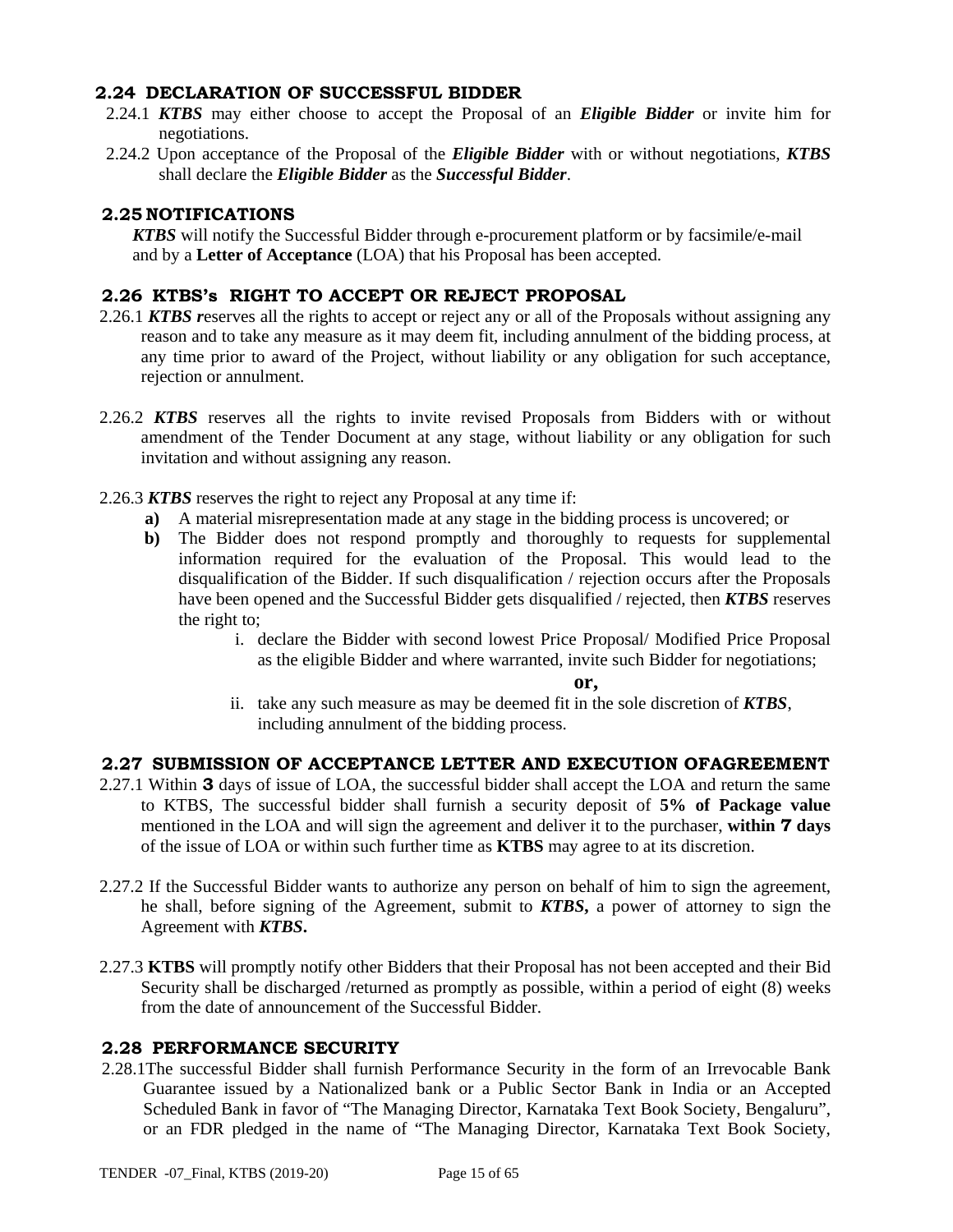Bengaluru", for a sum equivalent to **5%** of the package value separately for all the packages which may be allotted to the successful bidder within **7** days from issue of Letter of Acceptance(LOA). The performance Security should be valid till 31st of **March2020.** 

2.28.2 Failure of the Successful Bidder to comply with the requirements of Clause 2.28.1 shall constitute sufficient grounds for the annulment of the purchase order and forfeiture of the Bid Security. In such an event, *KTBS* reserves all the rights to take any such measure as may be deemed fit in the sole discretion of KTBS, including annulment of the bidding process, forfeit of EMD and **blacklist of the bidder**.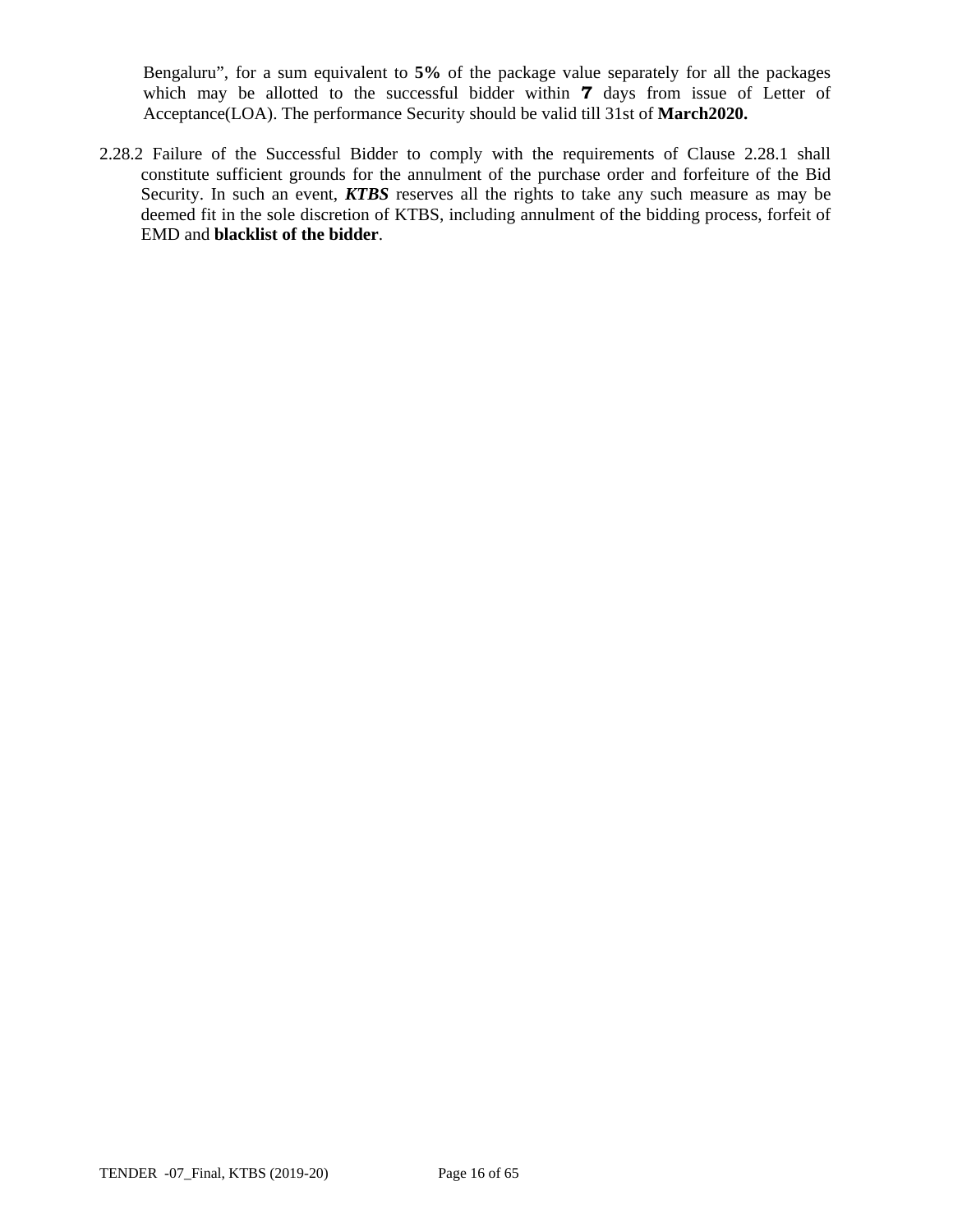# QUALIFICATION CRITERIA

### **3.1 EVALUATION PARAMETERS**

3.1.1 The Bidder's competence and capability is proposed to be established by the following parameters based on the documents provided by the bidder as per clause 2.9 of this tender document.

#### *A. EXPERIENCE IN TERMS OF*

- i. Printing and Supply of books / Textbooks;
- ii. In accordance with time Schedule; and
- iii. Quality of material delivered.
- iv. Previous performance as assessed by the KTBS or any other authorities.

| Sl.No | <b>Experience Criteria</b>                                                                                                 |
|-------|----------------------------------------------------------------------------------------------------------------------------|
|       | Billing of at least Rs.10,00,000/-(Ten Lakhs only) from a single                                                           |
|       | project of printing and supply of books/textbooks during any one<br>year of these 3 years i.e., 2015-16, 2016-17& 2017-18. |

The bidder should have **3** years of experience in printing of books. The Bidder shall furnish evidence to support its claim as per **Appendix – 7.**

#### **3.2INFRASTRUCTURE CAPABILITY REQUIREMENTS**

| Sl.<br>no                              | Machinery/Other requirements prescribed by the purchaser                                                                                                                                                                                                                                                                                                                                          | Quantity<br><b>Prescribed</b> |  |
|----------------------------------------|---------------------------------------------------------------------------------------------------------------------------------------------------------------------------------------------------------------------------------------------------------------------------------------------------------------------------------------------------------------------------------------------------|-------------------------------|--|
|                                        | <b>Pre-Printing machinery</b>                                                                                                                                                                                                                                                                                                                                                                     |                               |  |
|                                        | Shall own or have an MOU with any other organization possessing Computer to<br>Plate making plant with processor, capable of making plates Double Crown, A-1<br>and such similar sizes                                                                                                                                                                                                            | one unit                      |  |
|                                        | <b>Printing machinery</b>                                                                                                                                                                                                                                                                                                                                                                         |                               |  |
| 1                                      | For A4 size books printing;<br>Single or multi printing unit web offset machine with a minimum cut off<br>578/610 mm, reel width 860 mm or more, with one quarter folder/double<br>parallel folder. The rated speed of the machine with folding shall not be less<br>than 10,000 cycles per hour.<br>(for the packages 139, 141, 144 & 145)<br>For $1/4$ <sup>th</sup> crown size books printing; | one unit                      |  |
|                                        | Single or multi printing unit web offset machine with a minimum cut off 508<br>mm, reel width 760 mm or more, with one quarter folder. The rated speed of<br>the machine with folding shall not be less than 10,000 cycles per hour.<br>(for the packages 131, 132, 133, 134, 137, 138, 140, 142 & 143)                                                                                           | one unit                      |  |
| 2                                      | Four colour sheet fed CPC offset printing machine with a Sheet size of 485mm X<br>660mm (19"x26") or above, capable of printing on Boards of at least 300 GSM.                                                                                                                                                                                                                                    | one unit                      |  |
| <b>Binding and Finishing Machinery</b> |                                                                                                                                                                                                                                                                                                                                                                                                   |                               |  |
| $\mathbf{1}$                           | Fully automatic standalone perfect binding machine of at least 6 clamps with 2000<br>cycles per hour or equivalent productivity or more.<br>(Note: required to achieve at least a production of at least 15,000 books per shift.)                                                                                                                                                                 |                               |  |
| 2                                      | Fully automatic 3 side cutting machine capable trimming books on 3 sides at a time.<br>(Note: It is essential to trim the books in a three side trimmer to achieve the speed                                                                                                                                                                                                                      | one unit                      |  |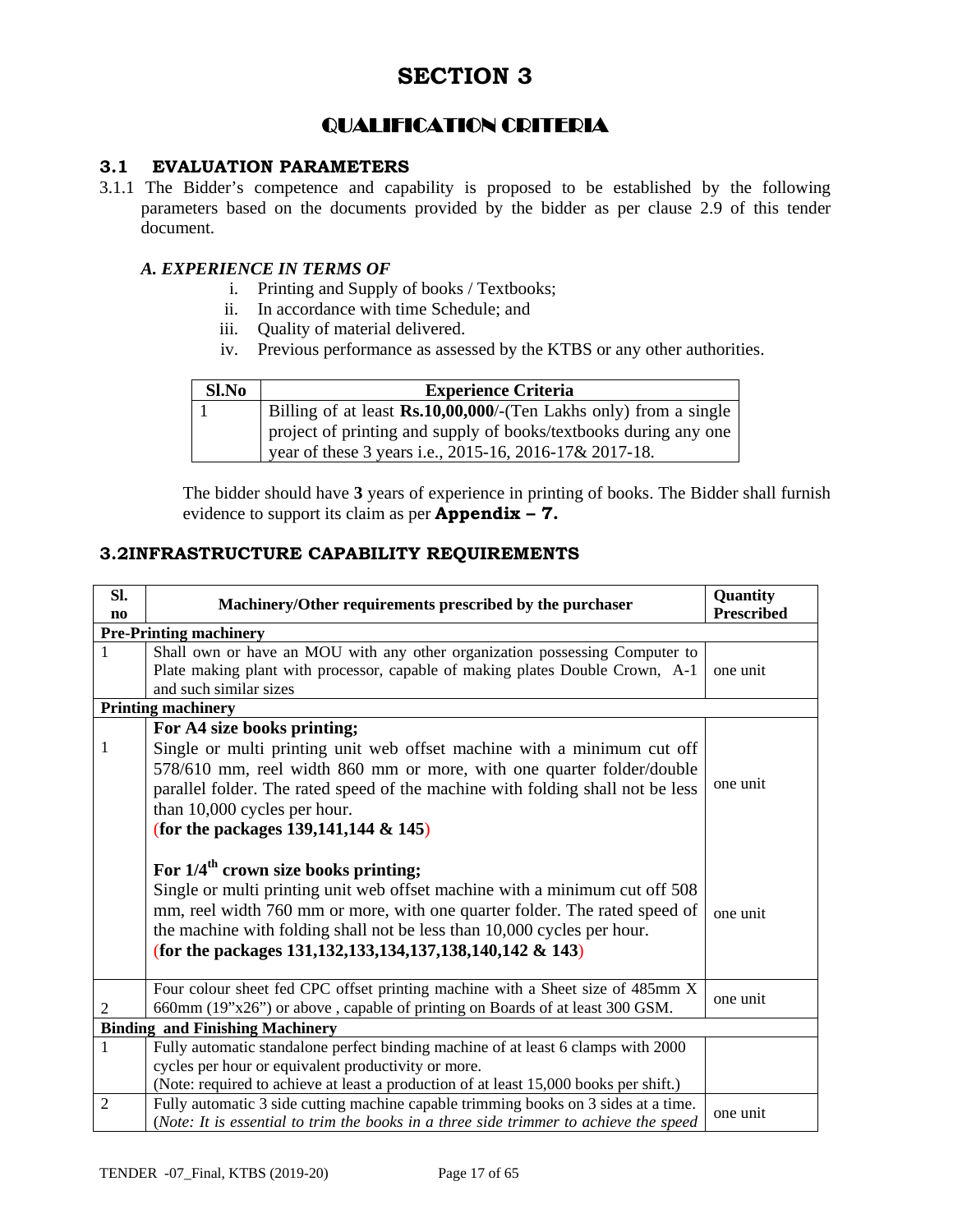|   | and correct right angles at the corners.)                                                                                                                                                                       |                                                                                          |
|---|-----------------------------------------------------------------------------------------------------------------------------------------------------------------------------------------------------------------|------------------------------------------------------------------------------------------|
| 3 | Fully automatic programmatic cutting machine 92 cm (32 inches) size (min)<br>(Note: Required to cut the Cover Boards etc.)                                                                                      | one unit                                                                                 |
| 4 | Offline or inline UV coating machine<br>May be owned or shall have an MOU with an organization having such<br>infrastructure                                                                                    | one unit                                                                                 |
| 5 | Wire stitching machine capable of pinning at least 12.5 mm at the speed of about 40<br>cycles per minute. <b>or</b> section sewing machine/machines capable of stitching at least<br>about 25,000 books per day | Three units<br>or machines<br>with capacity<br>of stitching<br>$25,000$ books<br>per day |

#### **Manpower, Factory and Storage Space**

**Manpower**: The plant shall be operated by qualified and trained manpower with qualified supervisors for quality checking in the production line.

**Factory and Storage Space**: The plant shall be well planned and is required to be in easily accessible location. It is expected to be laid out in an area of about 5,000 sq feet to have easy and safe movement of the materials. The storage space shall be at least another 5,000 sq feet covered area for the safe storage of finished goods as well as to stock the paper.

#### **Note:**

- a. **The Specifications mentioned above are at minimum configurations expected, but Superior Machinery in the similar class is also acceptable. However, decision of the Purchaser in this regard shall be final and binding**.
- b. The cutoff of the web machine has been fixed to ensure that the I&II PUC Text Books can be produced with stipulated sizes without any difficulty.
- c. In the table above, the bidder should own the required number of printing machines. Additional machinery may be hired or taken on lease if required if a necessity arises during the course of production. Infrastructure, viz., minimum space and storage space can be either owned or hired or leased. Where the infrastructure capability/facilities are either hired or leased, the period of hire or lease should be double the period for which performance guarantee is to be furnished by the successful bidder. It is provided to outsource the operations of plate making and UV coating since the volumes are less. However, the bidder shall have an MOU with firms who do own the infrastructure mentioned above.
- d. Mode of ownership and the period of lease or rent of infrastructure capability should be certified by the Statutory Chartered Accountant of the bidder. A chartered Accountant who issues such a certificate shall mention, in the certificate so issued, his name, address, membership number and the documents he has verified to issue the certificate.
- e. A perfect binding machine with the same output capacity with lesser number of clamps may also be considered. However the number of clamps shall not be less than four. The purchaser will be the final authority to assess the capacity of the machine.
- f. Binding process includes side pinning/Section sewing and then perfect binding. To execute this binding process satisfactorily the wire stitching machine becomes essential therefore the said machine has been included in the required infrastructure. Wherever the printer has the facility to section sewing which technology is considered superior to side pinning, they may use the same. Since the capacities of section sewing and pinning machines vary from Brand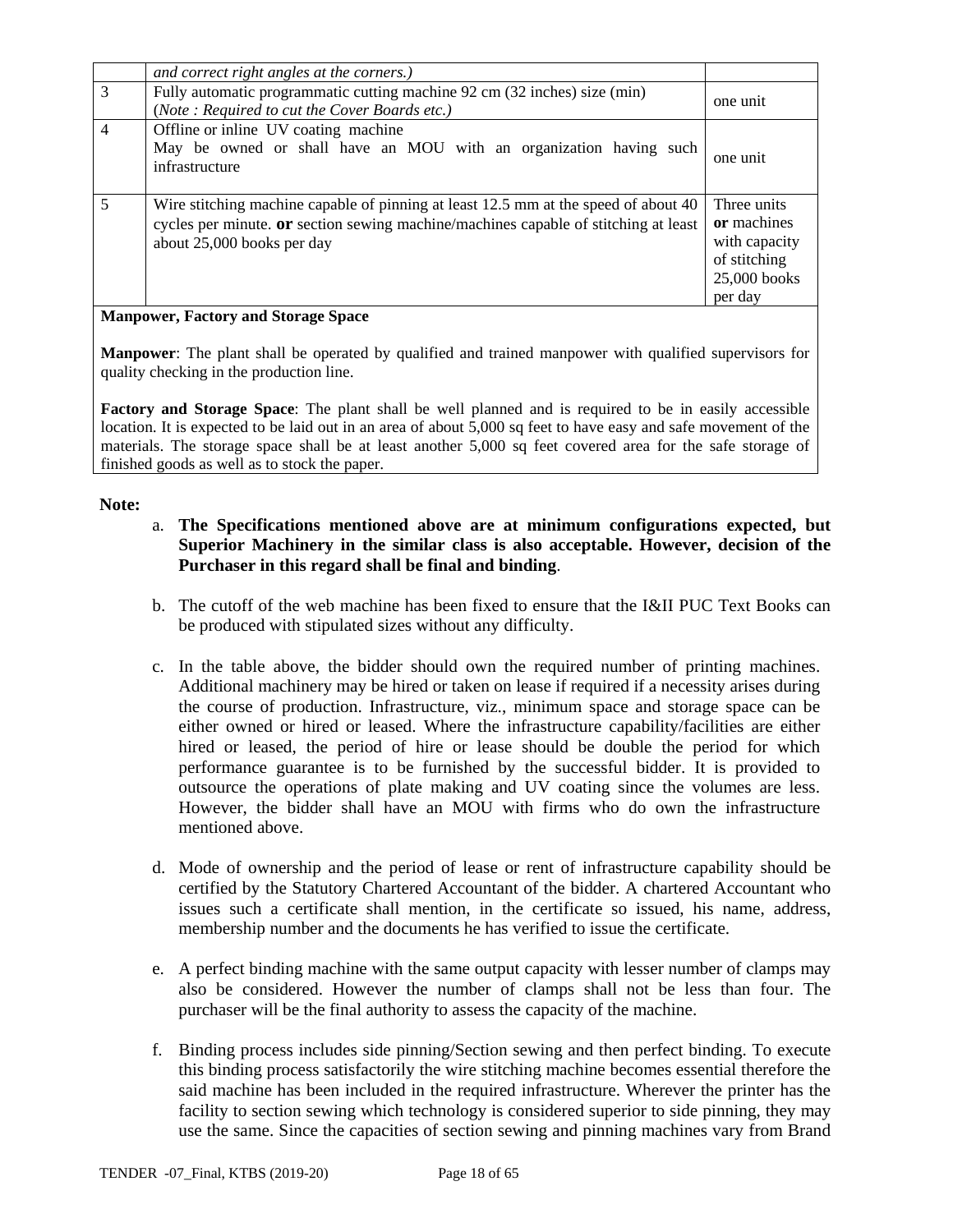to Brand, Specifications, no of heads etc., the capacity is more important than the number of the machines.

g. With an objective of eliminating plastic as much as possible in books and make them eco friendly UV coating has been introduced a couple of years ago and in addition to BOPP film Lamination was also allowed. However now most of the printers are equipped with UV coating and also since there are organizations that are doing job works for UV coating in this tender the **lamination is totally eliminated**. Also it may be noted the suppliers shall do only UV coating and not ordinary aqueous varnish as the former is superior and imparts better strength to the cover.

#### **3.3 FINANCIAL CAPABILITY**

3.3.1 Financial Capability of the Bidder would be evaluated on the basis of the following:

#### **FINANCIAL CAPABILITY IN TERMS OF**

i. Annual sales turnover.

The Bidder shall furnish evidence to support its claim as per **Appendix – 8** Turnover of the bidder shall be certified by his statutory auditor who should mention his name, address and membership number. Turnover certificate shall be based on the audited accounts of the bidders, or based on the returns filed with the Income tax authority or the Commercial Tax authority

| SI <sub>No.</sub> | <b>Financial Capability Criteria</b>                                            |  |  |
|-------------------|---------------------------------------------------------------------------------|--|--|
| -1.               | Average annual turnover of at least Rs.75, 00,000/- (Rupees Seventy five lakhs) |  |  |
|                   | only) in the preceding three years i.e. $2015 - 16,2016 - 17 & 2017 - 18$ .     |  |  |

- 3.3.2 The Bidder should provide information regarding the above, based on audited annual accounts for the respective financial years. The financial year would be the same as the one normally followed by the Bidder for its Annual Report.
- 3.3.3 The Proposal must be accompanied by the audited annual financial statements of the Bidder for the last three (3) completed financial years.
- 3.3.4 Turnover and net worth of the bidder shall be certified by his statutory auditor who should mention his name, address and membership number. Turnover certificate shall be based on the audited accounts of the bidders, or based on the returns filed with the tax authority.
- 3.3.5On each of these parameters, the Bidder would be required to meet the evaluation criteria as detailed in this Section.

#### **3.4 QUALIFICATION CRITERIA FOR FINANCIAL CAPABILITY**

- 3.4.1 For the purpose of Qualification the Bidder is required to demonstrate the infrastructure and financial capability as set out in 3.2 and 3.3 of this tender document.
- 3.4.2 For the purposes of evaluation financial data from the latest three annual accounts would be considered.

#### **3.5 QUALIFIED BIDDERS**

Bidders meeting Experience Criteria infrastructure and Financial Capability Criteria as mentioned above shall be declared as **Qualified Bidders**. The Proposals of only the Qualified Bidders shall be considered for further evaluation.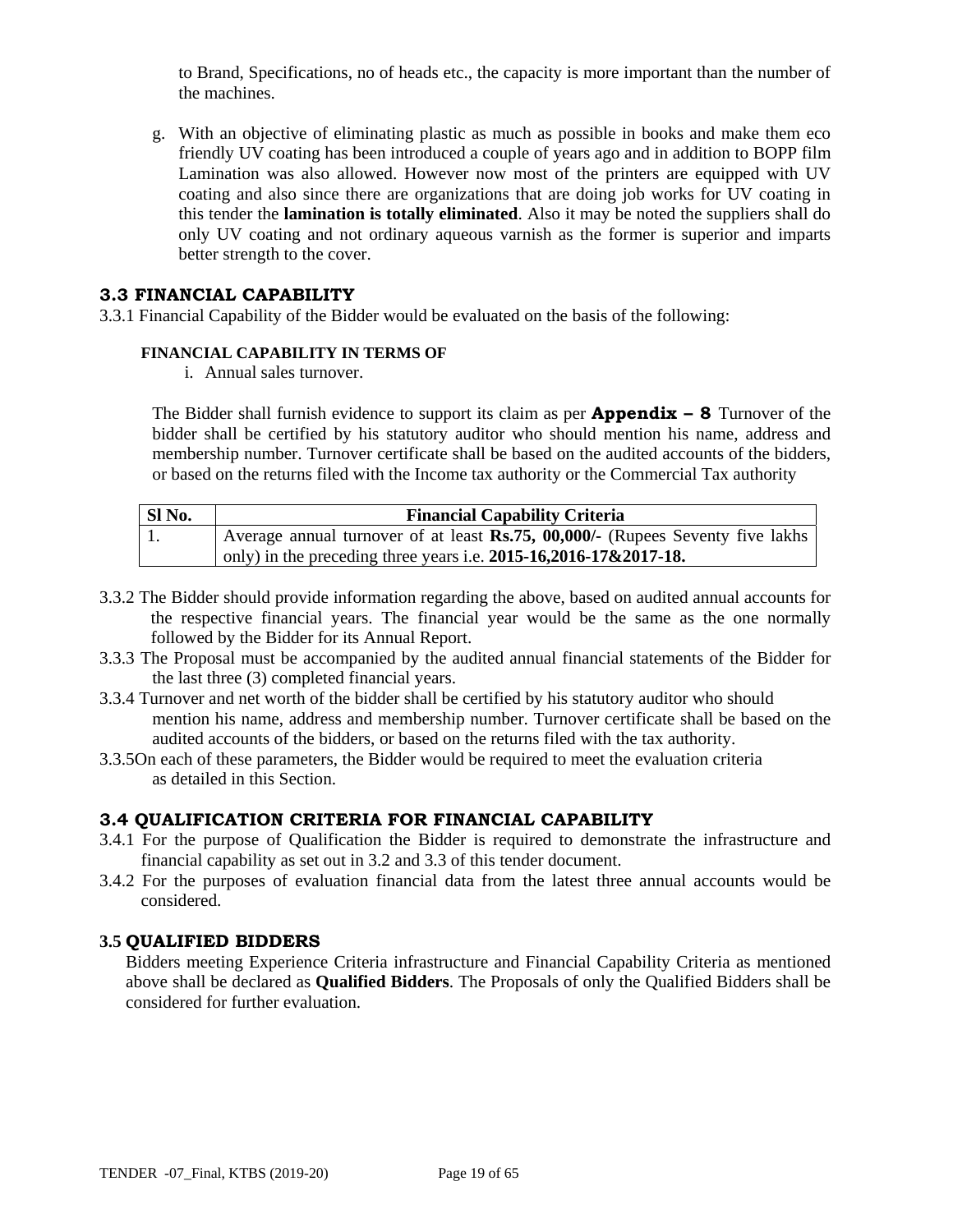# EVALUATION OF PRICE PROPOSAL

### **4.1 EVALUATION PARAMETERS**

The Price Bids of 'qualified bidders' alone will be evaluated on the basis of

- a. Price proposals
- b. The satisfactory completion of the printing and supply of textbooks within the time schedule as per any earlier contractual obligations handled.

### **4.2 EVALUATION METHODOLOGY**

- 4.2.1 The financial bid evaluation will be done Based on the evaluated L-1 values of a package.
- 4.2.2. In case the Price Bid of any Bidder does not comply with the aforesaid condition, KTBS may, at its own discretion, reject such Proposal as non-responsive.
- 4.2.3 In the event that two or more Bidders have been ranked L1, **KTBS** may;
	- **a.** Consider Technical evaluation including Capacity Evaluation.
	- **b.** Invite fresh Price Bids from such Bidders within time schedule as notified by

Purchaser, **OR**

- **c.** Take any such measure as may be deemed fit in its discretion.
- 4.2.4 If any of the packages are left unquoted, then KTBS may,
	- a. Invite fresh Price Bids from qualified Bidders within time schedule as notified by Purchaser,

#### *OR*

- b. Invite fresh tender or take any such measure as may be deemed fit in its discretion.
- 4.2.5 The **successful Bidder** and **KTBS** shall proceed with finalizing the agreement in accordance with Clause 2.27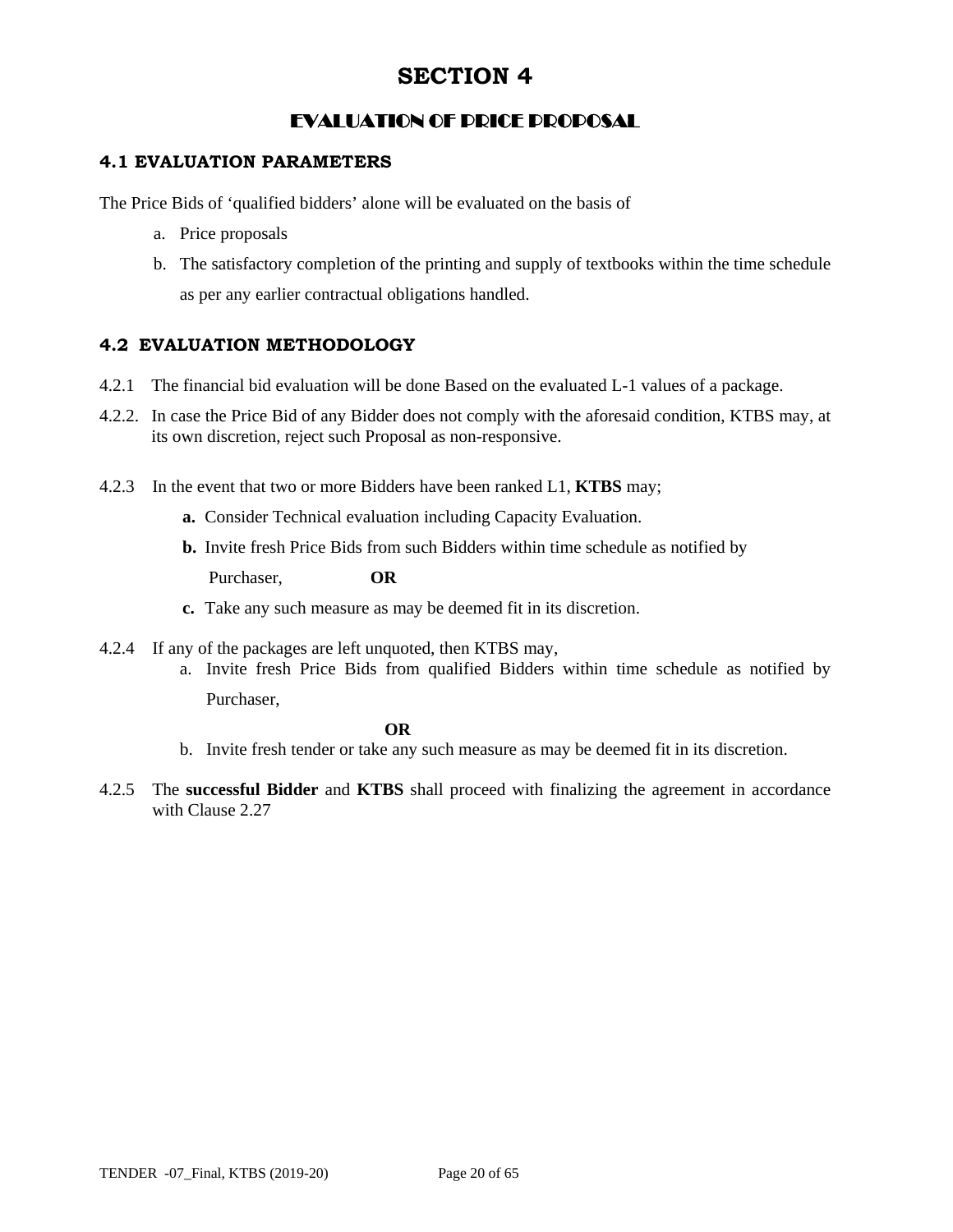### **BIDDING SCHEDULE**

*KTBS* would endeavor to adhere to the bid schedule as noted in **Section–1** of the Tender document; the same has been reproduced hereunder.

#### **BID SCHEDULE**

Bid schedule for printing of I&II PUC Text Books in Different colours as mentioned in **Section-10**  and supply to Specified destinations as mentioned in **Section-9** in **Two Bids system**

| Sl. No         | <b>Particulars</b>                             | <b>Particulars</b>                                       |
|----------------|------------------------------------------------|----------------------------------------------------------|
| 1              | <b>Bid Reference</b>                           | No:A6/KTBS/2019-20/PUC T-1/91/18-19<br>Dated: 23/04/2019 |
| $\overline{2}$ | <b>Online Availability of Bid Document</b>     | 27.04.2019                                               |
| 3              | Bidding document available on the<br>site till | 08.05.2019, 17.30 hrs                                    |
| $\overline{4}$ | <b>Last Date for submission of Bids</b>        | 08.05.2019, 17.30 hrs                                    |
| 5              | Pre bid meeting                                | 02.05.2019, 15.00hrs                                     |
| 6              | Time and Date of opening:                      |                                                          |
|                | <b>Technical Bid</b>                           | 10.05.2019, 10.00 hrs                                    |
|                | <b>Financial Bid</b>                           | On or after 14.05.2019, 10.00 hrs                        |
| 7              | Opening of Bids                                | Online through e-procurement portal                      |
| 8              | <b>Address for Communication</b>               | The Managing Director,                                   |
|                |                                                | Karnataka Textbook Society®                              |
|                |                                                | No.4, DSERT Building,                                    |
|                |                                                | 100 Ft Ring Road, BSK III Stage,                         |
|                |                                                | Bengaluru - 560 085                                      |
|                |                                                | Karnataka State, India.                                  |

- $\triangleright$  Bids must be accompanied by bid security (EMD) as specified under clause 1.2.1 of **Section-1**.
- $\triangleright$  Bids will be opened online through e-procurement portal. No separate intimation in this regard will be given individually.
- $\triangleright$  In the event of the date specified for bid submission and opening being declared as a holiday for Karnataka Textbook Society, opening of bids will be on the following working day at the scheduled time.
- $\triangleright$  The opening of financial bid date mentioned above is only tentative actual bid will be opened only after finalization of technical bid.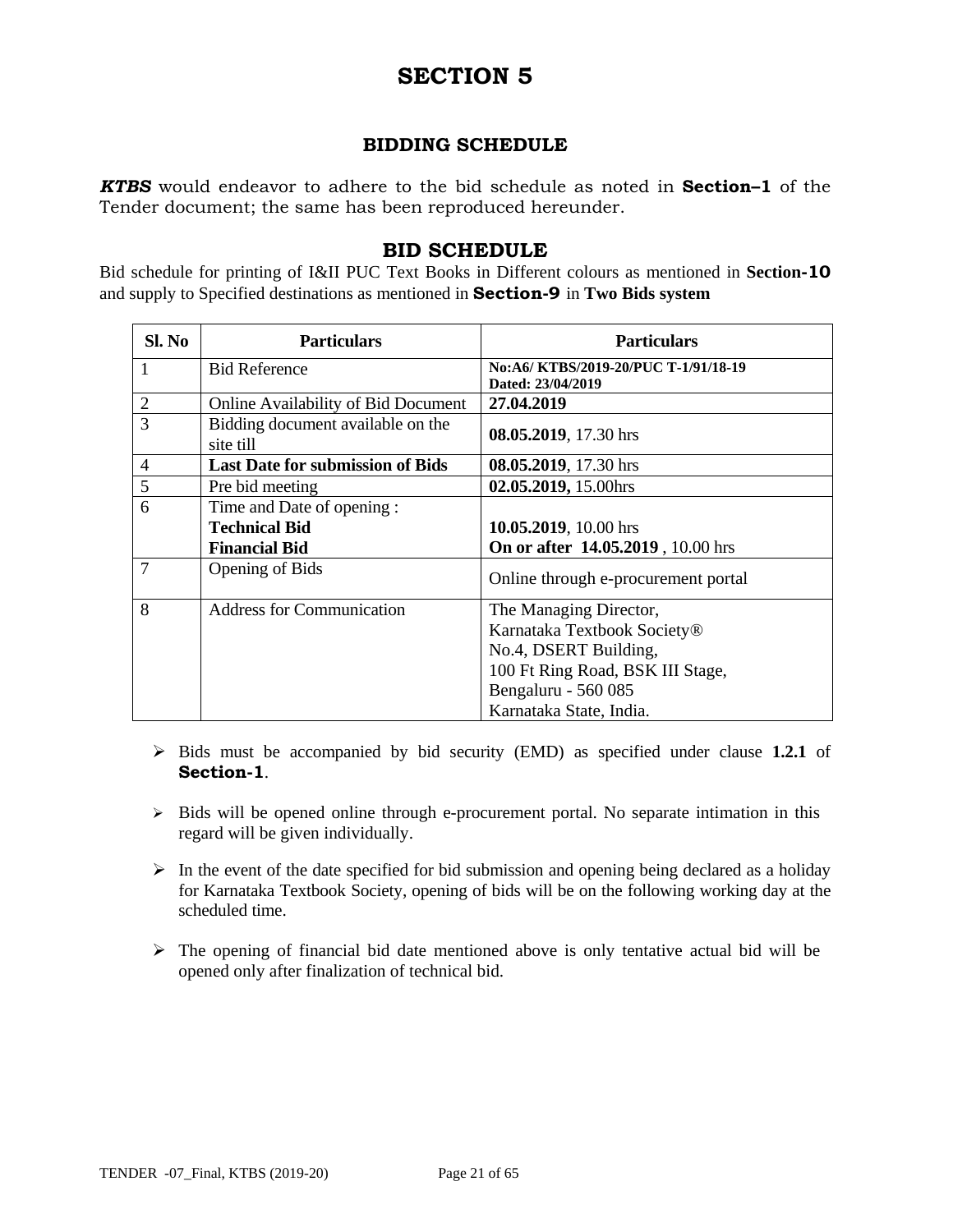# GENERAL CONDITIONS OF CONTRACT

#### **6.1 DEFINITIONS**

- 6.1.1 In this Contract, the following terms shall mean and be interpreted as indicated:
	- **(a)** *"The Contract"* means the agreement entered into between the Purchaser and the Supplier, as recorded in the Contract Form signed by the parties, including all the attachments and appendices thereto and all documents incorporated under reference therein;
	- **(b)** *"The Contract Price"* means the price payable to the Supplier under the Contract for the full and proper performance of its contractual obligations;
	- **(c)** *"The Contract Period"* means the period which the tender connotes*;*
	- **(d)** "*PUC Text Books"* means print and supplied I&II PUC Text Books which the Supplier is required to supply to the Purchaser under the Contract:
	- **(e)** *"GCC"* mean the General Conditions of Contract contained in this section.
	- **(f)** *"SCC"* means the Special Conditions of Contract.
	- **(g)** *"The Purchaser"* means the Managing Director, The Karnataka Textbook society® Karnataka, in short " the **KTBS**"
	- **(h)** *"The Purchaser's Country"* is India and State is Karnataka.
	- **(i)** *"The Supplier"* means the *LEGAL ENTITY* supplying I&II PUC Text Books under this Contract.
	- **(j)** *"The Government"* means the Government of Karnataka.
	- **(k)** *"Director Pre university Board"* **Copy right holder from NCERT**
	- **(l)** *"NCERT'* Original copy right holder, PU Board has taken copy rights from NCERT after paying prescribed Royalty.
	- **(m)***"Publisher"* Managing Director*,* KTBS is the publisher for the Text Books printed under this Tender.
	- **(n)** *DDPE means "Deputy Director for Pre University Education*".
	- **(o)** *"Depots"* Government Book depots for selling I&II PUC Text Books.
	- **(p)** "*Retailers"* empanelled or recognized Retail Book Sellers in selling of I&II PUC text Books to the Students.
	- **(q)** *"Day"* means calendar day.
	- **(r)** *"Tender"* means the formal offer made for printing and supply of goods or services in response to an invitation for tender published /notified.
	- **(s)** *"Tender Document"* means the set of papers detailing the schedule of works, calendar of events, requirement of goods and services, technical specifications, procurement criteria and such other particulars, as may be prescribed for evaluation and comparison of tender.
	- **(t)** *"Tender inviting Officer"* means the Managing Director of The Karnataka Text Book Society ®, Karnataka.
	- **(u)** *"Tender accepting authority*" means the Managing Director, The Karnataka Text Book Society ®, Bengaluru, Karnataka.
	- **(v)** *"Tender Scrutinizing& Evaluating authority"* means Authority as constituted by the Managing Director of The Karnataka Text Book Society ®, Karnataka.
	- **(w)***"Tender Appellate Authority"* means the Commissioner for Public Instructions (CPI) Bengaluru.
	- **(x)** *"Notification of award of Contract"* means the intimation in the form of a letter of acceptance by KTBS to the successful bidder. Acceptance by the successful bidder within **03** days/ notified period of time from the date of its issue will constitute the formation of Contract.
	- **(y)** *"***DPS***"* **`** means the ` Director of Printing , Stationery & Publications , Government of Karnataka, Bengaluru`, the third party quality certifying agency appointed for the purpose of Tender by the Purchaser.
	- **(z)** *"***LOA***"* means Letter of acceptance.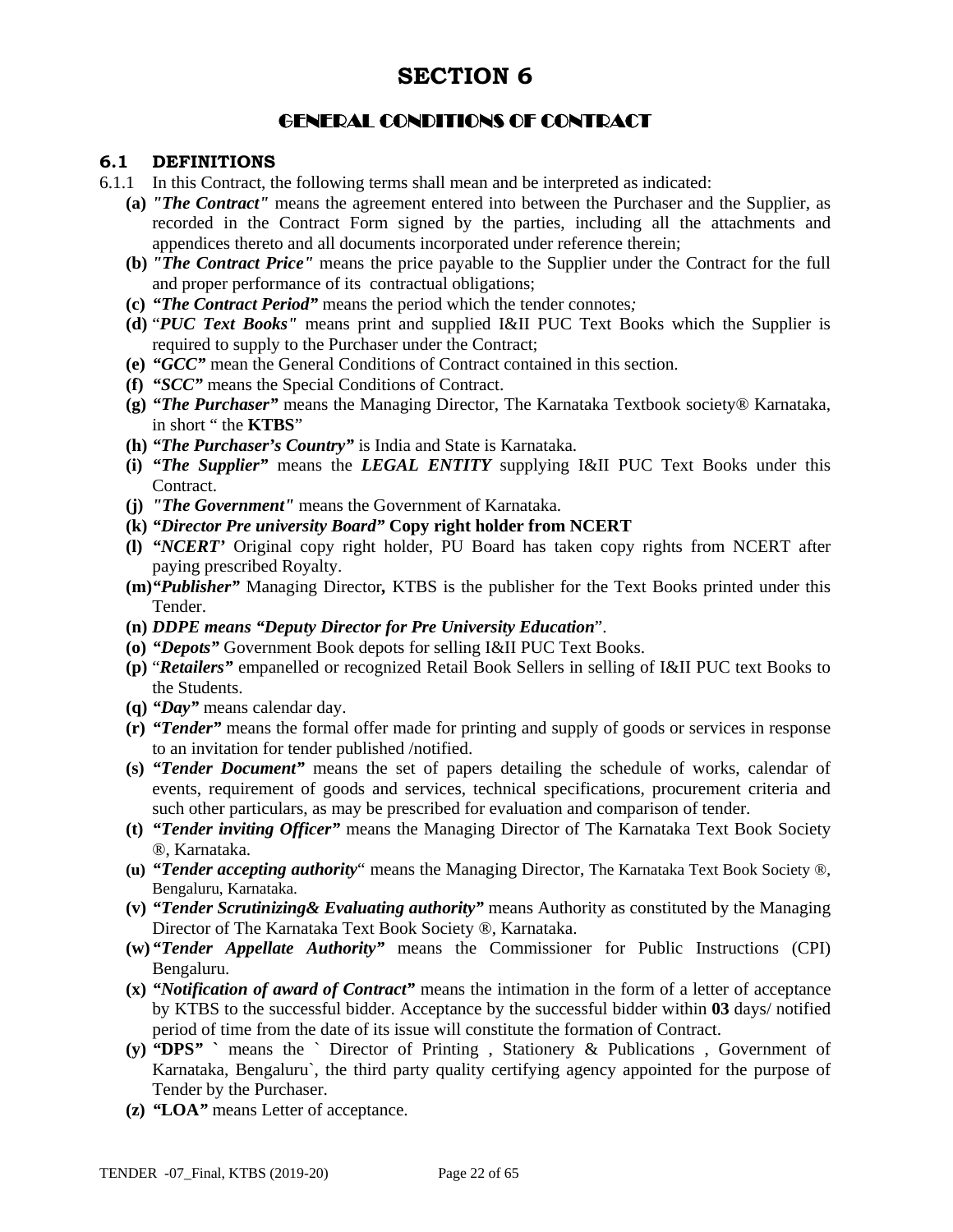#### **6.2 APPLICATION**

These General Conditions shall apply to the extent that they are not superseded by any provisions in other parts of the Contract.

#### **6.3 STANDARDS**

The school Books supplied under this contract shall conform to the standards mentioned in the Technical Specifications and where no applicable standard is mentioned, the authoritative standard appropriate to the Books will apply.

#### **6.4 USE OF CONTRACT DOCUMENTS AND INFORMATION**

- 6.4.1 The Supplier shall not, without the Purchaser's prior written consent, disclose the Contract, or any provision thereof, or any specification, sample or information furnished by or on behalf of the Purchaser in connection therewith, to any person other than a person employed by the Supplier in performance of the Contract. Disclosure to any such employed person shall be made in confidence and shall extend only as far as may be necessary for purposes of such performance.
- 6.4.2 The Supplier shall not, without the Purchaser's prior written consent, make use of any document, pre-press material or information enumerated in GCC Clause 6.4.1 except for purposes of performing the Contract.
- 6.4.3 Any document, other than the Contract itself, enumerated in GCC Clause 6.4.1shall remain the property of the Purchaser and shall be returned **(Prepress materials**) to the Purchaser on completion of the Supplier's performance under the Contract.
- 6.4.4 The supplier shall permit the purchaser to inspect the Supplier's accounts and records relating to the performance of the Supplier and to have them audited by auditors appointed by the purchaser if so required.

#### **6.5 COPY RIGHTS**

**NCERT** is the original **copyright holder** for Text Books printed under packages **131 to 134** and **137 to 145**.The Director of Pre-University Education has taken the rights by paying the Royalty as fixed by the NCERT. The Managing Director, The Karnataka Text Book Society® is the **publisher** for Text Books printed under this Tender. The Text Books printed under this Tender are to be supplied only to the Publisher, viz., The Managing Director, The Karnataka Text Book Society ®. However, the purchaser indemnifies the supplier against all third-party claims of infringement of copyright, trademark arising from using the I&II PUC Text Books.

**The supplier shall print all the text material as per the design provided by the Director, Pre University Education Board or its authorized officers.** 

#### **6.6 PERFORMANCE SECURITY**

- 6.6.1 Within **07**days of issue of the LOA, the Supplier shall furnish performance security, as mentioned in 2.28. The performance bank guarantee should be valid covering a period of up to **March 31<sup>st</sup>** 2020and enter into an MOU with KTBS as per the contract form specified in **Appendix-18** of this tender document.
- 6.6.2 The proceeds of the performance security shall be payable to the Purchaser as compensation for any loss resulting from the Supplier's failure to complete any one of its obligations under the Contract.
- 6.6.3 The Performance Security will be discharged by the Purchaser and returned to the Supplier after **March 31<sup>st</sup>** 2020or 30 days after the **Contract Validity**, whichever is earlier, subject to the fulfillment of all performance obligations under the contract.
- 6.6.4 In the event of any contract amendment, the Supplier shall, within 20 days of receipt of such amendment, furnish the amendment to the Performance Security, rendering the same valid for the duration of the Contract.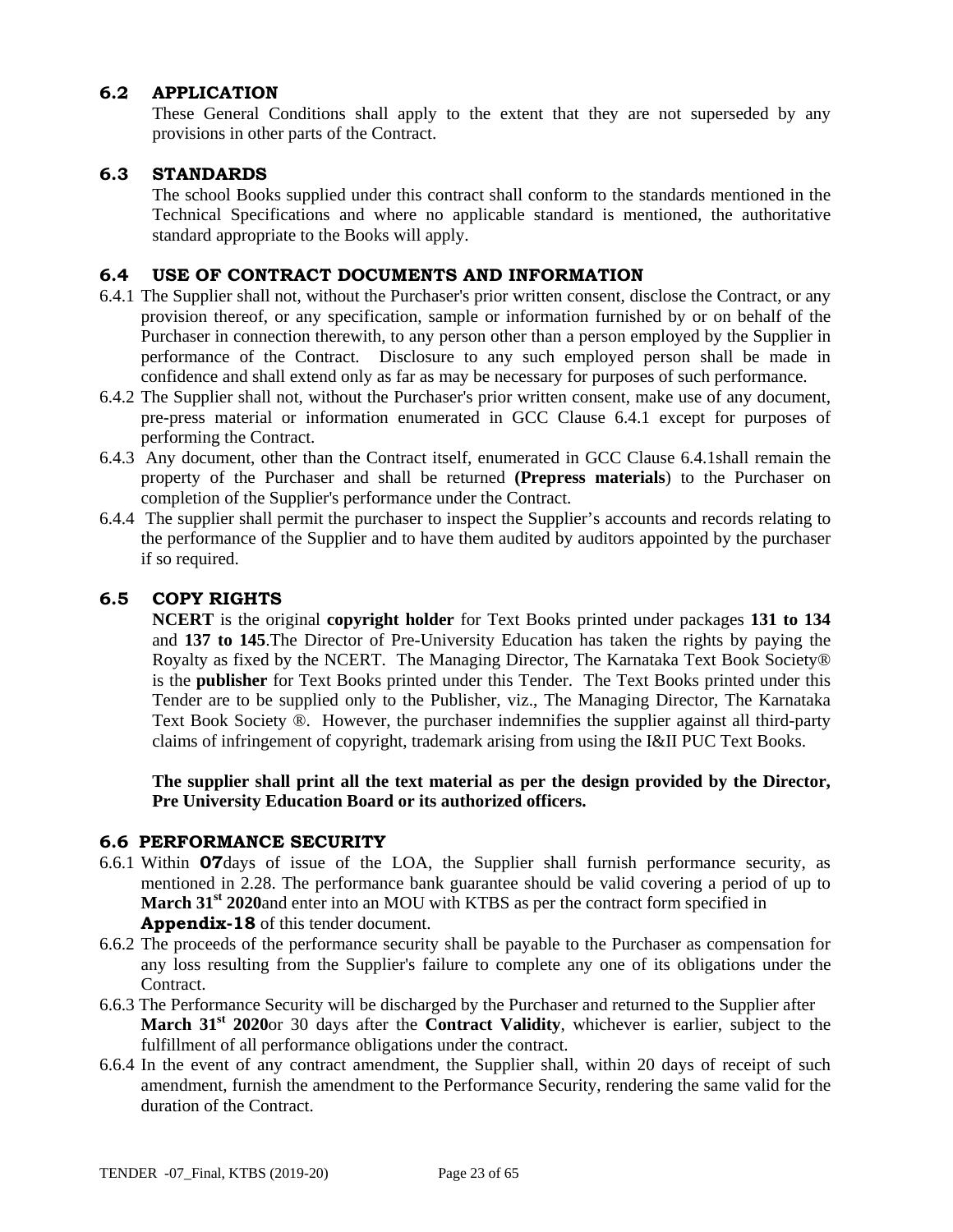6.6.5 Failure to submit the performance bank guarantee for the period specified above will constitute sufficient ground for cancellation of the contract and forfeiture of the security deposit.

#### **6.7 INSPECTIONS AND TESTS**

- 6.7.1 The Purchaser or its representative shall have the right to inspect and/or to test the Text Books to ascertain their conformity to the Contract specifications. The Purchaser shall notify the Supplier in writing in a timely manner of the identity of any representatives retained for these purposes.
- 6.7.2 The paper to be used for printing of the Books may be inspected and tested based on the "mill certificate" submitted by the printer, from the KTBS official or its approved agencies. The finished Books shall be inspected at the printer's premises or any other facility as decided by KTBS.
- 6.7.3 If the inspected or tested PUC Text Books/formes of the Books fail to conform to the specifications, the Purchaser may reject such quantity of I&II PUC text Books/formes and the Supplier shall either replace the rejected PUC Text Books or make necessary alterations to meet specification requirements free of cost to the Purchaser.
- 6.7.4 The Supplier shall compulsorily obtain "Mill Certification" regarding the quality of the paper purchased. "Mill Certification" shall be for the general quality of paper and more specifically regarding the GSM of the paper, Brightness of the paper and whether the paper is manufactured out of A-grade pulp. The officials of Karnataka Text Book Society® or persons duly authorized by KTBS shall inspect the progress in Printing, Binding, Varnish and Dispatch of PUC Text Books from time to time. If the bidder /printer fail to provide the necessary information regarding the progress to the authorities, at the time of inspection, KTBS has all the rights to take necessary action against the bidder on the basis of the report by the authorities. In case any Books is found to be defective, they shall be replaced by the Supplier at his own cost.
- 6.7.5 The Purchaser's right to inspect test and wherever necessary, reject the PUC text Books after the Sale category of PUC text Books arrival at Different distribution points, in no way, be limited or waived by reason of the Diary having previously been inspected, tested and passed by the Purchaser or its representative.
- 6.7.6 The pre-delivery inspection will be carried out by the purchaser or by any one authorized by the purchaser for this purpose.
- 6.7.7 Nothing in GCC shall in any way release the Supplier from any other obligations under this Contract.
- 6.7.8 Saving all the clauses above and in addition, the Purchaser shall appoint a Third party Quality testing & certifying agency viz.' Director of Printing & Stationery (D.P.S) for assessing the Technical Capability of the Bidder in the first instance and then for certifying the quality of the Text Books printed & distributed. The 'D.P.S.' shall as per the requirement and on his own initiative may visit the Bidder premises any time beginning from the time of Technical Assessment and till the entire process is in progress. The 'D.P.S.' shall also monitor the progress. The 'D.P.S.' shall certify both for the physical progress and for the quality. The DPS may also conduct random checking at the Godans of the Purchaser to ascertain the quality levels.

#### **The quality parameters that will be put for testing, tolerance limits, method of Inspection, Sample size etc. are given in Section-8 .**

#### **6.8 OPERATIONAL CHARTS**

The Supplier along with the contract shall furnish in advance, Operational Chart which includes;

- program of work
- $\bullet$  Time schedule of the printing & supply of the I&II PUC text Books to the Publisher.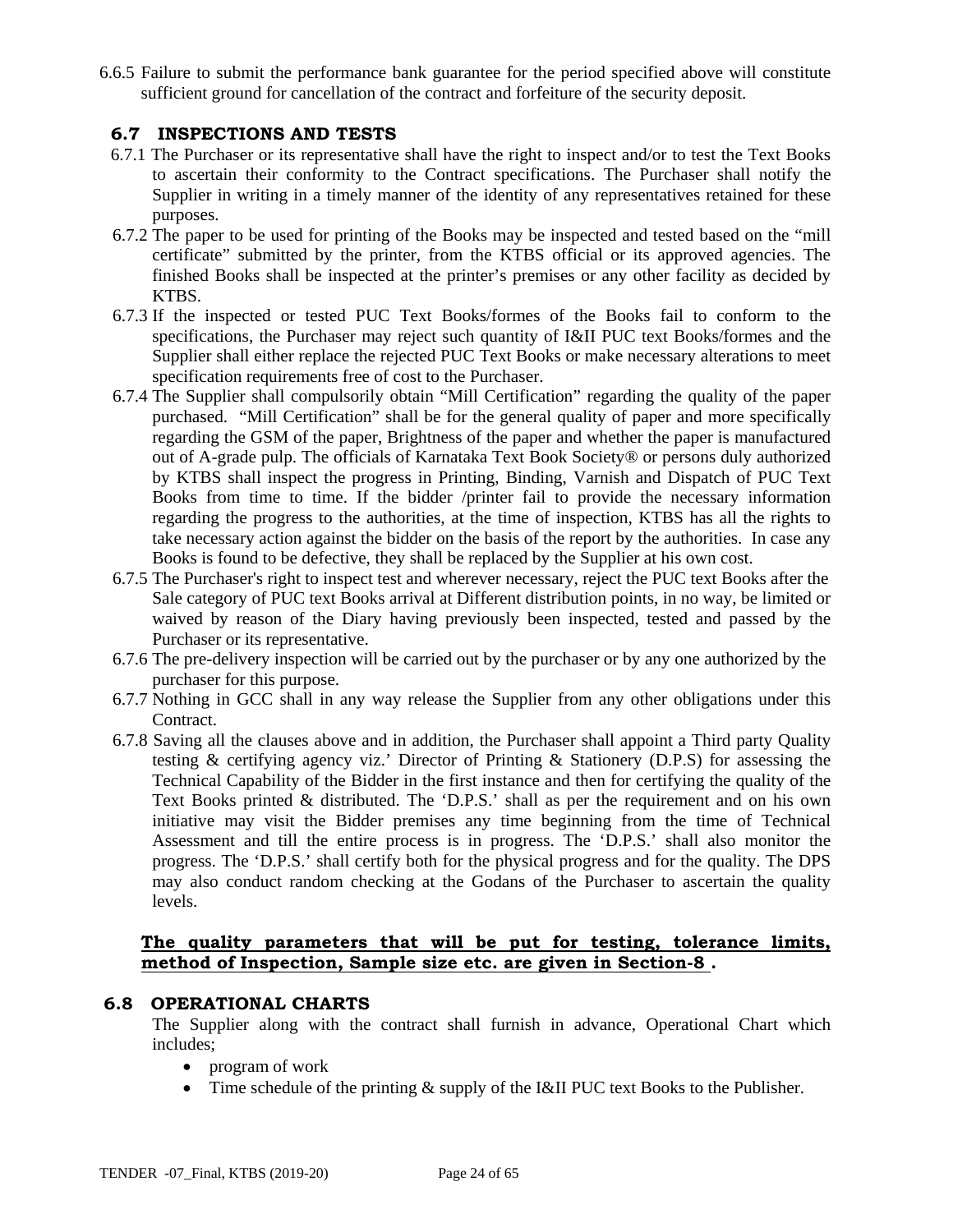### **6.9 PACKING& SUPPLY**

- 6.9.1 Pre-dispatch inspection of the bales/reels of paper, at the Mill and at the printer's premises may Be carried out by the authorized third party quality testing and certifying agency appointed by the Society `viz. DPS.
- 6.9.2 The Supplier at the time of delivery of PUC Text Books shall give proper account of supply to the concerned Distribution points by packing Books as explained elsewhere in this document**.**
- 6.9.3 The Supplier after the satisfactory delivery of PUC text books to the concerned **destinations** shall obtain due acknowledgement from the concerned or his authorized representative and submit the same along with Bills for payment.

**The Supplier shall supply the PUC Text Books in Corrugated Boxes made out of 5 ply flute boards to prevent their damage or deterioration during transit to their final destination as indicated in the Contract. On all the boxes on all 4 sides labels shall be affixed with the details namely- Title of the books, no of books, weight of the box etc. The Labels shall also printed with Bar Code or QR code providing the above information**

#### **6.10 DELIVERY AND DOCUMENTS**

Delivery of the Books shall be made by the Supplier in accordance with the terms specified in the Purchase Order. The details of printing & transportation and or other documents to be furnished by the supplier are as specified in Tender Document.

#### **6.11. TRANSPORTATION**

Where the Supplier is required under the Contract to transport the **Sale category** of I&II PUC Text Books and conditions shall be specified in the Contract, it shall be arranged by the Supplier and the related cost including insurance, shall be included in the Contract Price.

#### **6.12. PAYMENT**

#### **6.12.1 The payment to the supplier shall be made only on seniority basis.**

**a)** List of Documents submitted along with the Bill/invoice which is mandatory to Settle the Payment;

- 1. Invoice bill in triplicate.
- 2. Page approval by the authorized person of PU Board.
- 3. Copy of the Work order issued by the Purchaser.
- 4. Quality certificate issued by DPS or the officers deputed by DPS for this work.
- 5. Mill certificate in the prescribed format in original along with invoice copy as given in **Appendix -15.**
- 6. Paper quantity approved by DPS as given in **Appendix -17.**
- 7. Summary of Delivery challans **destination** wise.
- 8. Delivery challans in original with seal, Date, Signature of the competent authority /authorized person.
- **9.** Acknowledgement of pre-press materials returned to the concerned copyright holder or its representative as per clause **6.18.3.**
- 10. Acknowledgement of sample books submitted.
- **g)** Failure to comply the above will lead to withholding of payments and cancellation of Seniority for payment.

#### **6.13. CHANGE ORDERS**

The purchaser may at any time by written order given to the supplier pursuant to GCC clause, make changes within the general scope of the contract in any one or more of the following:

a. Method of transportation or packing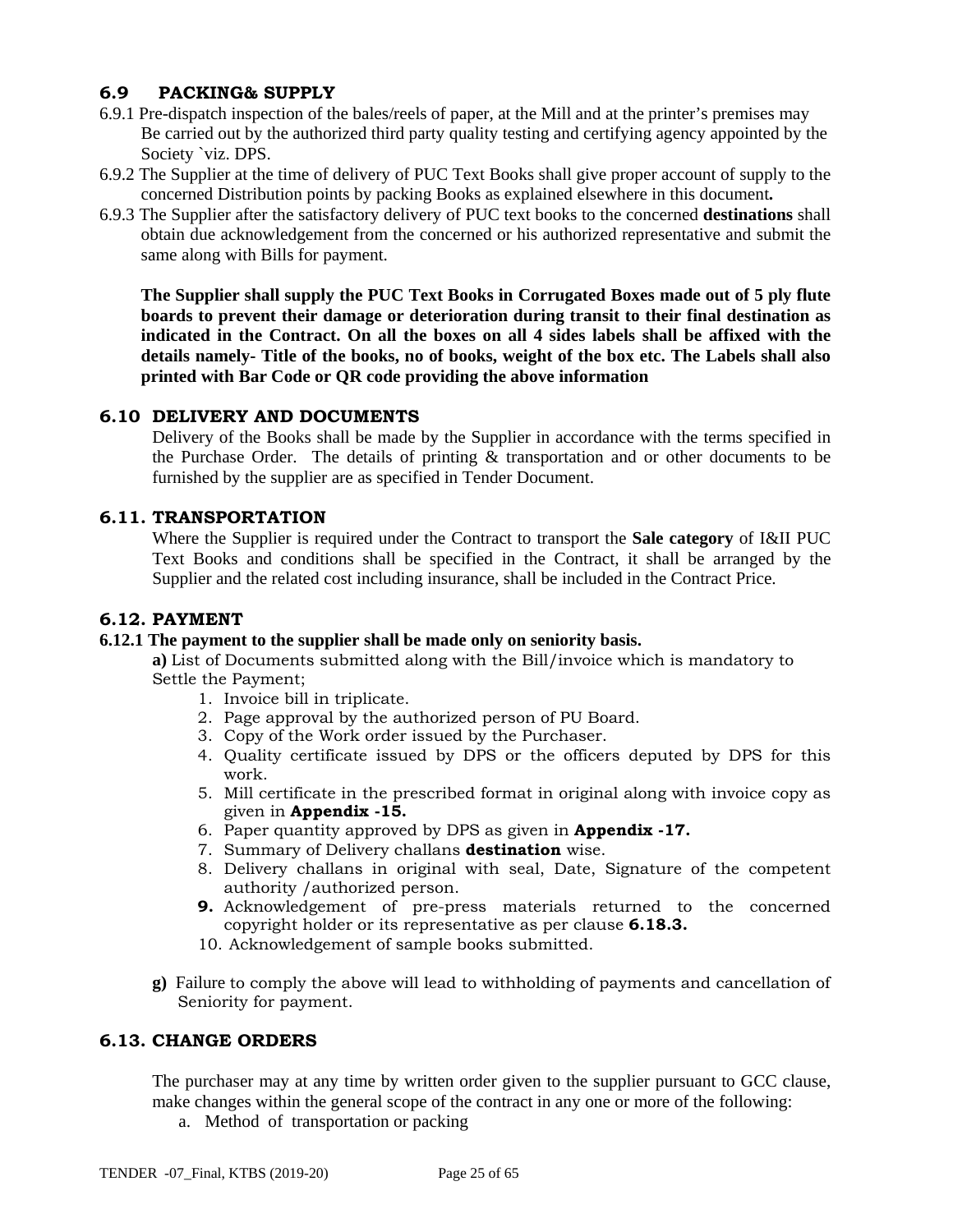- b. The place of delivery
- c. Copies to be supplied

#### **6.13.(a) PERIOD OF CONTRACT VALIDITY OF TENDER**

This tender contract validity is up to **29th February 2020** or till finalization of the printers for the next academic year, whichever is earlier. Rates quoted or accepted rates are valid for tender validity period.

#### **6.13.(b) INTERPRETATION**

If any question / doubt arise with reference to the interpretation of any provisions of the Tender Document, the decision of the Managing Director of the Karnataka textbook society shall be final and binding.

#### **6.14. CONTRACT AMENDMENTS**

Subject to GCC Clause 6.13, no variation in or modification of the terms of the Contract shall be made except by written amendment signed by both the parties.

#### **6.15. ASSIGNMENT**

The Supplier shall not assign to any other firms in whole or in part of its obligations to perform under the Contract, except with the Purchaser's prior written consent.

#### **6.16. SUBCONTRACTS**

Subcontract in printing and supply of **I&II PUC** Text Books is strictly prohibited.

#### **6.17. DELAYS IN THE SUPPLIER'S PERFORMANCE**

- 6.17.1 Delivery of the PUC Text Books shall be made by the Supplier in accordance with the time Schedule specified by the Purchaser as per distribution list provided by the purchaser. Failure To-do so will attract liquidity damage as per clause 6.18.1.
- 6.17.2 If at any time during performance of the Contract, the Supplier should encounter conditions impeding timely delivery of the PUC Text Books, the Supplier shall promptly notify the Purchaser in writing of the fact of the delay, it's likely duration and its cause(s). As soon as practicable after receipt of the Supplier's reply, the Purchaser shall evaluate the situation and may, at its discretion, extend the Supplier's time for performance with or without liquidated damages, in which case the extension shall be effected by amendment of the Contract.
- 6.17.3 Except as provided under GCC Clause 6.23, a delay by the Supplier in the performance of its delivery obligations shall render the Supplier liable to the imposition of liquidated damages pursuant to GCC Clause 6.18, unless an extension of time is agreed upon pursuant to revision in contract without the application of liquidated damages.

**Further at any point of time either before the award of the contract or after, if the Purchaser's evaluation establishes that the Supplier either do not have the capacity to execute the contract in full or in part then the Purchaser has the liberty to withdraw the contract in full or in part and may get it executed from among the other Tenderers or from any other capable Supplier at his discretion without giving any notice to the awardees of the contract. Under such circumstances the EMD/Performance security of the defaulted Supplier may be forfeited in full or adjusted against any additional cost that may occur in the course of execution of such contract. If the EMD/Performance Security is not sufficient to make up such losses the Supplier shall pay the difference of amount to the Purchaser or otherwise said tenderer will be blacklisted from participation in the future tenders.** 

#### **6.18. LIQUIDATED DAMAGES FOR DELAY & PENALTY FOR DEFECTIVE BOOKS**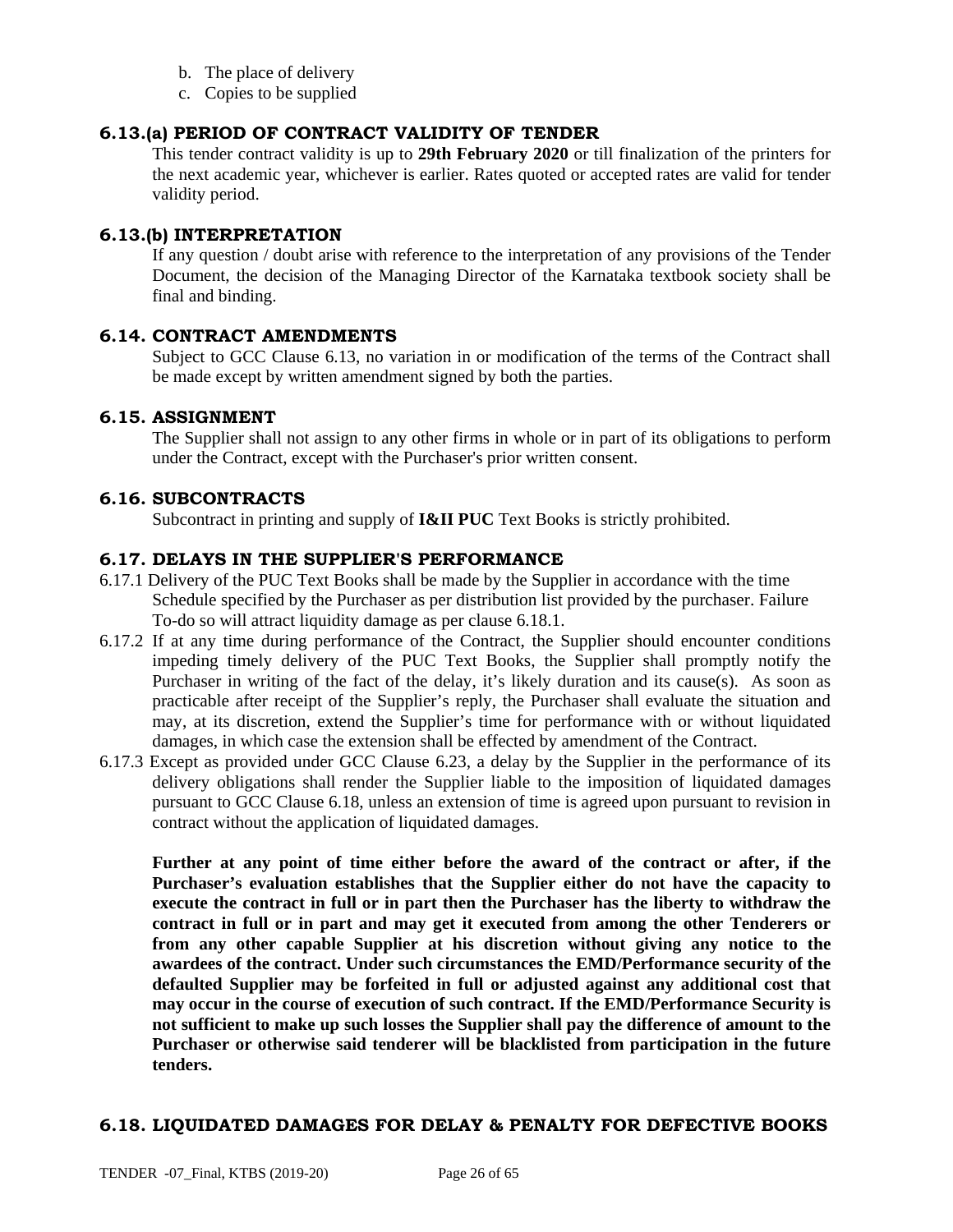### **6.18.1 Liquidity damages for Delay in Supplies :**

If supplier does not execute the work as per the implementation schedule, penalty will be imposed at the rate of **1%** of the delayed portion of the work per week or part there of such delay for the first **2 weeks** and at the rate of **2%** per week thereafter until completion of supplies if the Purchaser decides to accept the supplies. Part of the week will be considered as one week. For imposing penalty the next date of Purchase order and the work schedule which shall be notified is reckoned.

#### **6.18.2 Liquidity damages for dummy approval**

If the bidders deviate from the number of pages printed in excess of approved dummy. Then the Payment will be restricted to as per dummy approval only. Any deviation from the approved number of pages for any of the technical reasons shall have to be made only with the prior approval pages.

#### **6.18.3 Returning of Pre-press materials :**

The bidder should safely return all the original pre-press materials in good condition before submission of final bill. The final bill will not be processed until the acknowledgement is produced for returning the pre-press materials.

#### **6.18.4 Penalty for defective materials**

If any defect is found / any report in this regard is received anywhere from govt., depot, retailers and students, such defective materials may be rejected and the Supplier shall have to replace such defective materials within 15 days and will have to bear the cost of replacement, **however the purchaser** reserves the right to use the materials with minor defects that serve the overall objectives. Under such circumstances the purchaser will impose the penalty for deviations as defined in **Appendix - 14.** 

**Any books that are returned from the Market for the manufacturing defects shall be to the account of the Supplier.** 

6.18.4 While Calculating penalty in case of default or violation of any conditions of this tender total cost of a particular package including transportation and insurance cost will be taken into consideration and penalty will be imposed.

#### **6.18.6 Time schedule**

Printing & Supply of Books to specified destinations should be completed within **30(Thirty)**  days from the next date of CD issued including Pre-Printing Activities. Supplier shall submit a Weekly progress report to the purchaser. The Supplier is also bound by the conditions of the Purchaser and shall submit the progress in the modes as required by the Purchaser. Herein, noncompliance shall be construed as breach of contract terms.

#### **Time Schedule for Pre-Printing, Printing, Binding, Packing and Distribution replacement of defective Text Books**

| Sl.No | <b>Description of Activity</b>                   | <b>Time line</b> | <b>Printer Roles and Responsibility</b>                               |
|-------|--------------------------------------------------|------------------|-----------------------------------------------------------------------|
|       | Collection of Pre-press material i.e., CD.       |                  | Printer should collect printing                                       |
|       |                                                  |                  | CD's from the authorized person<br>next day of receiving the purchase |
|       |                                                  |                  | order.                                                                |
|       | Print at least two copies of the titles included |                  |                                                                       |
|       | in the awarded packages as per specifications    |                  | Submission of dummy books                                             |
|       | and submit the same for approval by the $-PU$    |                  | within 2 days from the date of                                        |
|       | board authorized official.                       | 7 days from      | receipt of purchase order.                                            |
|       |                                                  | the next date    |                                                                       |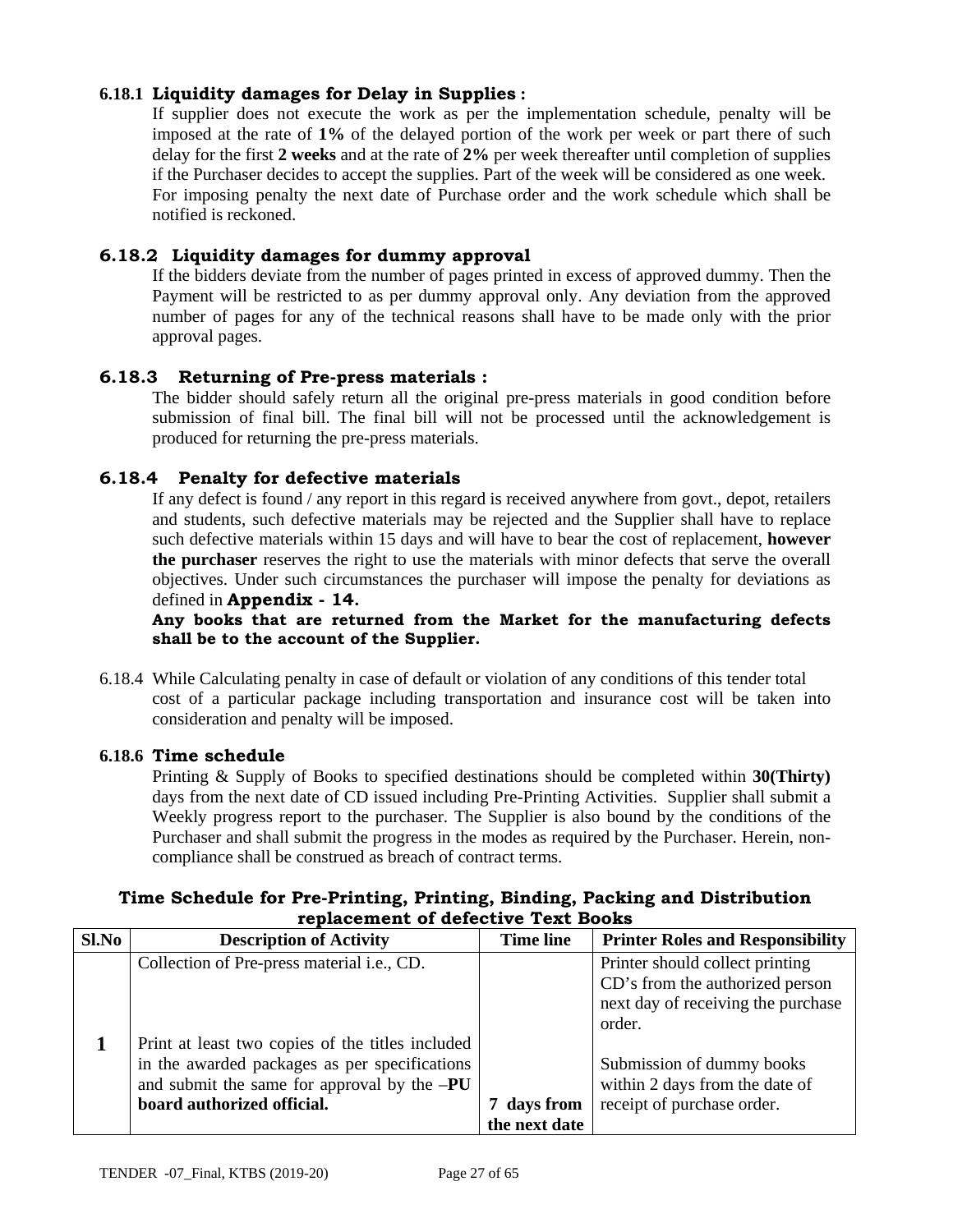|                | One copy would be returned after scrutiny and<br>approval or with comments. In case of<br>comments. The printer shall again print two<br>copies and obtain the approval of the Employer<br>before starting the Printing work; | of CD issued                                                     | Approval of the dummy books<br>from PU Board authorized<br>officials within 3working days<br>from the receipt of dummy books.                                                        |
|----------------|-------------------------------------------------------------------------------------------------------------------------------------------------------------------------------------------------------------------------------|------------------------------------------------------------------|--------------------------------------------------------------------------------------------------------------------------------------------------------------------------------------|
|                | Procurement of Paper for Printing.<br>Inspection of the Printing premises and Paper.                                                                                                                                          |                                                                  | Within 07 days from the receipt of<br>Purchase order printer shall<br>procure raw materials including<br>printing paper.                                                             |
| $\overline{2}$ | <b>Obtaining Quality Certification</b>                                                                                                                                                                                        | 30 days<br>from the                                              | The<br>Printer<br>the<br>requests<br><b>Publisher/Purchaser</b><br>his<br><sub>or</sub><br>representative to inspect the work<br>during execution as and when lots<br>are completed. |
|                | Completion of Printing, binding, UV coating<br>and distribution to specified destinations.                                                                                                                                    | next date of<br>CD issued.                                       | should<br>Printer<br>transport<br>the<br>finished goods to the specified<br>destinations without any defects.                                                                        |
| 3              | <b>Defects Rectification period;</b><br>After Transportation of the books to the<br>Government Book depot as per the distribution<br>list provided by the Publisher/Purchaser,                                                | Within 15<br>days from the<br>date of<br>receipt of<br>complaint | If any defective books found in<br>any point, printer shall replace<br>such books. Replacement at the<br>cost of Printer.                                                            |

#### **Note:**

The Printer shall adhere strictly to the above time schedules. In case of any delay in achieving the intermediate milestones 1 to 3 the Publisher/Purchaser can levy liquidated damages as per his assessment which will be binding on the Printer. The liquidated damage once levied will not be refunded even if the next and subsequent milestones are achieved in time. For any delay in achieving the milestone 3 as listed above Liquidated damages as specified in GCC clause **6.18.1**

|  |  |  | Break up progress for 30 days Production and Distribution activity |  |
|--|--|--|--------------------------------------------------------------------|--|

| Sl.No | <b>Time line</b> | <b>Required rate of Progress</b>                                   | <b>Monitoring agency</b> |  |
|-------|------------------|--------------------------------------------------------------------|--------------------------|--|
|       |                  | $20th$ day from the next date   50% of the work allotted shall be  | KTBS/ authorized agency  |  |
|       | of CD issued.    | completed.                                                         |                          |  |
|       |                  | $25th$ day from the next date $80o$ of the work allotted shall be  | KTBS/ authorized agency  |  |
|       | of CD issued.    | completed.                                                         |                          |  |
|       |                  | $30th$ day from the next date   100% of the work allotted shall be | KTBS/ authorized agency  |  |
|       | of CD issued.    | completed.                                                         |                          |  |

The supplier should adhere to the time schedule specified in the contract. Since it is a time bound activity. Otherwise Purchaser reserves the right to terminate the contract fully or partially, at any time without assigning any reasons and the Supplier cannot claim any compensation in this respect.

The purchaser reserves the right to withdraw **50%** of the contract if the supplier does not complete **50%** of quantum of total contract on 20<sup>th</sup>day from the date of dummy approved without issuing any prior notice. Such withdrawn work from the default supplier will be given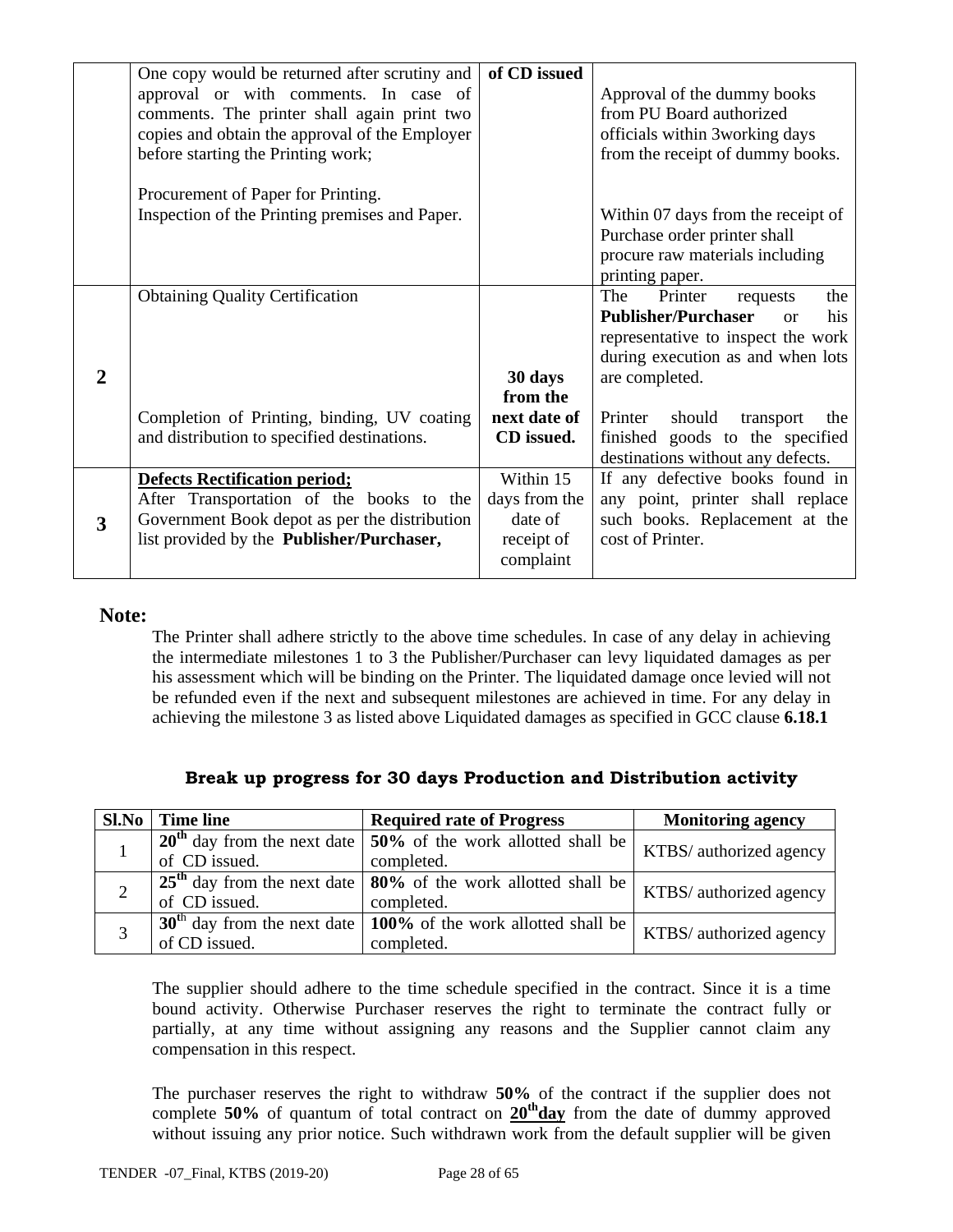to L2 tenderer or any other Supplier who has the capability to execute the work and the difference in cost if any will be recovered from the default supplier. However this will not provide any immunity for the defaulted supplier from any other penal action.

Also for the Printers who happen to default even after  $25<sup>th</sup>day$  then non started quantity of work would be withdrawn after analysis of the quantity of paper already procured, printed, capacity available, balance of the workload etc.,

**6.18.7**In the event of violation of Clause **6.16**and **6.30**and if he fails to execute the work as per The time schedule. The performance security submitted by the Successful Bidder will be forfeited.

#### **6.19 TERMINATION FOR DEFAULT**

- 6.19.1 The Purchaser may, without prejudice to any other remedy for breach of contract, by Written notice of default sent to the Supplier; terminate the Contract in whole or part:
	- a) if the Supplier fails to deliver any or all of the Books within the period(s) specified in the Contract, or within any extension thereof granted by the Purchaser, **or,**
	- b) if the Supplier fails to perform any other obligation(s) under the Contract, **or,**
	- c) If the Supplier, in the judgment of the Purchaser, has engaged in corrupt or fraudulent practices in competing for or in executing the Contract.

#### **For the purpose of this Clause:**

*"Corrupt practice"* means the offering, giving, receiving or soliciting of anything of value to influence the action of a public official in the procurement process or in contract execution.

*"Fraudulent practice"* means a misrepresentation of facts in order to influence a procurement process or the execution of a contract to the detriment of the Purchaser, and includes collusive practice among Bidders (prior to or after bid submission) designed to establish bid prices at artificial non-competitive levels and to deprive the purchaser of the benefits of free and open competition.

6.19.2 In the event the Purchaser terminates the Contract in whole or in part, pursuant to GCC Clause 6.22.1, the Purchaser may procure, upon such terms and in such manner as it deems appropriate, PUC text Books similar to those undelivered, and the Supplier shall be liable to the Purchaser for any excess costs for such procurement. However, the Supplier shall continue the performance of the Contract to the extent not terminated.

#### **6.20 FORCE MAJEURE**

- 6.20.1 Notwithstanding the provisions of GCC Clauses 6.17, 6.18, 6.19, the Supplier shall not be liable for forfeiture of its performance security, liquidated damages or termination for default, if and to the extent that, it's delay in performance or other failure to perform its obligations under the Contract is the result of an event of Force Majeure.
- 6.20.2 For the purposes of this Clause, *"Force Majeure"* means an event beyond the control of the Supplier and not involving the Supplier's fault or negligence and not foreseeable. Such events may include, but are not limited to, acts of the Purchaser either in its sovereign or contractual capacity, wars or revolutions, fires, floods, epidemics, quarantine restrictions, Strikes and freight embargoes etc.
- 6.20.3 If a *Force Majeure* situation arises, the Supplier shall promptly notify the Purchaser in writing of such conditions and the cause thereof through e-mail **within 24 hours of such events. The email communication shall be followed by report with documentary evidence to be sent to the Managing director KTBS within 3 days** from the date of occurrence of such event. Unless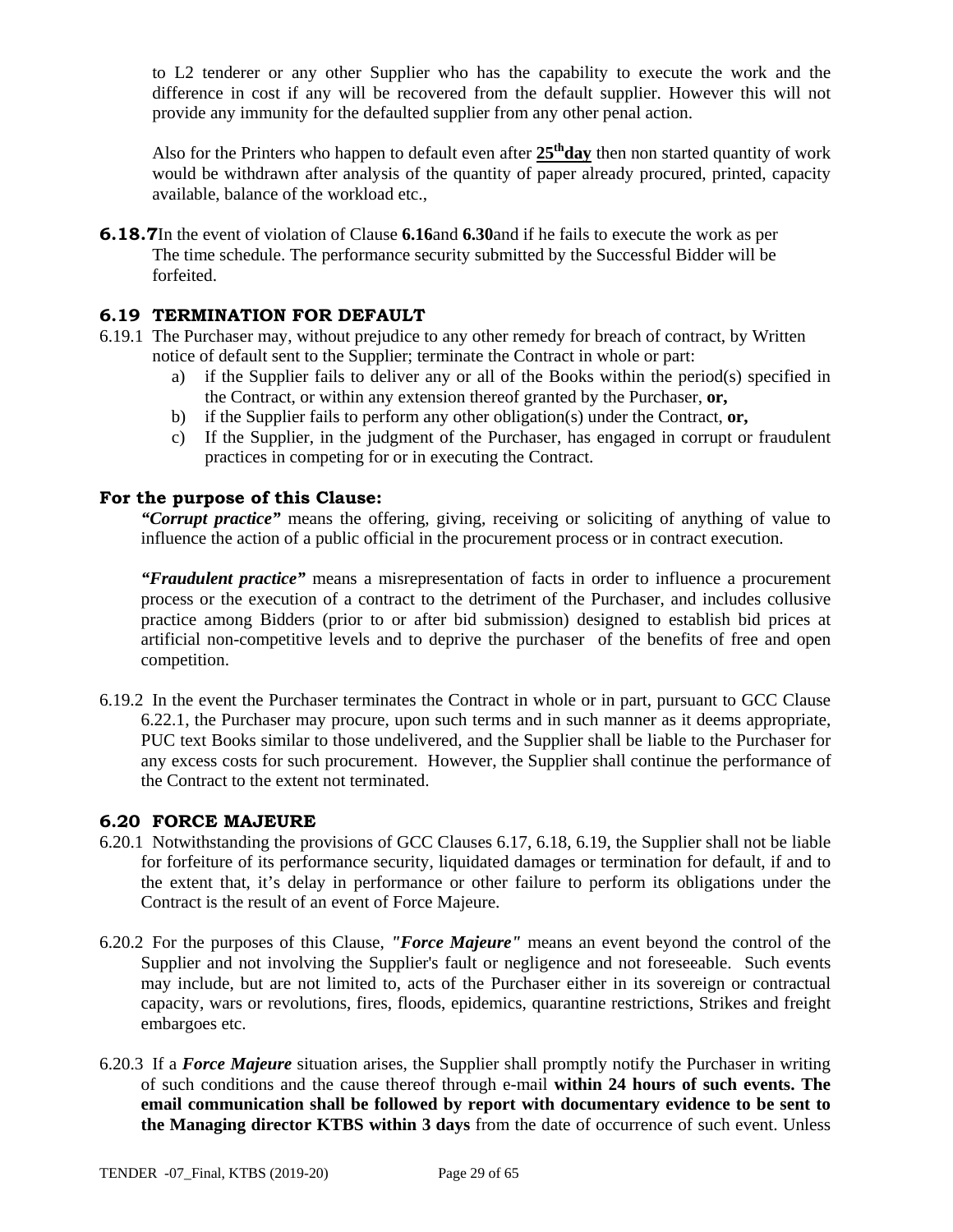otherwise directed by the Purchaser in writing, the Supplier shall continue to perform its obligations under the Contract as far as is reasonably practical extent and shall seek all reasonable alternative means for effective performance of the contract in time.

6.20.4 The price quoted by the bidder and accepted by the purchaser shall remain fixed and firm during the delay in performance or extended period during which Force Majeure was in existence. Force Majeure shall not have any bearing on the price quoted by the supplier in the tender.

#### **6.21 TERMINATION FOR INSOLVENCY**

The Purchaser may at any time terminate the Contract by giving written notice to the Supplier, if the Supplier becomes bankrupt or otherwise insolvent. In this event, termination will be without compensation to the Supplier, provided that such termination will not prejudice or affect any right of action or remedy which has accrued or will accrue thereafter to the Purchaser.

#### **6.22 TERMINATION FOR CONVENIENCE**

- 6.22.1The Purchaser, by written notice sent to the Supplier, may terminate the Contract, in whole or in part, at any time for its convenience. The notice of termination shall specify that termination is for the Purchaser's convenience, the extent to which performance of the Supplier under the Contract is terminated, and the date upon which such termination becomes effective.
- 6.22.2 The PUC Text Books that are complete and ready for transport within **15** days after the Supplier's receipt notice of termination shall be accepted by the Purchaser at the Contract terms and prices. For the remaining PUC Text Books, the Purchaser may elect:
	- **(a)** to have any portion completed and delivered at the Contract terms and prices; and/or
	- **(b)** To cancel the remaining quantity and pay to the Supplier an agreed amount for partially completed PUC Text Books and for materials previously procured by the Supplier.

#### **6.23RESOLUTION OF DISPUTES**

- 6.23.1 The Purchaser and the supplier shall make every effort to resolve amicably by direct informal negotiation any disagreement or dispute arising between them under or in connection with the Contract.
- 6.23.2 If, after **thirty (30) days** the parties fail to resolve their dispute or difference by such consultations, then either the Purchaser or the Supplier may give notice to the other party of its intention to commence arbitration, as hereinafter provided, as to the matter in dispute, and no arbitration in respect of this matter may be commenced unless such notice is given.
- 6.23.3 Any dispute or difference in respect of which a notice of intention to commence arbitration has been given in accordance with this clause shall be finally settled by arbitration. Arbitration may be commenced prior to or after delivery of the Student Diaries under the contract.
- 6.23.4 Arbitration proceedings shall be conducted in accordance with the rules of procedure specified in SCC.
- 6.23.5 Notwithstanding to any reference to arbitration herein;
	- (a) The parties shall continue to perform their respective obligations under the contract unless they otherwise agree, and,
	- (b) The purchaser shall pay the supplier any money due to the supplier.

#### **6.24 LIMITATION OF LIABILITY**

 Except in case of criminal negligence or willful misconduct, and in the case of infringement pursuant to clause 6.5

**(a)** The supplier shall not be liable to the Purchaser, whether in contract, tort, or otherwise, for any indirect or consequential loss or damage, loss of use, loss of profits or interest costs, provided that this exclusion shall not apply to any obligation of the supplier to pay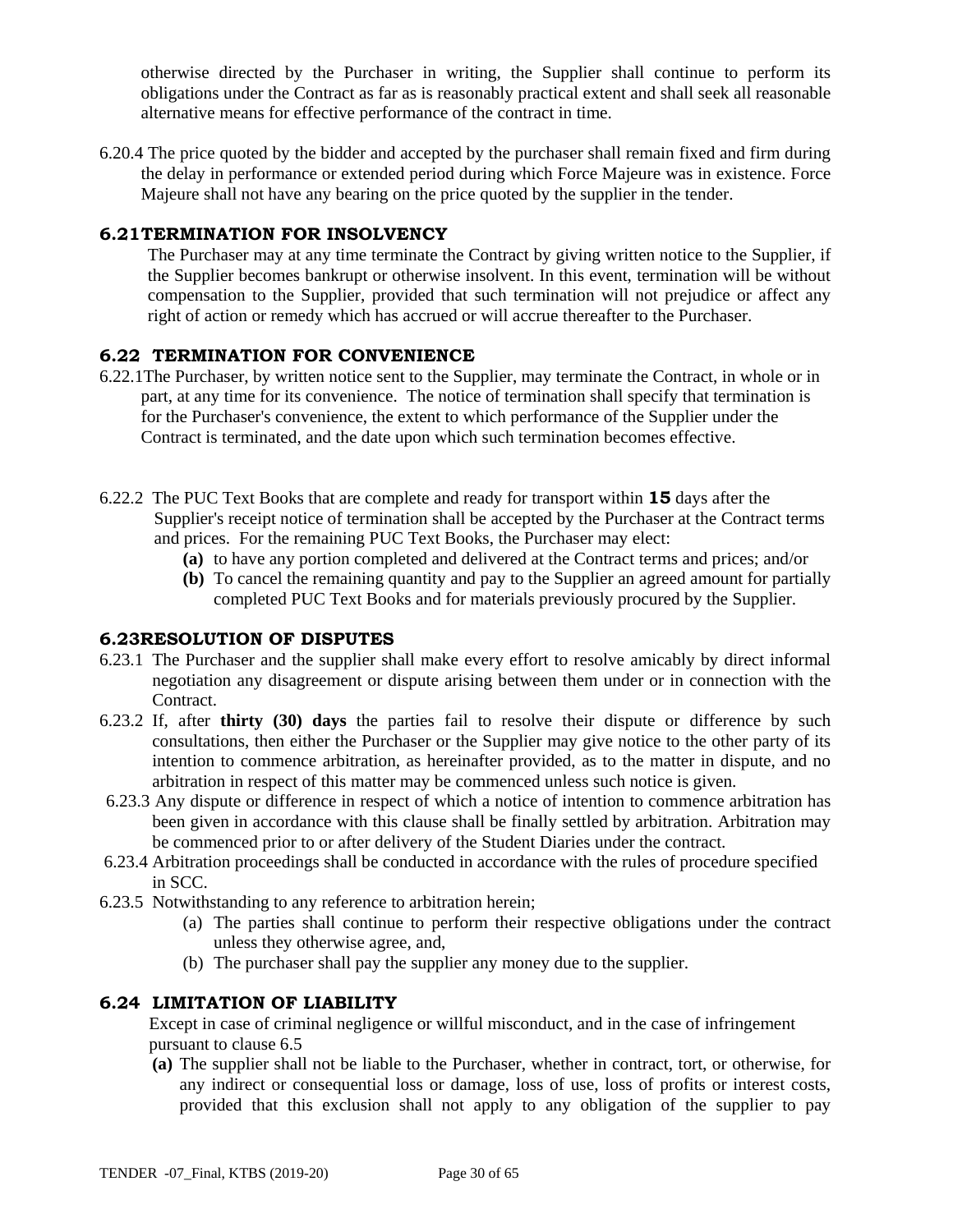liquidated damage to the purchaser; and this exclusion shall not apply to any obligation of the supplier to pay liquidated damages to the Purchaser; and,

**(b)** The aggregate liability of the supplier to the Purchaser, whether under the contract, in tort or otherwise, shall not exceed the total contract price.

#### **6.25 GOVERNING LANGUAGE**

The contract shall be written in English language. All correspondence and other documents pertaining to the Contract which are exchanged by the parties shall be written in the same language.

#### **6.26 APPLICABLE LAW**

The Contract shall be interpreted in accordance with the laws of the State of Karnataka. And any disputes shall only be addressed at the jurisdictional courts located in Bengaluru.

#### **6.27 NOTICES**

- 6.27.1 Any notice given by one party to the other pursuant to this Contract shall be sent to other party in writing or by facsimile or email and confirmed in writing to the other Party's address specified in Tender document.
- 6.27.2 A notice shall be effective when delivered or on the notice's effective date, whichever is later.

#### **6.28 TAXES AND DUTIES**

Suppliers shall be entirely responsible for all taxes, duties, license fees, Octroi, road permits, Insurance etc., incurred until delivery of the contracted Student Diaries to the Purchaser and the rate quoted in the portal shall include all the above costs.

#### **6.29 IMPLEMENTATION OF THE CONTRACT**

The Supplier should as soon as purchase order is received, begin the process for implementation of the Contract by purchasing printing paper and other raw materials at his own cost and bearing entire investment from printing to transportation. Collect pre-press material from **the authorized officials of Pre University Education Board and get the dummy approved from them**. The Supplier further agrees to get sample testing from the Purchaser.

The work relating to Print and supply of PUC text Books should be implemented by the Supplier as per the implementation/Time schedule. The purchaser may at his discretion extend the above time schedule if he desires so. However, supplier cannot claim this as matter of right.

The successful bidders should give their acceptance for the Time schedule as mentioned in 6.18.6 in the agreement. **The entire work of printing, Binding and supply should be completed within** *Thirty days* from the next date of the CD issued.

#### **6.30 ASSIGNING OF TENDER IN WHOLE OR PART**

The Supplier shall not assign or make over the contract, the benefit or burden thereof to any other person or persons or body corporate. No under letting or subletting to any persons or body corporate for the execution of the contract or any other part thereof is permitted, without the written consent of the Managing Director, Karnataka Textbook Society®.

#### **6.31 GENERAL POINTS TO BE OBSERVED**

- **6.31.1** The Supplier should execute an undertaking in the prescribed form stipulating that he has agreed to the Terms  $\&$  Conditions mentioned in the tender for submission of Technical  $\&$ Commercial Bids(**Appendix - 13)**
- **6.31.2** The Commissioner for Public Instruction and chairman of Executive committee the Karnataka Textbook Society(R) and being an appellate authority reserves the right to allot the package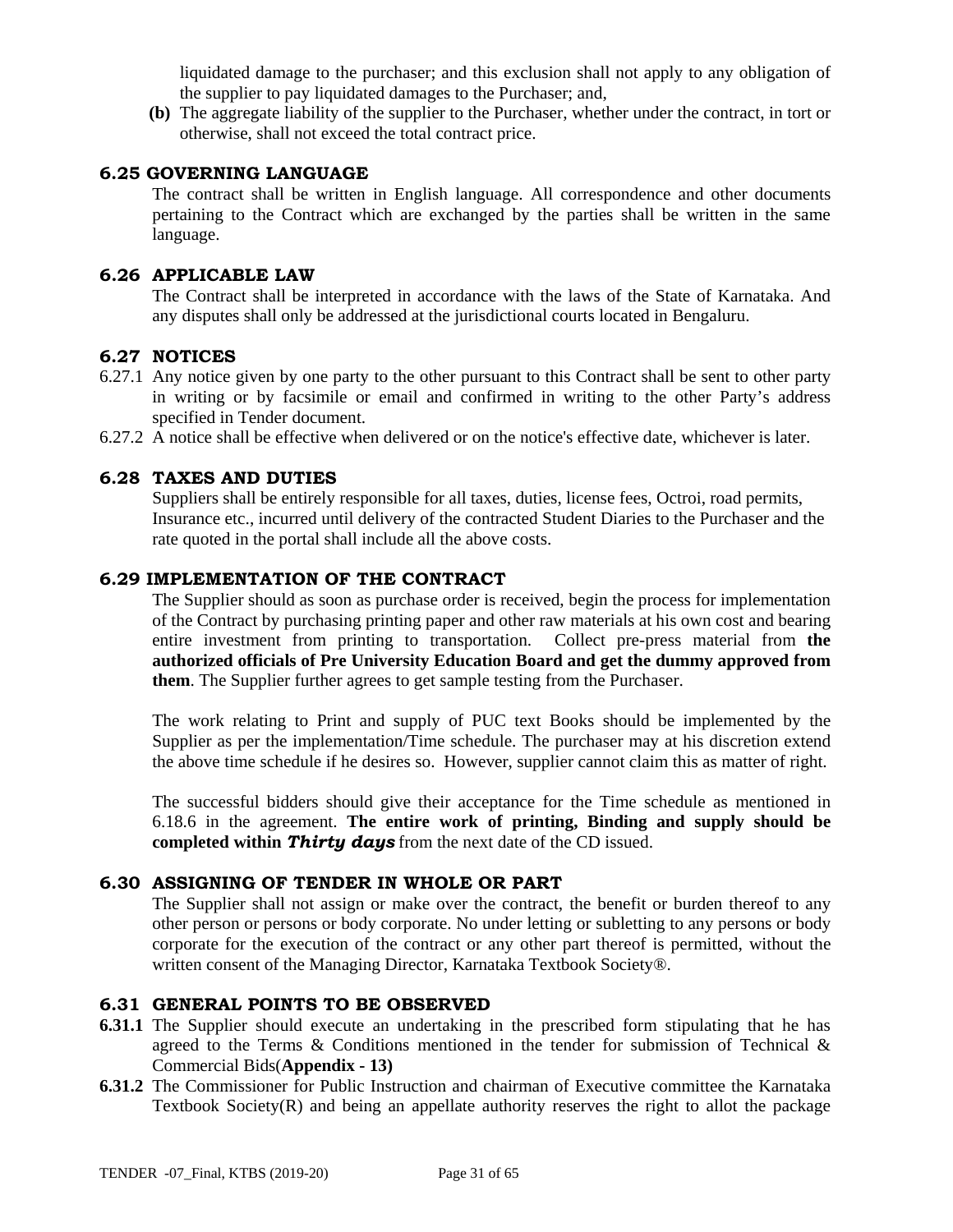other than those indicated by the bidder in the bid and the bidder shall be bound by the decision of the Commissioner for Public Instruction.

**6.31.3** The Commissioner for Public Instruction and chairman of Executive committee, the Karnataka Textbook Society $(R)$  and being an appellate authority, reserves the right to award the contract to more than one bidder and fix the number of packages to different bidders based on the financial, technical and service capability of the bidder.

### **6.32 DISCRIPTION OF PACKAGES**

**6.32.1** PUC Text Books to be printed is grouped under **13** packages(**131 to 134** and **137 to 145**) in **Section-10** (Schedule of Requirements). Packages are segregated according to the Courses and Standards.

Packages are formed;

- $\triangleright$  as per the size of the books to be printed and supplied,
- $\triangleright$  in the combination of different coloured textbooks to be printed and supplied,

**Size** : Some text books are in the size of A4 and some are in  $1/4$ <sup>th</sup>Crown size. **Colour** : Some text books are single colour, some are in two colours and some are in four colour. But all the text books are bound by four coloured cover and inner pages.

- 6.32.2 All the books are meant for sale.
- 6.32.3 Number of copies and page numbers specified in the tender are **approximate.**
- 6.32.4 The details of packages are shown in **Section-10**

#### **6.33 BARRING OF SELLING PUC TEXT BOOKS DIRECTLY IN THE MARKET FROM PRINTERS.**

The Supplier shall execute an undertaking that he shall supply the entire quantity of I&II PUC text Books ordered by the purchaser, only to the purchaser and he is not permitted to sell or reproduce the PUC Text Books in open market or distributed to any person or points other than the specifications given by the Purchaser . Failing to adhere to this clause shall lead to legal action against the supplier and also shall be liable for blacklisting.

#### **6.34 SAMPLE COPIES**

Supply free of cost 25 copies of each of the titles of books whose tendered quantity is **more than 5000copies** to the Department of Pre-University Education 10 copies each to Karnataka Text Book Society®, Government of Karnataka;

Supply free of cost 10 copies of each of the titles of books whose tendered quantity is **less than 5000 copies** to the Department of Pre-University Education and 10 copies each to Karnataka Text Book Society® ,Government of Karnataka;

#### **6.34 APPROVAL FOR PRINTING**

6.35.1 The successful bidder will be given CD's of the Text Books to be printed as per the packages allotted to them by the authorized officials of the office of Director, Pre-university Education, Bengaluru

 The Printer shall take all the necessary action to Print at least two copies of the titles awarded as per specifications and submit the same for approval by the Printer to the authorized officials.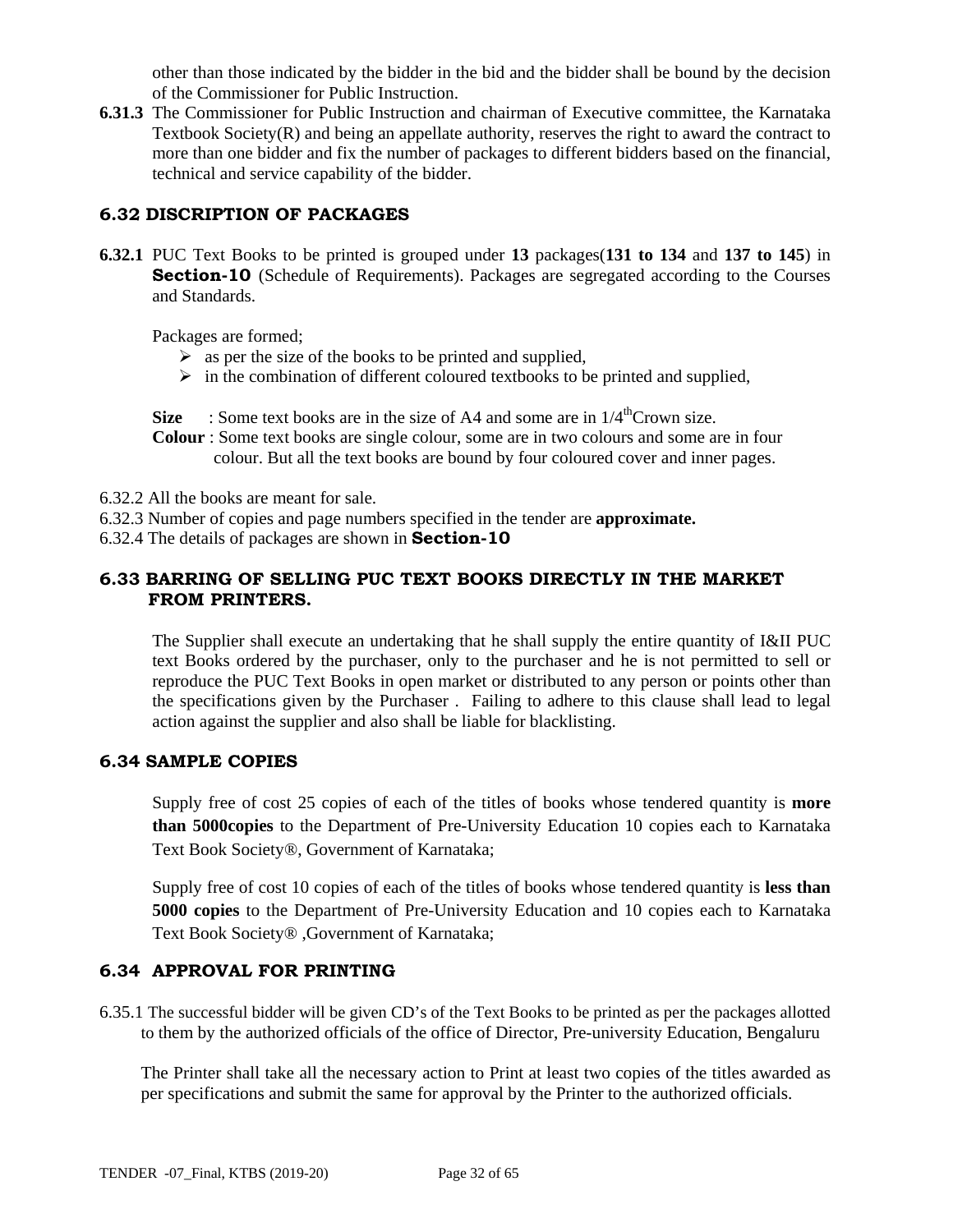One copy would be returned after scrutiny and approval or with comments. In case of comments. The Printer shall again print two copies and obtain the approval of the PU Board authorized officials before starting the Printing work;

**Maximum number of dummy books to be given are 2\*2times.** 

#### **6.36 LIMITATIONS FOR TENDERERS**

The Supplier shall not,

- a. Publish or sell or translate, I&II PUC text Books published by the Karnataka Text Book Society®.
- b. Insert any advertisement in PUC Text Books in any form.
- c. Employ child labour for printing, binding, packing and supply of PUC text Books.

#### **6.37 CATEGORY OF BOOKS**

Text Books Printed under this tender are for "**Sale"** only. The Sale price given by the purchaser/Publisher shall be printed on the Back side of the cover page in an appropriate place inside the Box, as well as on the Spine of the book.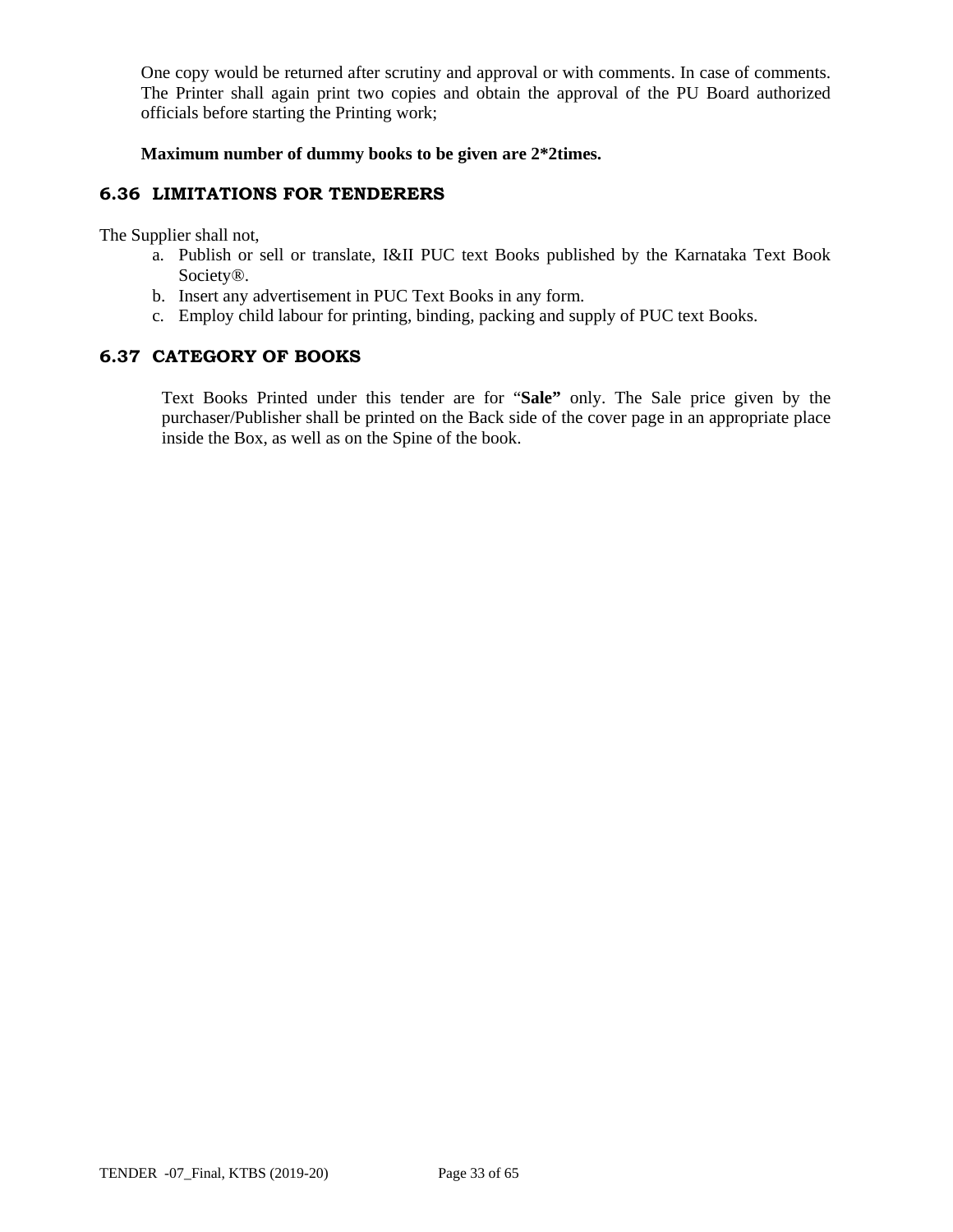# SPECIAL CONDITIONS OF CONTRACT

The following Special Conditions of Contract shall supplement the General Conditions of Contract. Whenever there is a conflict, the provisions herein shall prevail over those in the **General Conditions of Contract.** The corresponding clause number of the General Conditions is indicated in parentheses, wherever applicable.

#### **7.1 DEFINITIONS (GCC CLAUSE 6.1)**

**"The Supplier"** is \_\_\_ (to be filled at the time of issue and acceptance of Purchase Order)

### **7.2 INSPECTION AND TESTS (GCC CLAUSE 6.7)**

#### 7.2.1 **Place of Inspection and manufacturer of Paper**

Inspection of base paper for printing and cover may be carried out by the authorized third party quality testing and certifying agency appointed by the Society viz. `the D P S` prior to dispatch to printers, in the mill premises of the manufacturer. The final inspection may be carried out at the Godans of the printers in association with the representative of the Managing Director, Karnataka Text Book Society®. The successful bidders are advised to purchase paper for PUC Text Books text pages and cover page from the paper mill capable of manufacturing the quality paper as per contract specifications and having adequate quality control and in-house testing facilities as per IS:1848/1991 with the latest amendments. The capacity/capability assessment on the paper manufacturing mill may be carried out by the Quality Assurance Wing before placing the order if the circumstances warrant.

The reel width of the paper purchased shall not be of less than **86cms**for A4 size books and **76cms** for  $1/4^{\text{th}}$  crown size books and the copy of the invoices shall be submitted to the Purchaser on a regular basis.

- 7.2.22 Inspection and tests shall be conducted at printer location, tests may also conducted after reaching to destinations specified in the tender, at schools/colleges at any time within the contracted period . The bidder shall comply with the technical specifications fixed for the Diaries.
- 7.2.3 The Managing Director, KTBS is empowered to test the quality through an independent third party agency as specified in various clauses and take such action as deems fit, if quality of PUC Text Books falls below the prescribed standards.
- 7.2.4 The work relating to supply of PUC text Books should be executed without any delay as per the implementation schedule mentioned in this document.
- 7.2.5 The Purchaser reserves the right to depute authorized representatives from his office for the supervision and inspection at the time of implementation of the contract. The supplier should submit periodical progress report to the purchaser regarding the implementation of the contract.
- 7.2.6 The supplier should supply PUC Text Books by using good quality material strictly in accordance with the samples submitted along with qualification Bid. If any defect in the material comes to the notice of the purchaser after the supply to the different distribution points/colleges/Students, the same will have to be replaced by the supplier at his own expense throughout the contracted time within 15 days from the receipt of complaint. Otherwise it will be considered seriously.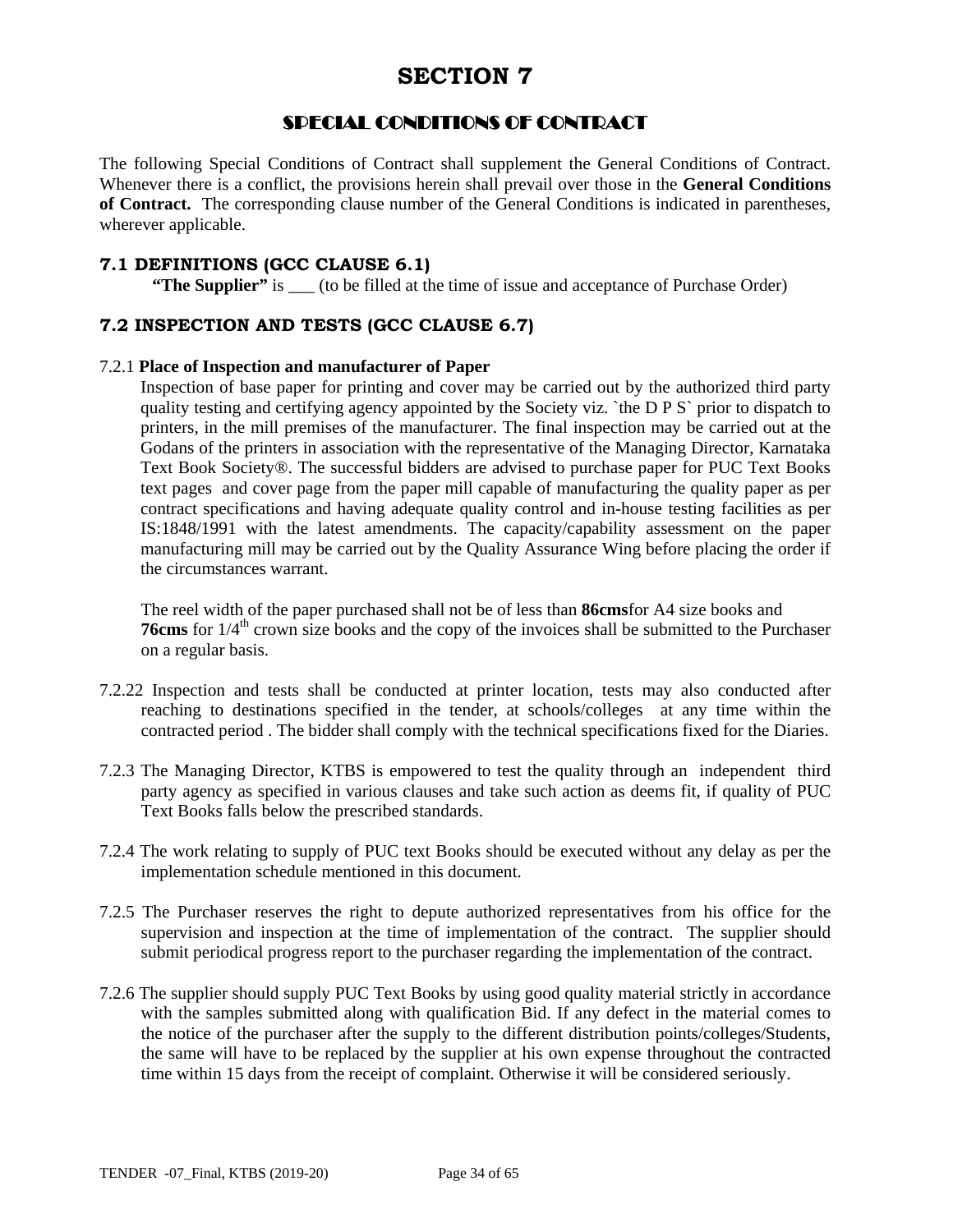- 7.2.7 If the contract is not executed within the stipulated period as per implementation schedule the Purchaser reserves the right to cancel the contract and the Purchaser will not be liable for any pecuniary loss or damage incurred by the supplier in this regard.
- 7.2.8 The purchaser or his representative shall have the right of entry into the work premises of the supplier to monitor quality and progress.
- 7.2.9 The supplier shall supply PUC Text Books strictly as per the quality, size, colour specification and measurements prescribed by the purchaser only to the Distribution points assigned. He should comply with all the tests specified by the purchaser or Officer authorized for this purpose, satisfactorily. The supplier shall ensure timely delivery of Text Books as per the **implementation schedule** given elsewhere in the document and in the contract.
- 7.2.10 Prices quoted by the tenderer shall be fixed during the bidder's performance of the Contract and not subject to variation on any account. A tender submitted with an adjustable price quotation will be treated as non-responsive and rejected, pursuant to ITT Clause 22. However, any increase in the statutory levies will be compensated by the purchaser. Similarly any reduction shall be to the credit of the purchaser.

#### **7.3 DELIVERY AND DOCUMENTS (GCC CLAUSE 6.10)**

Upon delivery of the PUC Text Books, the supplier shall notify the purchaser and the insurance company by fax  $/$  e-mail  $/$  letter, the full details of the transport including contact number, vehicle receipt number and date, description of Books, quantity, name of the consignee etc. The supplier shall mail the following documents to the purchaser with a copy to the insurance company:

- a) Three copies of the Supplier invoice showing different Kinds of PUC Text Books, quantity;
- b) Acknowledgment of receipt of PUC Text Books from the consignee(s);

The PUC Text Books has been delivered directly to the specified distribution points with all documents and, if not received, the Supplier will be responsible for any consequent expenses.

#### **7.4 PAYMENT (GCC Clause 6.12)**

7.4.1 The Supplier's request(s), rate applicable and GST amount claimed for payment shall be made to the Purchaser in writing, accompanied by an invoice describing title name, number of copies delivered, and by related documents, submitted pursuant to GCC Clause 6.9, 6.10& 6.12 and upon fulfillment of other obligations stipulated in the contract including the original delivery Challan copy.

Use 70GSM and above quality paper for printing of Delivery challans and shall be in **Pink**  colour. Use Prescribed format for delivery challans and shall be printed legibly, hand written DC's are not accepted for the payment. Submit DC's with Signature, Seal of the receiving authority /authorized representatives for having received Text Books in good condition. DC's without Original Seal and Signature of the concerned shall not be considered for payments under any circumstances.

7.4.2 Payments shall be made by the Purchaser after submission of the invoice claim by the Supplier duly enclosing the **Dated Acknowledgement with seal and signature of the receiver** in the prescribed Delivery Challan format within **30 working days**. The invoices/bills shall always be submitted along with the documents as mentioned in GCC clause 6.12.1(f) Where-ever applicable Taxes and other levies shall be deducted at source.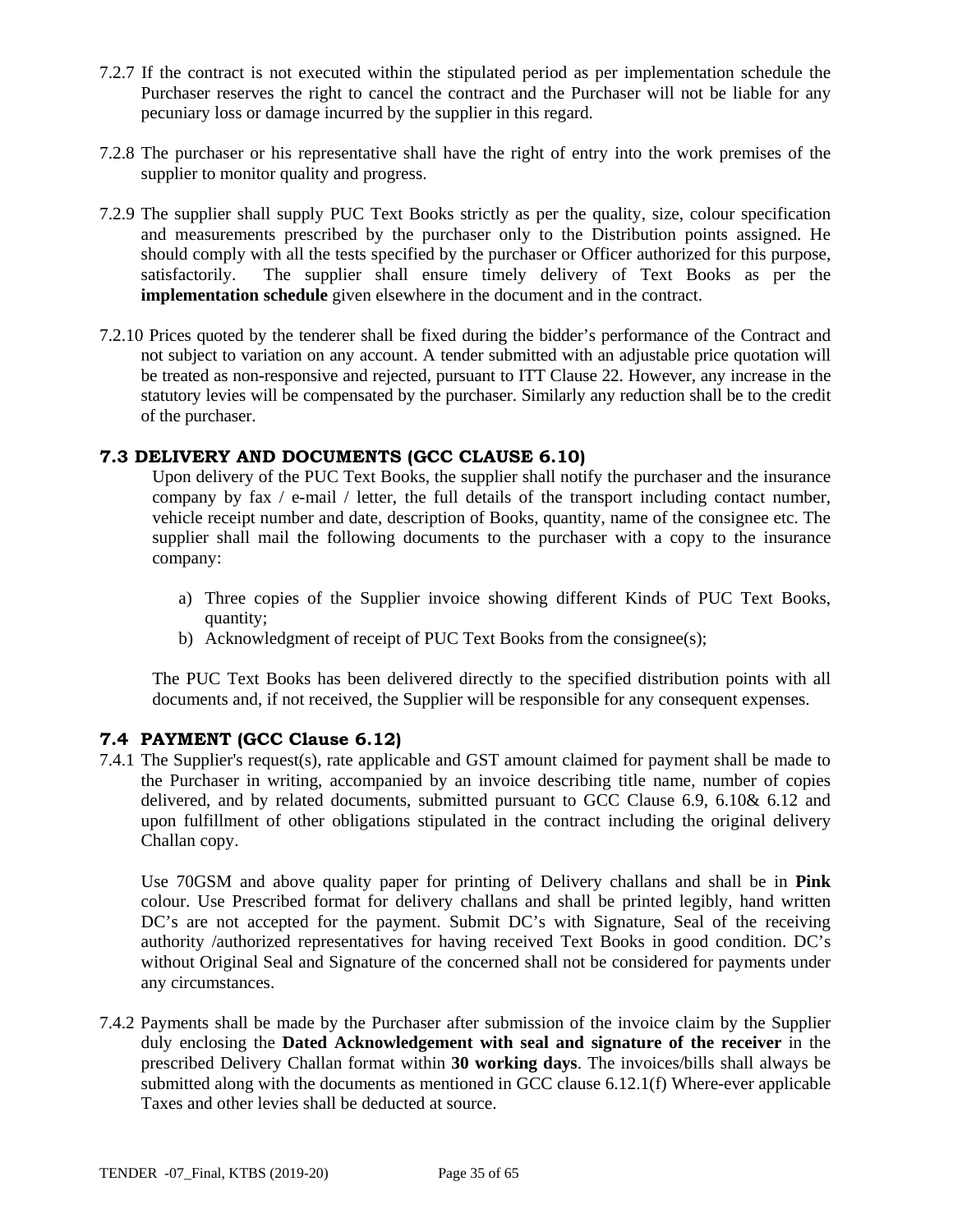### **7.5 SETTLEMENT OF DISPUTES (GCC CLAUSE 6.23)**

- 7.5.1 In case of Dispute or difference arising between the Purchaser and Supplier relating to any matter arising out of or connected with this agreement, such dispute or difference shall be settled in accordance with the Arbitration and Conciliation Act, 1996, by a Sole Arbitrator. The Sole Arbitrator shall be appointed by agreement between the parties; failing such agreement, by the appointing authority namely the Indian Council of Arbitration/President of the Institution of Engineers (India)/The International Centre for Alternative Dispute Resolution (India). A certified copy of the appointment Order shall be supplied to each of the Parties.
- 7.5.2 Arbitration proceedings shall be held at Bengaluru, Karnataka, and the language of the arbitration proceedings and that of all documents and communications between the parties shall be English.
- 7.5.3 The decision of arbitrators shall be final and binding upon both parties. The cost and expenses of Arbitration proceedings will be as determined by the Arbitrator and paid equally by the parties to the arbitration. However, the expenses incurred by each party in connection with the preparation, presentation etc. of its proceedings shall be borne by each party themselves.

#### **7.6 NOTICES (GCC CLAUSE 6.27)**

For the purpose of all notices, the following shall be the address of the Purchaser/Publisher and Supplier.

| <b>Purchaser/Publisher:</b> | The Managing Director,                  |
|-----------------------------|-----------------------------------------|
|                             | Karnataka Textbook Society®,            |
|                             | No.4, DSERT Building, 100 Ft ring Road, |
|                             | BSK III Stage, Bengaluru - 560 085      |
|                             | Karnataka, India                        |
|                             |                                         |

**Supplier** : (To be filled in at the time of Contract signature)

# **7.7 PROGRESS OF SUPPLY**

Supplier shall regularly intimate progress of supply, in writing to the Purchaser on a weekly basis as under and also in the form and manner as may be stipulated by the Purchaser.

- $\triangleright$  Package wise/ Quantity offered for inspection and date
- $\triangleright$  Package wise/ Quantity accepted/rejected by inspection agency and date
- $\triangleright$  Package wise/ Quantity printed and Binding completed.
- $\triangleright$  Package wise/ Quantity dispatched/delivered to consignees.
- $\triangleright$  Probable Date of completion of entire contracted work, and
- $\triangleright$  Package wise Paper requirement and paper procurement details.

#### **7.8 SUPPLIER INTEGRITY**

The supplier is responsible for and obliged to conduct all contracted activities in accordance with the Contract using state-of-the-art methods and economic principles and exercising all means available to achieve the performance specified in the Contract.

#### **7.9 SUPPLIER'S OBLIGATIONS**

- 7.9.1 The Supplier is obliged to work closely with the Purchaser's staff, act within its own authority and abide by directives issued by the Purchaser and implementation activities.
- 7.9.2 The Supplier will abide by the job safety measures prevalent in India and will free the Purchaser from all demands or responsibilities arising from accidents or loss of life the cause of which is the Supplier's negligence. The Supplier will pay all indemnities arising from such incidents and will not hold the Purchaser responsible or obligated.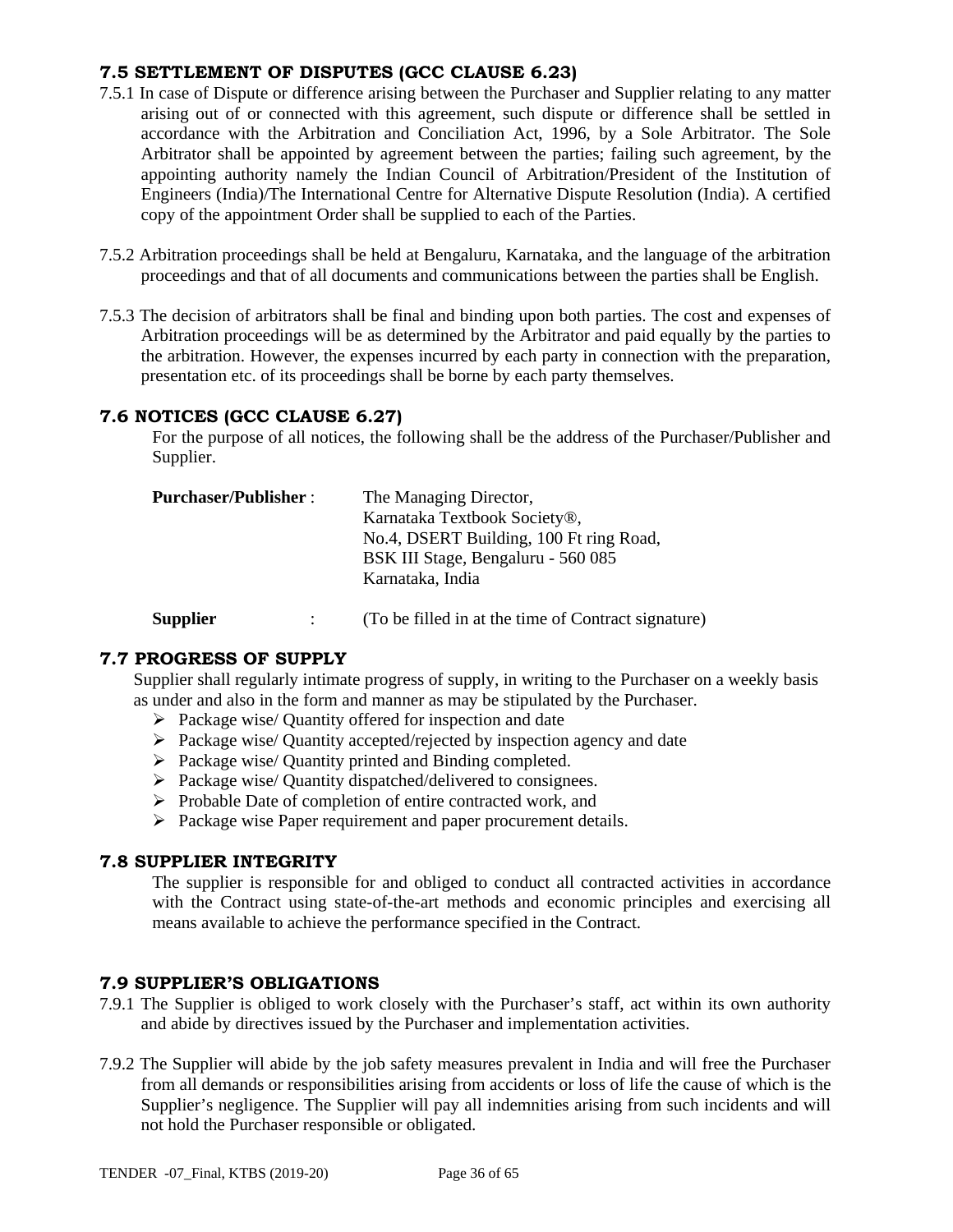- 7.9.3 The Supplier is responsible for managing the activities of its personnel or sub-contracted personnel and will hold itself responsible for any misdemeanors.
- 7.9.4 The Supplier will treat as confidential, all data and information about the Purchaser, obtained in the execution of his responsibilities, in strict confidence and will not reveal such information to any other party without the prior written approval of the Purchaser.
- 7.9.5 **The supplier should safely return all the Original pre-press materials in good condition to the copyright holder i.e., Director, Pre university education Board, or its authorized officials as per tender clause 6.18.3 and give declaration that you have not used the file for any other purpose and will delete the same after the tender validity period before release of Performance security.**

#### **Protection of Environment**:

The Supplier/printer shall take all reasonable steps to protect the environment on and off the Site and to avoid damage or nuisance to persons or to property of the public or others resulting from pollution, noise or other causes arising as a consequence of his methods of operation.

During continuance of the contract, the Printer shall abide at all times by all existing enactments on environmental protection and rules made there under, regulations, notifications and bye-laws of the State or Central Government, or local authorities and any other law, bye-law, regulations that may be passed or notification that may be issued in this respect in future by the State or Central Government or the local authority.

#### **Purchaser Obligations**

#### **Third Party Inspection and Testing:**

The Purchaser has engaged Department of Printing and Stationeries (DPS) as a Third Party for inspection at the Printers/purchaser Godans /retailers/colleges. The fee for the third party inspection shall be paid by the Purchaser.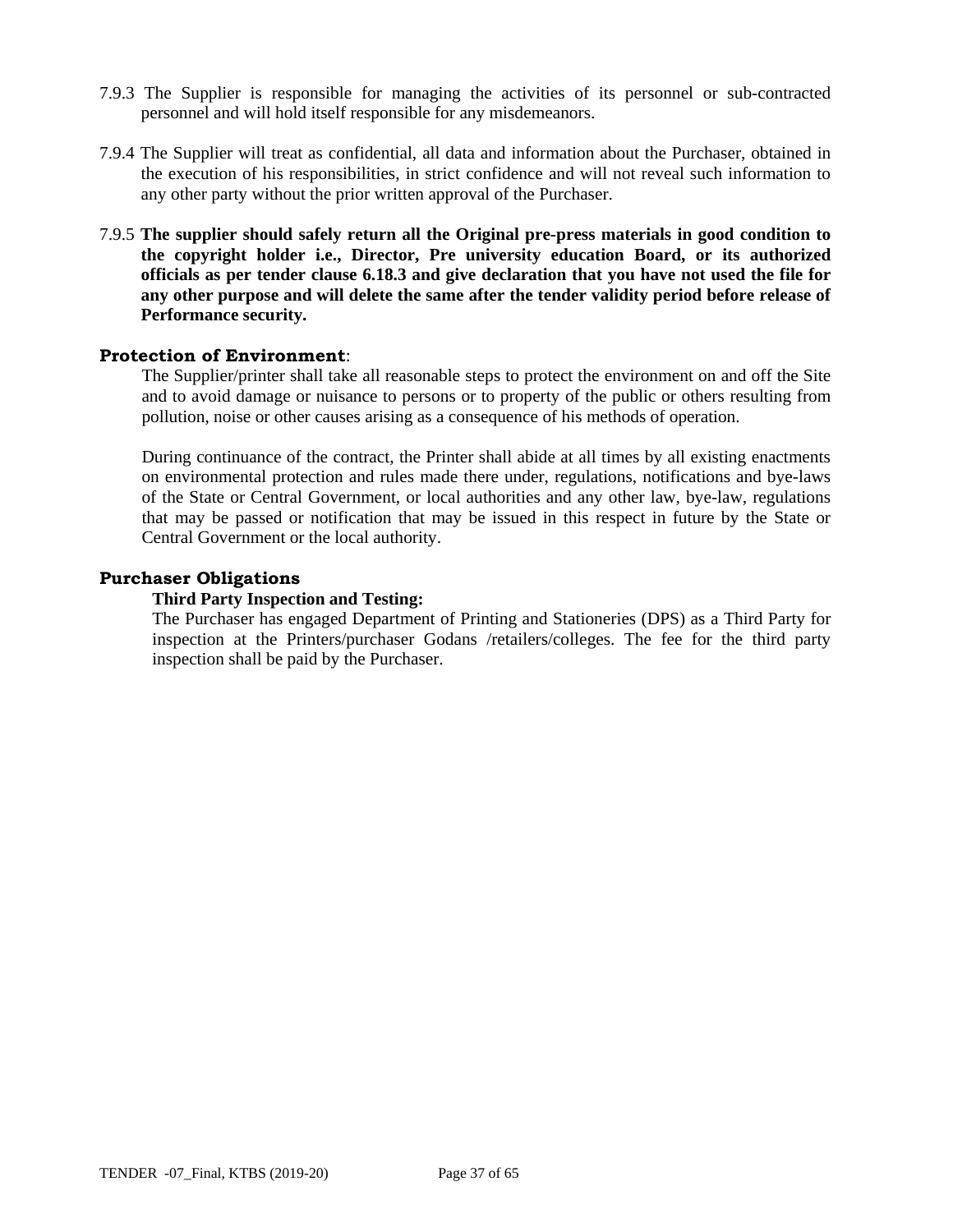# **Quality Parameters**

The following quality parameters with tolerance limits prescribed by BIS are required to be strictly adhered to by the Suppliers;

### **Raw Materials**

| <b>SI</b><br>no. | <b>Properties</b>                                    | <b>Requirement</b>         | <b>Reference</b>       |
|------------------|------------------------------------------------------|----------------------------|------------------------|
|                  | <b>GSM</b>                                           | <b>70 GSM</b>              |                        |
| 2                | Tensile Index: CD/MD                                 | 20/40                      | <b>IS</b><br>1848:1991 |
| $\overline{2}$   | Brightness (Minimum) %                               | $80 (+/-2)$                | $-do-$                 |
| 3                | Opacity (Minimum)                                    | $85 (+/-2)$                | $-do-$                 |
| $\overline{4}$   | Cobb, max avg                                        | 28                         | $-do-$                 |
| 5                | Wax pick                                             | No. 10A Clear              | $-do-$                 |
| 6                | Smoothness ml/min,<br>Top<br>Wire<br>(Bends ten) max | $200$ (max)<br>$250$ (max) | $-do-$<br>$-do-$       |
| 8                | Colour                                               | White                      |                        |
| 9                | Type of Pulp                                         | Type-A                     | IS.<br>1848:1991       |

#### **1.Paper: The Paper for shall be Map litho with the following specifications**

#### **Note:**

- Paper shall be of A Grade from reputed mills suggested hereunder, made out of Virgin Pulp and may contain mechanical pulp not exceeding 20%. And no recycled pulp shall be used.
- The reel width for A4 and crown  $1/4<sup>th</sup>$  size books shall invariably a minimum of  $860$ **mm or 760 mm for A-4 size and Crown 1/4th size respectively**. Similarly the cutoff of the machine shall be of **578/610 mm and 508 mm respectively**. Usage of lesser width reels is strictly not acceptable. The cut off may be slightly more. No weight age will be given for any increase in the cut off though it is treated as a positive deviation.
- List of Reputed Paper Mills whose quality parameters are tested and proven and the printers are advised to procure the paper required for the printing of Books for the academic year 2019-20 preferably of these mills or of the mills of equivalent capacity and who can produce the paper of equivalent quality. The decision about the equivalence has to be certified by the DPS.
	- 1. M/s West Coast Paper Mills, Dandeli, Karnataka.
	- 2. M/s TNPL, Tamilnadu.
	- 3. M/s Seshasai Paper and Boards Limited, Erode, Tamilnadu.
	- 4. JK Paper Limited, Orissa.
	- 5. Century Paper and Pulp.
	- 6. Ballarpur Industries Limited (BILT).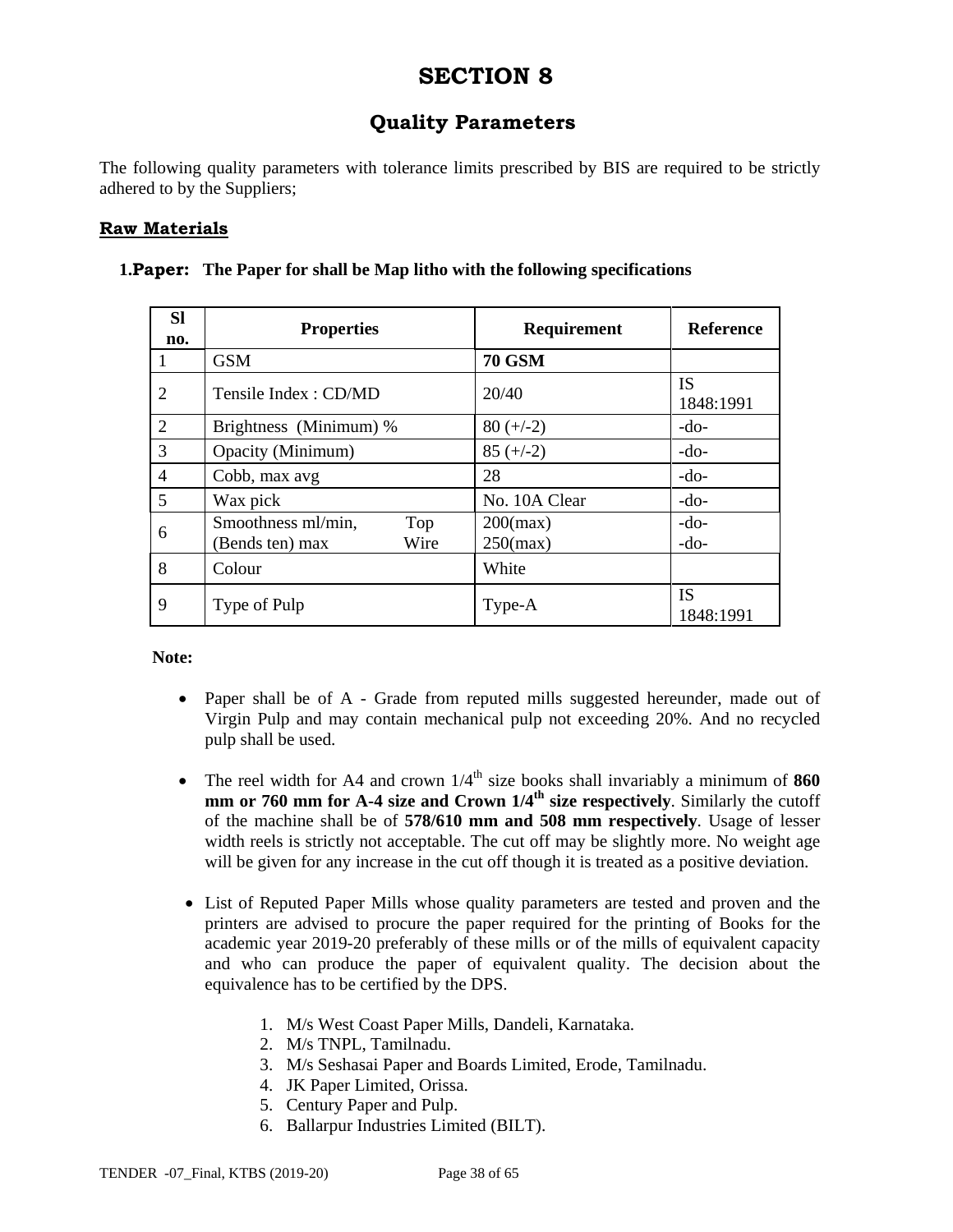### **2. Art Board**

The Printer shall use both sides coated Art Boards with the following specifications.

| <b>Sl. No.</b> | <b>Properties</b>                         | <b>Requirement</b> | <b>Tolerance</b> |  |
|----------------|-------------------------------------------|--------------------|------------------|--|
|                | <b>GSM</b>                                | 300GSM             | $+/- 2.5%$       |  |
|                | Bulk                                      | $0.86$ cc/gm       | $+/-$ 0.03       |  |
|                | Bending stiffness                         | 11/20              | minimum          |  |
|                | CD/MD                                     |                    |                  |  |
|                | Brightness (Minimum) %                    | $88 + 2 %$         | $-do-$           |  |
|                | Gloss (applicable only for<br>Art Boards) | $75 + 5\%$         | -do-             |  |
| 6              | Colour                                    | White              |                  |  |

It is recommended to use the Boards of the following Mills or the Mills of equivalent capacity and who can produce the Boards with equivalent quality parameters. The equivalence shall be certified by the DPS and which shall be final.

> a) Art Board manufactured by JK Paper mill **or** Ballarpur Industries Limited (BILT) **or** Imported or equivalent

#### **2. Inks**

The Supplier shall use only branded inks and other chemicals.

#### **3. Printing Plates**

The Supplier shall use only branded printing plates. Only soft copies are provided by the purchaser. The plate making shall be by CTP method and only good quality and branded chemicals shall be used for the making of plates.

#### **4. Varnishing**

The Book Covers shall be coated on one side with Varnish. The coating may be made in line along with the printing of the covers or Offline. This shall ensure good gloss and shall also make the printed area scratch resistant and moisture resistant. The thickness of the coating shall be at least 3 GSM.

#### **5. Hot Melt Adhesive**

Branded hot melt adhesives compatible for the perfect binding machine shall only be used.

#### **Book size**

The print area shall be as per design. **The trimmed Book size has to be;** 

| <b>Sl.No</b> | <b>Size</b> | <b>Trimmed book size</b>        | <b>Tolerance limit</b> |
|--------------|-------------|---------------------------------|------------------------|
|              |             | $210 \text{ X } 280 \text{ mm}$ | $+/- 1$ mm             |
|              | Crown       | $183 \times 245$ mm             | $+/- 1$ mm             |

If the variations are found beyond the specified size in more than 5% of the lot then it will be treated as deviation from specifications. However, the Supplier shall not construe this to be a stipulation and shall read it as an exception.

#### **Printing Quality**

- 1. Printing shall be good, having uniform inking of sufficient depth.
- 2. There shall be no aberration of colours, wherever colour printing is done. In other words colour registration shall be flawless.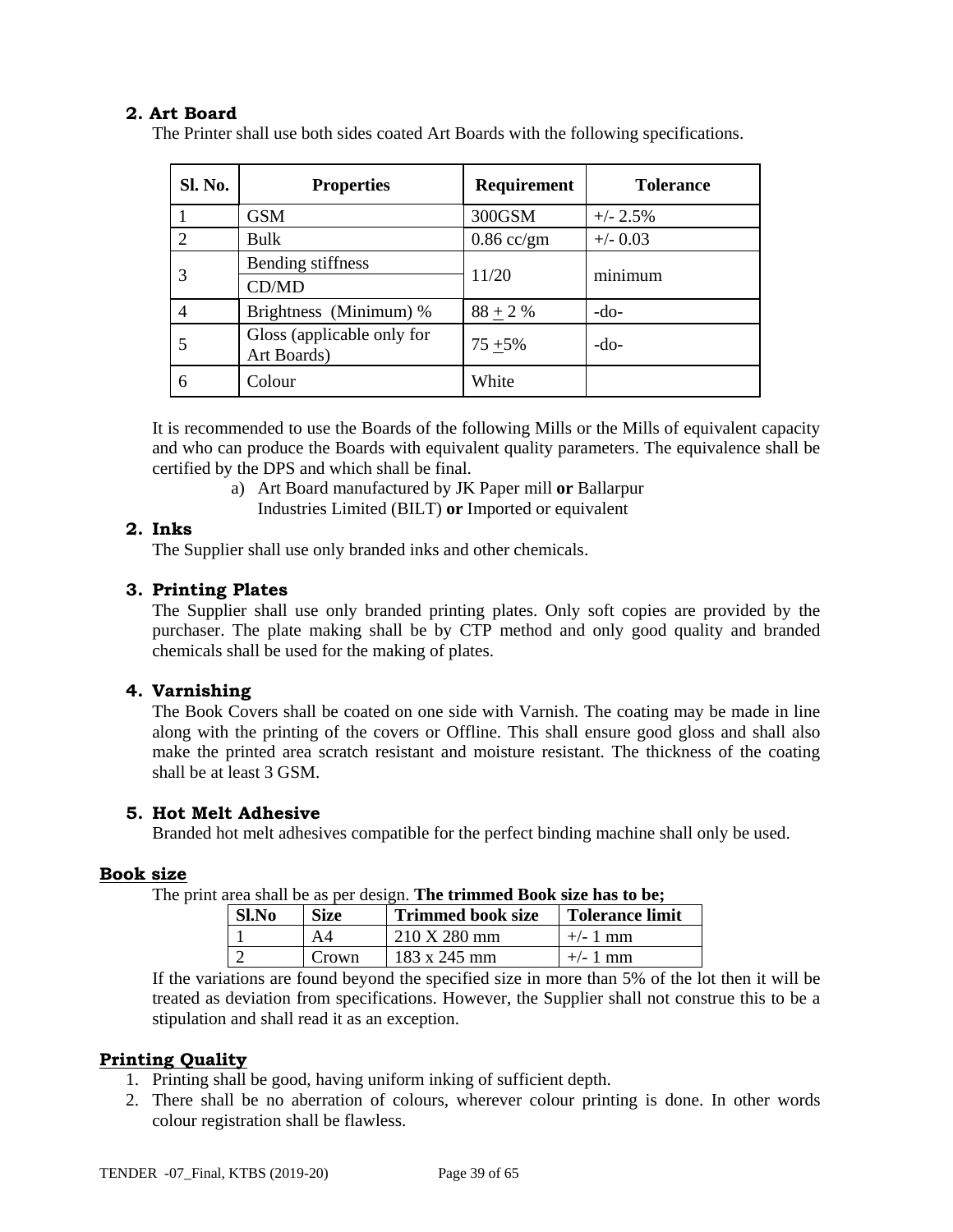- 3. The texts shall be strong, legible and readable.
- 4. The printed illustrations shall be clearly well defined.
- 5. The prints shall be free from defects like offsetting, smudging, tilting, miss-register, scrumming, slur, ragged print, light and dark shades etc.,
- 6. The text must have balanced margin in each page as per the design provided.
- 7. The Text Books should be in conformity with the approved dummy.

#### **Binding quality and Specifications;**

Binding shall ensure good appearance, Proper Cutting, proper Cover adhesion, good Page strength, no Cavity Spines, no Concave spine, no Adhesive running in, no Chip out at the head etc., The Binding Process shall be executed as mentioned here under;

**Method of Binding:** text pages shall have to be perfect bound after pinning them on side or section sewing wherever the numbers of text pages are **more than 128**, with at least two pins on the side by using mechanical wire stitching machine. The PUC Text Books with **less than 129**text pages may be bound with centre pinning and edge squaring. Wherever centre pinning is adopted *edge squaring has to be done*. The pins inside shall not project upwards and should not hurt the students.

**Note : No. of Text Pages\*\*-** *Pages excluding cover pages*

#### **Packing**

The Supplier shall supply the PUC Text Books in Corrugated Boxes made out of 5 ply flute boards to prevent their damage or deterioration during transit to their final destination as indicated in the Contract. On all the boxes on all 4 sides labels shall be affixed with the details namely- Title of the books, no of books, weight of the box etc. The Labels shall also printed with Bar Code or QR code providing the above information

#### **Method of quality Checking**

Method of quality checking adopted is random sampling technique. The quality inspection staff conduct tests at the point of production to ensure that prescribed quality materials only are used and machines that are in good condition are adopted and the manpower engaged has the required technical skills. It is the responsibility of the supplier to provide the proof to establish this.

Approximately 5% of the books will be put for quality testing before they are dispatched in the premises of the supplier. The supplier shall inform before they are packed and dispatched. The Books will be tested for the above parameters and method adopted is random sampling and physical testing generally by visual and measuring methods. Only when warranted chemical testing will be conducted. **The total sample size shall be approximately 5%.**

#### **Number of Text Books to be subjected for the quality checking will be recorded by the quality Checking officers**.

If the defects are found in more than 5% of the lot then it will be construed that the lot is defective beyond the tolerance limits and it will be rejected. Then it will be the responsibility of the Supplier to conduct testing of the complete lot and then replace the defective Text Books and shall invite the purchaser for the quality inspection.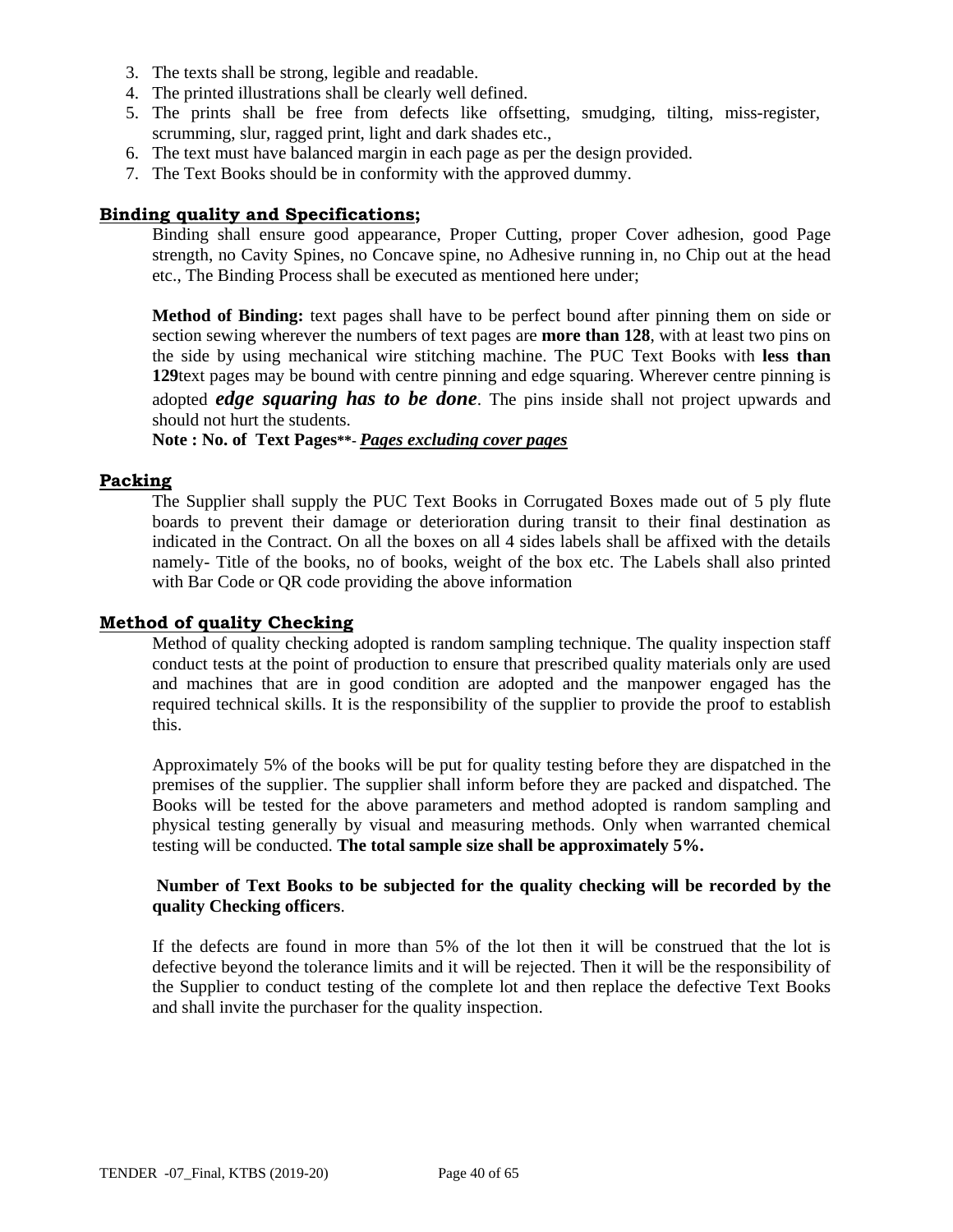# **SECTION - 9**

#### **SCHEDULE OF PLACE OF DELIVERY**

All the Text Books are to be supplied to the following Places within the Execution time mentioned in the document (30days from the next date of CD issued). The Text Books will be supplied to the points in good condition. The actual number of copies to be supplied to the delivery points shall be provided in "**Distribution List**" along with the Purchase Order.

### **Distribution Points**

| S1 No | <b>Delivery Places</b> |
|-------|------------------------|
|       | Bengaluru              |
|       | Mysuru                 |
|       | Dharwad                |
|       | Gulbarga               |

#### **Note: Actual Addresses of the Delivery points will be provided in the Purchase order**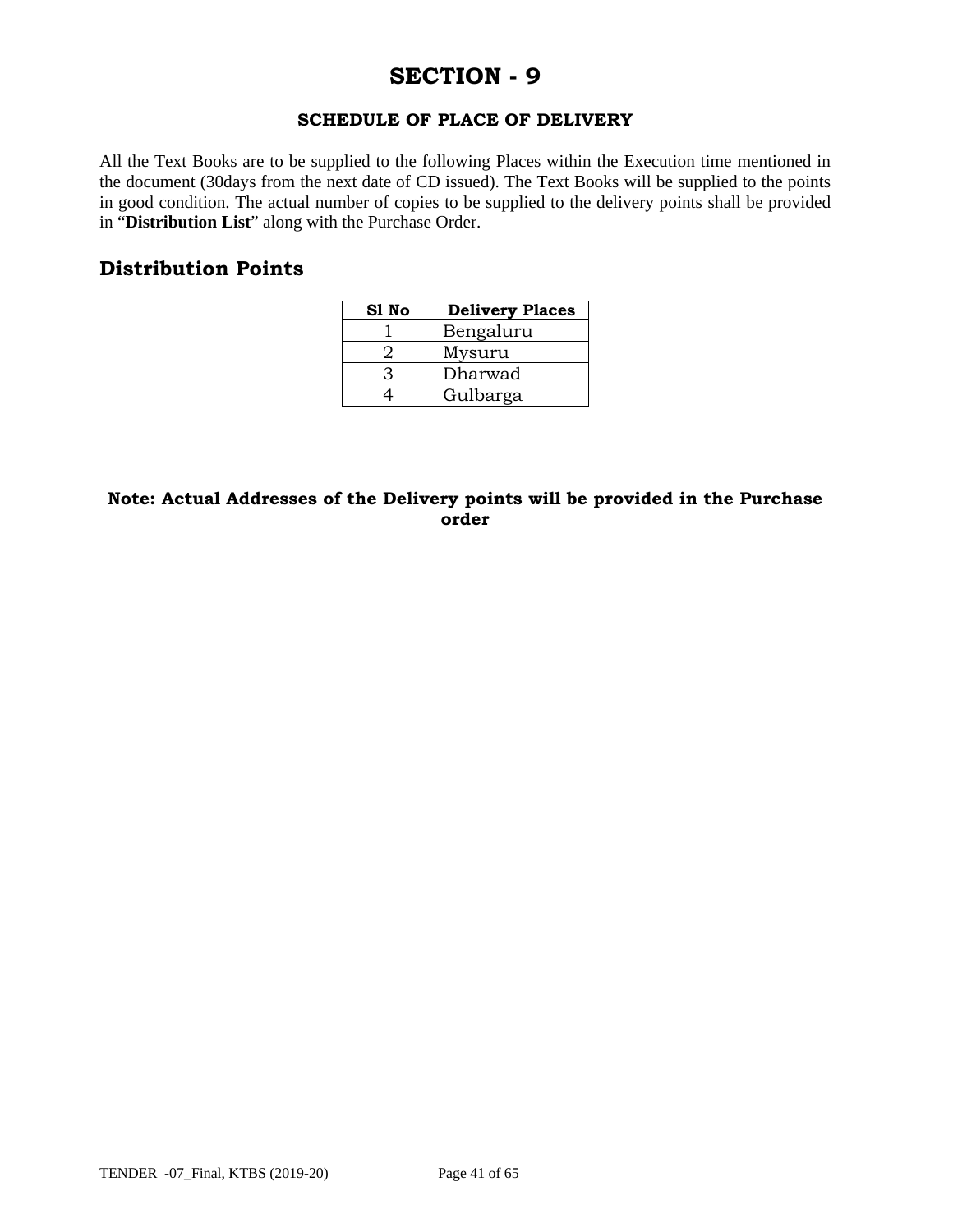# **SECTION - 10**

#### **SCHEDULE OF REQUIREMENTS**

# **List of working Packages for the print and supply of I&II PUC text Books for the year 2019-20**

| Pkg.<br>No        | <b>Class</b> | <b>Subject</b>                     | Med<br>ium  | Col<br>our       | <b>Size</b>    | <b>Copies</b> | <b>Approx</b><br>Pages | <b>Total</b><br>Pages | Package<br>value in<br>lakhs | <b>EMD</b><br>in<br>lakhs |
|-------------------|--------------|------------------------------------|-------------|------------------|----------------|---------------|------------------------|-----------------------|------------------------------|---------------------------|
| 131               | I PUC        | Indian Economic Development        | $\bf K$     | $\overline{2}$   | 1/4th Crown    | 200000        | 164                    | 32800000              |                              |                           |
| 131               | I PUC        | <b>Business Studies</b>            | K           | $\overline{c}$   | 1/4th Crown    | 75000         | 372                    | 27900000              | 128                          | $\overline{2}$            |
|                   |              | Package-131- Total                 |             |                  |                | 275000        |                        | 60700000              |                              |                           |
| 132               | I PUC        | <b>Statistics for Economics</b>    | K           | $\overline{2}$   | 1/4th Crown    | 200000        | 240                    | 48000000              |                              |                           |
| 132               | I PUC        | Accountancy I                      | ${\bf K}$   | $\overline{c}$   | 1/4th Crown    | 75000         | 392                    | 29400000              | 212                          | 3                         |
| 132               | I PUC        | <b>Accountancy II</b>              | ${\bf K}$   | $\overline{2}$   | 1/4th Crown    | 75000         | 350                    | 26250000              |                              |                           |
|                   |              | Package-132- Total                 |             |                  |                | 350000        |                        | 103650000             |                              |                           |
| 133               | II PUC       | Micro Economics                    | K           | $\overline{c}$   | 1/4th Crown    | 200000        | 148                    | 29600000              |                              |                           |
| 133               | II PUC       | <b>Business Studies I</b>          | $\rm K$     | $\overline{c}$   | 1/4th Crown    | 75000         | 330                    | 24750000              | 158                          | $\overline{2}$            |
| 133               | II PUC       | <b>Business Studies II</b>         | K           | $\overline{2}$   | 1/4th Crown    | 75000         | 270                    | 20250000              |                              |                           |
|                   |              | Package-133-Total                  |             |                  |                | 350000        |                        | 74600000              |                              |                           |
| 134               | II PUC       | Macro Economics                    | $\bf K$     | $\overline{c}$   | 1/4th Crown    | 200000        | 144                    | 28800000              |                              |                           |
| 134               | II PUC       | Accountancy I                      | K           | $\overline{2}$   | 1/4th Crown    | 75000         | 316                    | 23700000              | 165                          | $\overline{2}$            |
| 134               | II PUC       | Accountancy II                     | ${\bf K}$   | $\overline{c}$   | 1/4th Crown    | 75000         | 348                    | 26100000              |                              |                           |
|                   |              | Package-134- Total                 |             |                  |                | 350000        |                        | 78600000              |                              |                           |
| 137               | I PUC        | <b>Indian Economic Development</b> | E           | $\overline{c}$   | 1/4th Crown    | 55000         | 224                    | 12320000              |                              |                           |
| 137               | I PUC        | <b>Business Studies</b>            | $\mathbf E$ | 1                | 1/4th Crown    | 55000         | 328                    | 18040000              | 80                           | 1.5                       |
| 137               | I PUC        | <b>Economic Statistics</b>         | E           | $\overline{c}$   | 1/4th Crown    | 55000         | 148                    | 8140000               |                              |                           |
|                   |              | Package-137- Total                 |             |                  |                | 165000        |                        | 38500000              |                              |                           |
| 138               | I PUC        | Accountancy I                      | $\mathbf E$ | 1                | 1/4th Crown    | 70000         | 344                    | 24080000              |                              |                           |
| 138               | I PUC        | Accountancy II                     | E           | 1                | 1/4th Crown    | 70000         | 308                    | 21560000              | 90                           | 1.8                       |
|                   |              | Package-138- Total                 |             |                  |                | 140000        |                        | 45640000              |                              |                           |
| 139               | I PUC        | Physics Part-I                     | E           | $\mathbf 2$      | A <sub>4</sub> | 65000         | 252                    | 16380000              |                              |                           |
| 139               | I PUC        | Physics Part-II                    | ${\bf E}$   | 4                | AA             | 65000         | 196                    | 12740000              | 130                          | $\boldsymbol{2}$          |
| 139               | I PUC        | Chemistry-I                        | E           | $\overline{4}$   | AA             | 65000         | 272                    | 17680000              |                              |                           |
|                   |              | Package-139-Total                  |             |                  |                | 195000        |                        | 46800000              |                              |                           |
| 140               | I PUC        | Mathematics                        | E           | $\boldsymbol{2}$ | 1/4th Crown    | 65000         | 500                    | 32500000              |                              |                           |
| 140               | II PUC       | <b>Business Studies I</b>          | ${\bf E}$   | $\overline{c}$   | 1/4th Crown    | 55000         | 248                    | 13640000              | 119                          | $\mathbf 2$               |
| 140               | $\rm II$ PUC | <b>Business Studies II</b>         | $\mathbf E$ | $\overline{2}$   | 1/4th Crown    | 55000         | 204                    | 11220000              |                              |                           |
| Package-140 Total |              |                                    |             |                  | 175000         |               | 57360000               |                       |                              |                           |
| 141               | II PUC       | Micro Economics                    | ${\bf E}$   | $\sqrt{2}$       | A4             | 55000         | 116                    | 6380000               |                              |                           |
| 141               | I PUC        | <b>Biology</b>                     | ${\bf E}$   | $\overline{4}$   | A <sub>4</sub> | 45000         | 360                    | 16200000              |                              |                           |
| 141               | I PUC        | Chemistry-II                       | ${\bf E}$   | 4                | A <sub>4</sub> | 65000         | 180                    | 11700000              | 118                          | $\boldsymbol{2}$          |
| 141               | II PUC       | Macro Economics                    | ${\bf E}$   | $\sqrt{2}$       | A <sub>4</sub> | 55000         | 124                    | 6820000               |                              |                           |
|                   |              | Package-141 Total                  |             |                  |                | 220000        |                        | 41100000              |                              |                           |
| 142               | II PUC       | Accountancy I                      | ${\bf E}$   | $\overline{2}$   | 1/4th Crown    | 70000         | 272                    | 19040000              | 85                           | 1.7                       |
| 142               | II PUC       | Accountancy II                     | E           | $\overline{c}$   | 1/4th Crown    | 70000         | 312                    | 21840000              |                              |                           |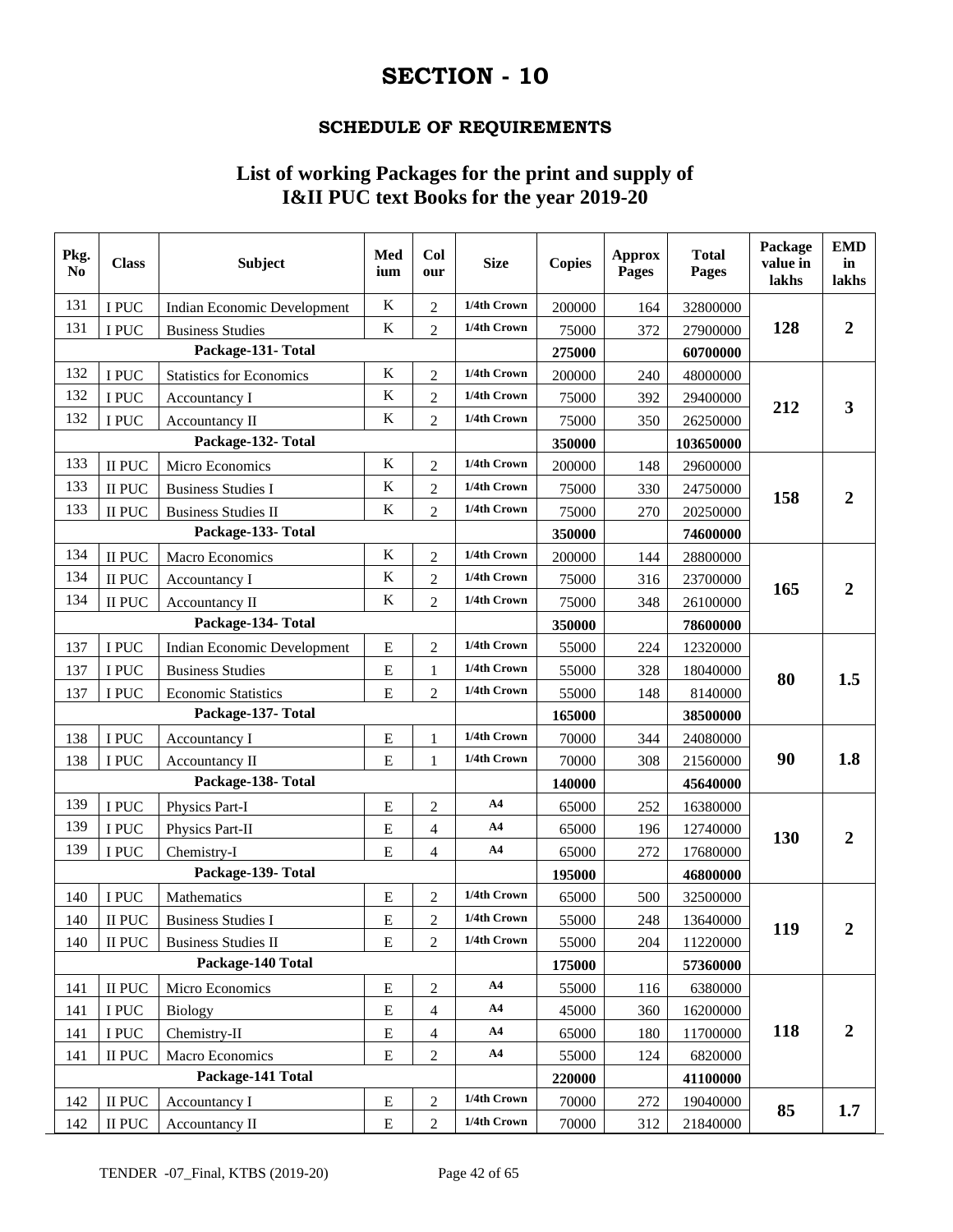|     |                      | Package-142 Total |   |                |                | 140000  |     | 40880000  |     |                |
|-----|----------------------|-------------------|---|----------------|----------------|---------|-----|-----------|-----|----------------|
| 143 | <b>II PUC</b>        | Mathematics-I     | E | $\overline{2}$ | 1/4th Crown    | 65000   | 304 | 19760000  |     |                |
| 143 | <b>II PUC</b>        | Mathematics-II    | Ē | $\overline{2}$ | 1/4th Crown    | 65000   | 352 | 22880000  | 87  | 1.7            |
|     |                      | Package-143 Total |   |                |                | 130000  |     | 42640000  |     |                |
| 144 | II PUC               | Biology           | E | $\overline{4}$ | A <sub>4</sub> | 45000   | 300 | 13500000  |     |                |
| 144 | II PUC               | Chemistry-I       | E | $\overline{4}$ | A <sub>4</sub> | 65000   | 308 | 20020000  | 130 | 2              |
| 144 | II PUC               | Chemistry-II      | E | 4              | A <sub>4</sub> | 65000   | 200 | 13000000  |     |                |
|     |                      | Package-144 Total |   |                |                | 175000  |     | 46520000  |     |                |
| 145 | <b>II PUC</b>        | Physics Part-I    | E | $\overline{4}$ | A <sub>4</sub> | 65000   | 328 | 21320000  |     |                |
| 145 | <b>II PUC</b>        | Physics Part-II   | E | 4              | A <sub>4</sub> | 65000   | 272 | 17680000  | 109 | $\overline{2}$ |
|     | Package-145 Total    |                   |   |                |                | 130000  |     | 39000000  |     |                |
|     | <b>Overall total</b> |                   |   |                |                | 2795000 |     | 715990000 | 161 | 25.7           |

**Note :** 

- **1.** A bidder is entitled to bid for 0**3** packages as per his capacity he shall be awarded maximum of **03** packages only.
- **2.** Packages **131 to 134 and 137 to 145 total 13 Packages** are available to bid.
- **3.** Number of copies allotted for Printing shall be categorized as **SALE**. Distribution list shall be provided with the Purchase order.
- **4.** Numbers are all indicative in nature and final numbers which may be allotted under various packages may vary and order will be placed as mentioned elsewhere in this document.
- **5.** Text pages and cover pages are to be printed as per the design given by the copyright holder.
- **6.** All books are bound by a cover page printed on both side in 4 colours.
- **7.** Delivery Schedule, as per **Section-6 clause 6.18.6.**

**Approx., No., of Pages\*\*** including cover pages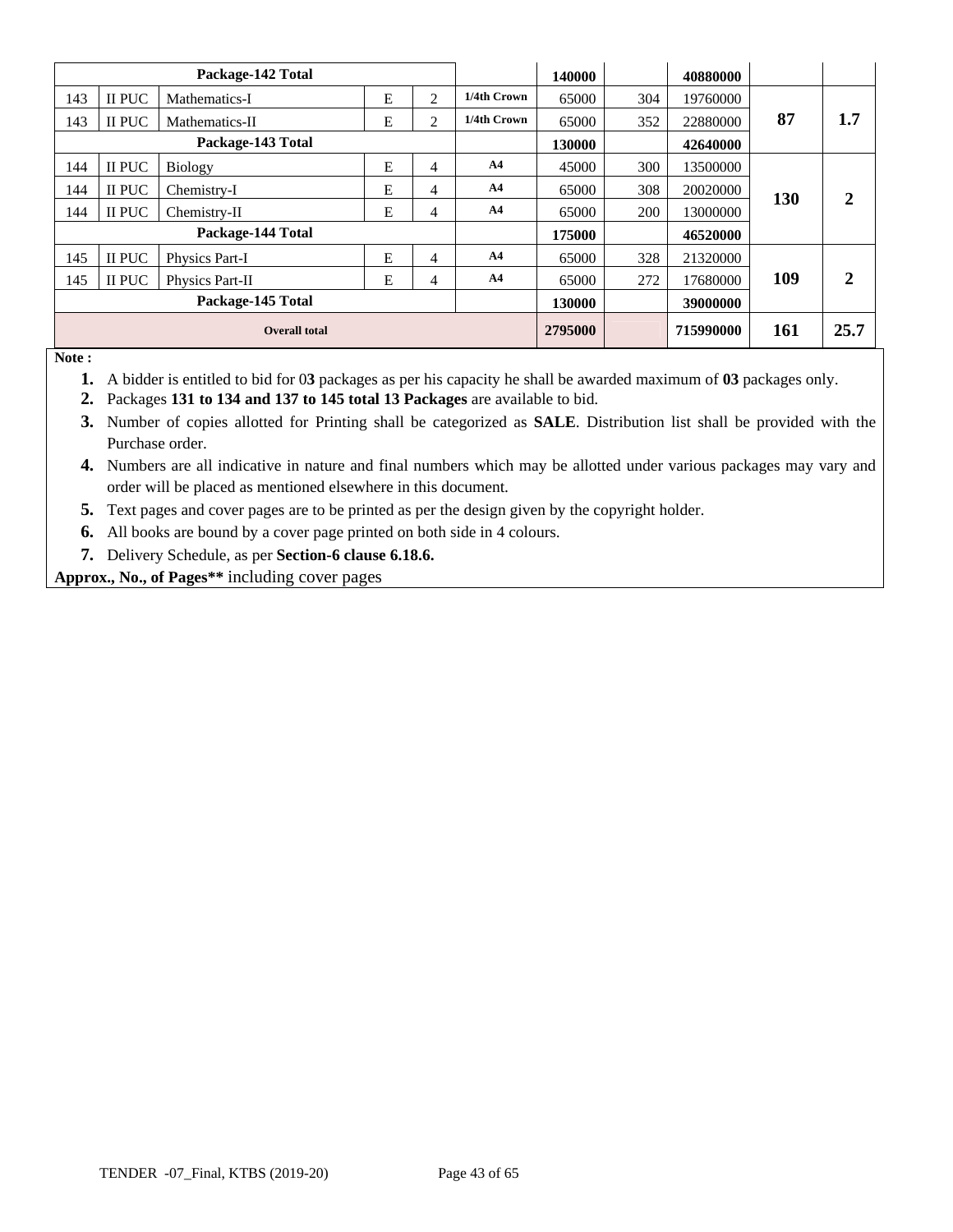### **APPENDIX – 1**

#### **Format for Attorney for Signing of Proposal (On stamp paper of appropriate value)**

#### **POWER OF ATTORNEY**

 Know all men by these presents, we.................................................... (Name and address of the registered office) do hereby constitute, appoint and authorize Mr. / Ms. ............................................................................. (name and residential address) who is presently employed with us and holding the position of .................................................... as our attorney, to do in our name and on our behalf, all such acts, deeds and things necessary in connection with or incidental to our bid for the project envisaging Implementation of printing and supply of **PUC Text books** under this tender notified by Karnataka Textbook society® within the state of Karnataka for the **Academic year 2019-20**, including signing and submission of all documents and providing information / responses to KTBS, representing us in all matters before KTBS, and generally dealing with KTBS in all matters in connection with our bid for the said Project.

We hereby agree to ratify all acts, deeds and things lawfully done by our said attorney pursuant to this Power of Attorney and that all acts, deeds and things done by our aforesaid attorney shall and shall be deemed to have been done by us.

| For         |
|-------------|
|             |
| (Signature) |

............................................. (Name, Title and Address)

Accepted

.............................................

(Signature)

............................................. (Name, Title and Address of the Attorney)

#### **Note:**

- 1. The mode of execution of the Power of Attorney should be in accordance with the procedure, if any, laid down by the applicable law and the charter documents of the executants(s) and when it is so required the same be affixed under common seal in accordance with the required procedure. The Power of Attorney should be on a stamp paper of appropriate value.
- 2. Also, wherever required, the Bidder should submit for verification the extract of the charter documents such as a resolution/power of attorney in favor of the Person executing this Power of Attorney for the delegation of power hereunder on behalf of the Bidder.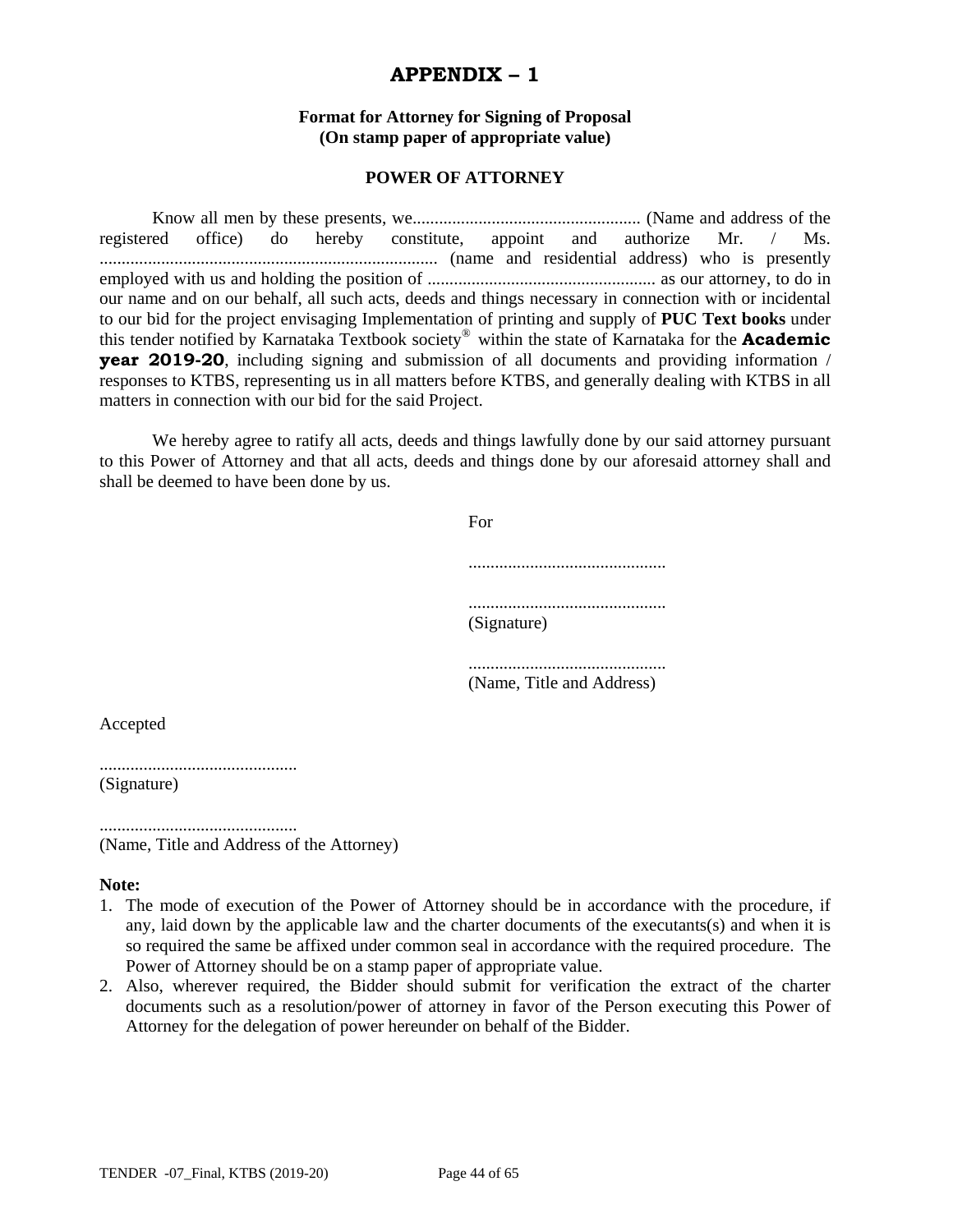#### **Format for Letter of Proposal**

#### **(On the Letter head of the Bidder)**

#### **Date**

**To,** 

The Managing Director, Karnataka Textbook Society®, No.4, DSERT Building, 100 Ft ring Road, BSK III Stage, Bengaluru-560 085.

Sir,

### **Sub : Execution of printing and supply of I&II PUC Text Books to Specified destinations located within Karnataka.**

Being duly authorized to represent and act on behalf of......................................... (Hereinafter referred to as "the Bidder"), and having reviewed and fully understood all of the Proposal requirements and information provided, the undersigned hereby submits the Proposal for the project referred above.

We confirm that our Proposal is valid for a period of 90 days from........................... (Proposal Due Date)

Yours faithfully,

 (Signature of the Authorized Signatory of Bidder) (Name and designation of the Authorized Signatory of Bidder)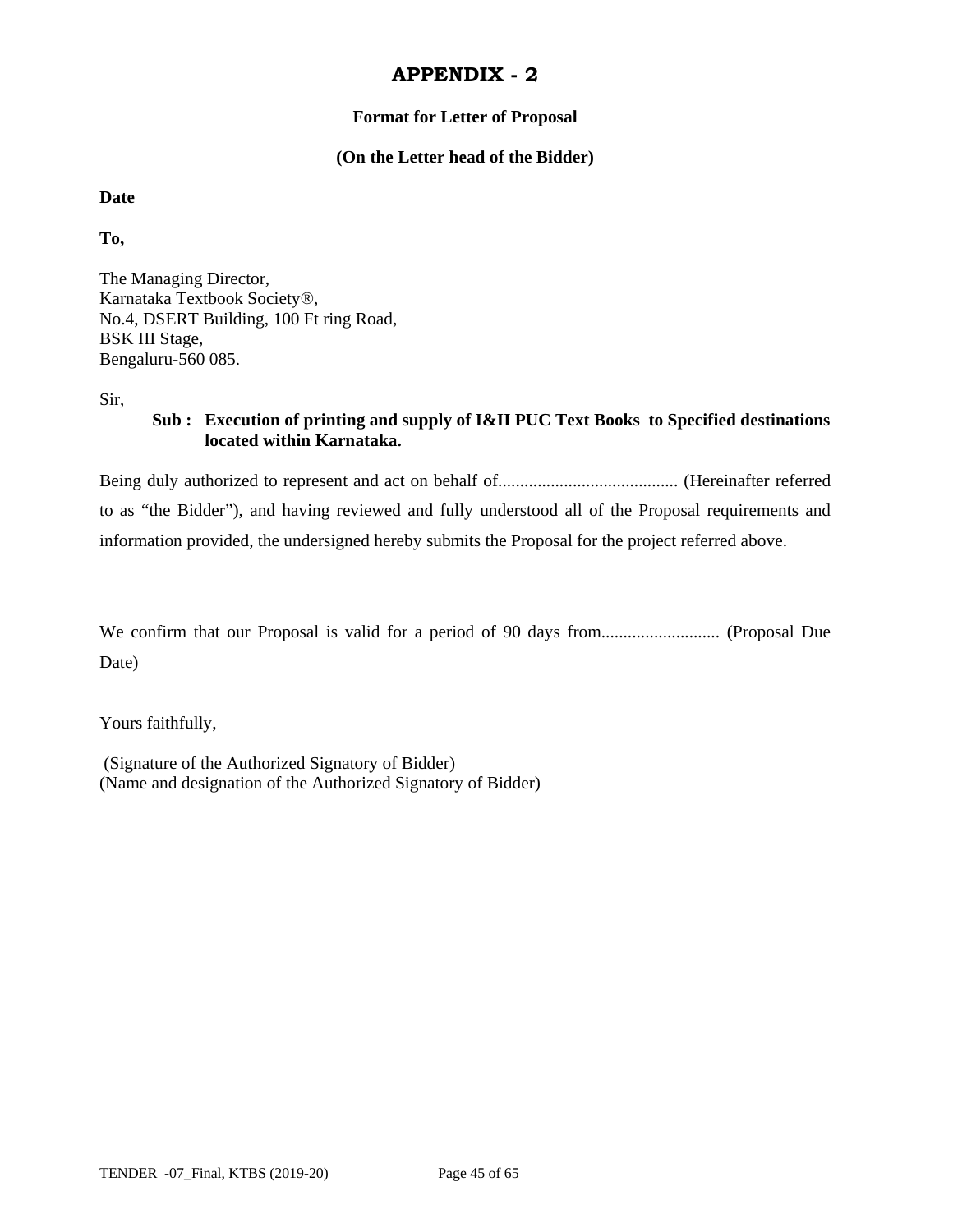#### **Details of Bidder**

| 1. | Name                                                     |  |
|----|----------------------------------------------------------|--|
|    | 2. Address of the office $(s)$                           |  |
|    | 3. Printing press Address (Place of production)          |  |
|    | 4. Date of incorporation and/or commencement of business |  |
|    | 5. GST Registration No                                   |  |
|    | 6. Service Tax Registration No                           |  |
|    | 7. Factory License Number                                |  |
|    | 8. ESI Account Number (if any)                           |  |
|    | 9. EPF Account Number(if any)                            |  |
|    | 10. PAN Number                                           |  |

- 11. Brief description of the Legal Entity including details of its main lines of business.
- 12. Name, Designation, Address and Phone Numbers of Authorized Signatory of the Bidder:
	- a. Name : b. Designation : c. Legal Entity : d. Address : e. Telephone Number : f. Fax Number : g. Mobile Number : h. E-Mail Address :

13. Details of individual (s) who will serve as the point of contact / communication with The Karnataka Textbook Society® :

- a. Name : b. Designation : c. Legal Entity : d. Address : e. Telephone Number: f. Fax Number :
- g. Mobile Number :
- h. E-Mail Address :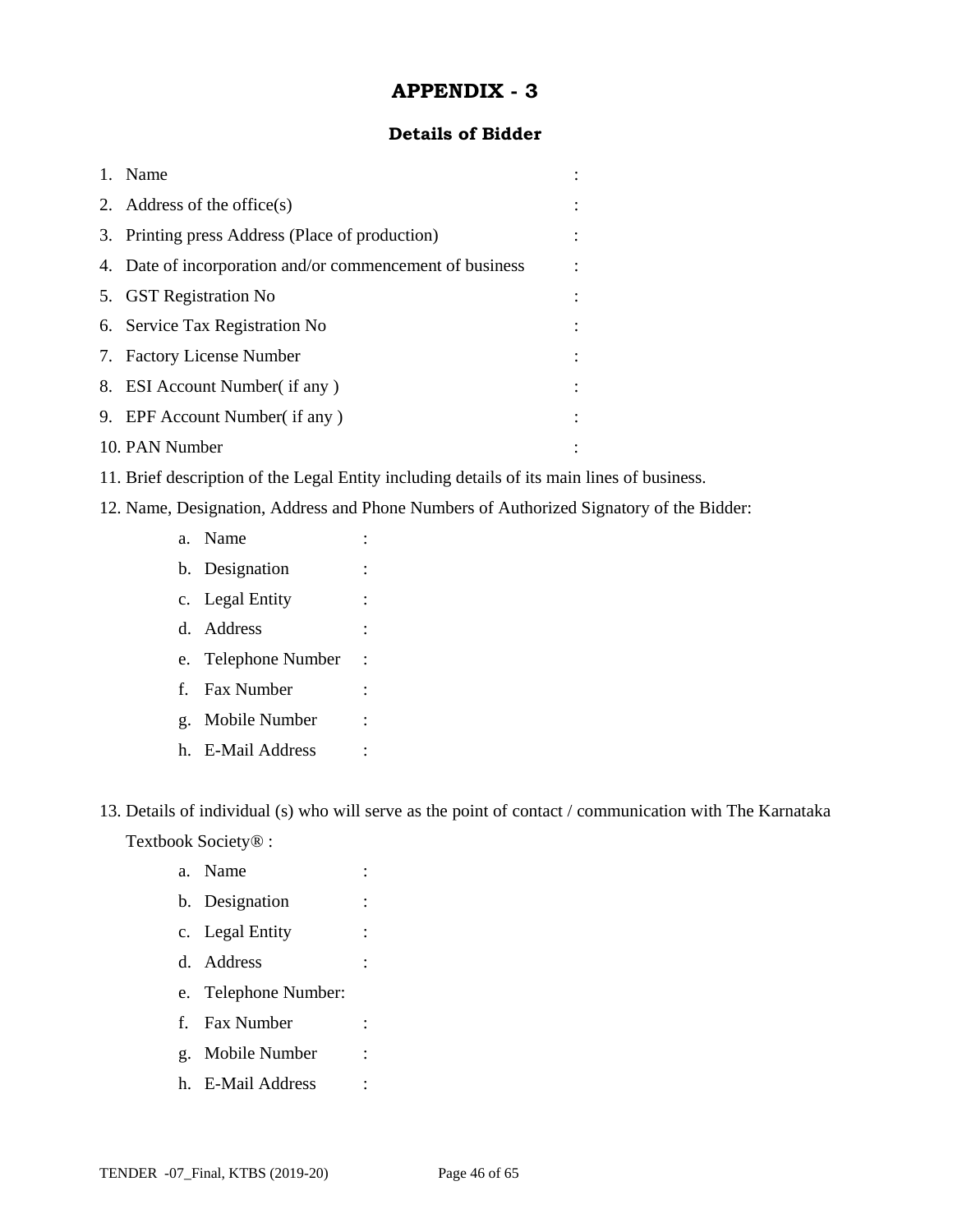# **Format for Anti-Collusion & Eligibility Certificate**

(On the Letterhead of the Bidder)

 We hereby certify and confirm that in the preparation and submission of our Proposal for the Implementation of printing and supply of **I&II PUC Text Books** to Specified destinations located within Karnataka, we have not acted in concert or in collusion with any other Bidder or other person(s) and also not done any act, deed or thing which is or could be regarded as anti-competitive.

 We further confirm that we have not offered nor will offer any illegal gratification in cash or kind to any person or agency in connection with the instant Proposal.

 We further confirm that we have not been barred by Education Department, Government of Karnataka/any other State Governments in India/any agencies of GOK, and thereby have not been proven ineligible to bid.

Dated this..................................... Day of .............................., 2019 ........................................ (Name of the Bidder)

---------------------------------- (Signature of the Authorized Person)

----------------------------------- (Name and designation of the Authorized Person)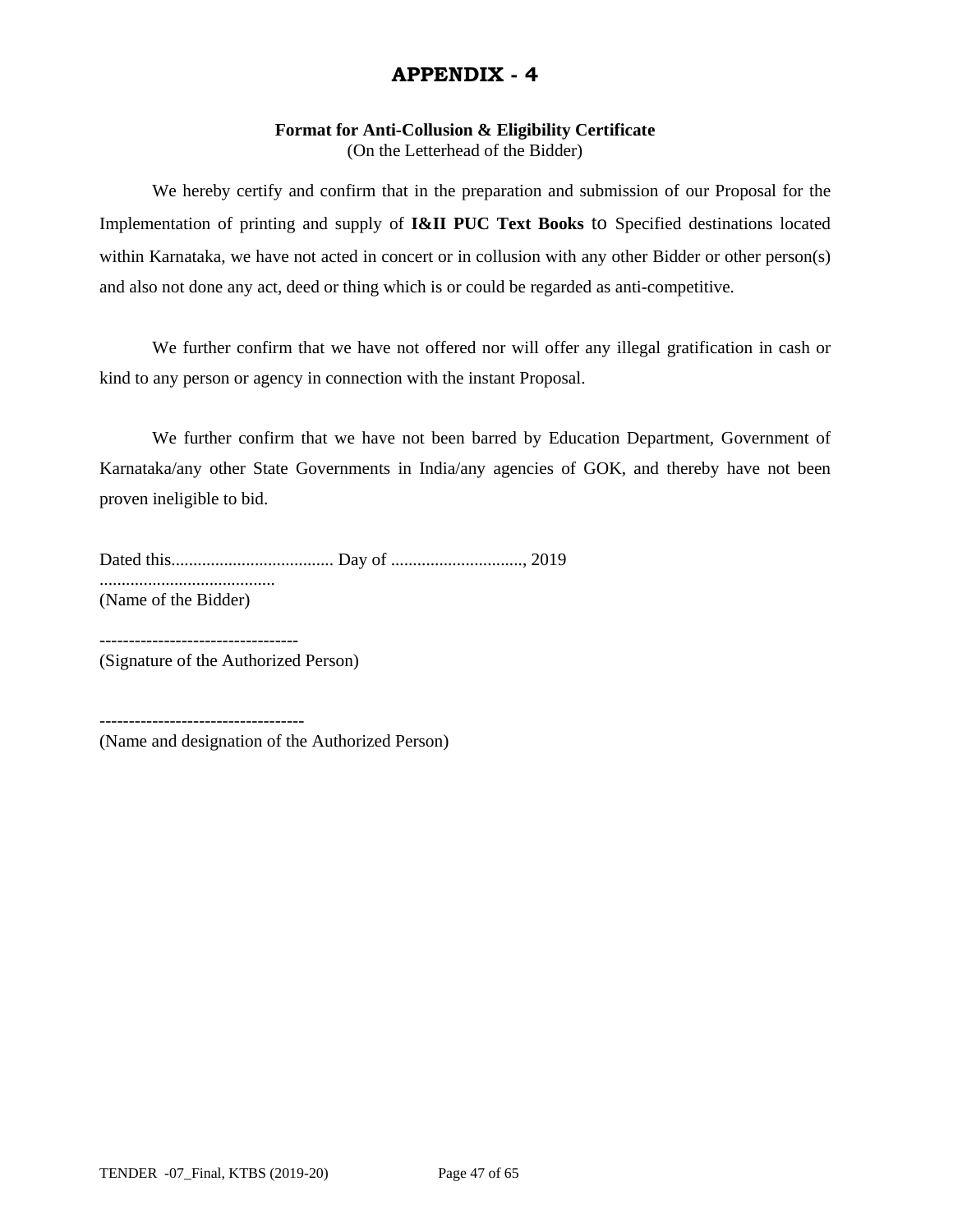#### **Format for Performance Bank Guarantee**

(To be issued by a Nationalized / Scheduled Bank in India)

B.G.No..................................................... Dated ......................This Deed of Guarantee executed at ......................by........................ (Name of Bank) having its Head/Registered office at............................. .................. (herein after referred to as "the Guarantor") which expression shall unless it be repugnant to the subject or context thereof include its, successors and assigns;

In favor of, The Managing Director, The Karnataka Textbook Society(R), (hereinafter referred to as "The Karnataka Textbook Society® ") having its office at No.4, DSERT Building,100 Ft Ring Road, Hosakerehalli cross, BSK III Stage, Bengaluru - 560 085, Karnataka State, India, which expression shall unless it be repugnant to the subject or context thereof include its successors and assigns;

#### **WHEREAS**

- A. M/s............................................ A Legal Entity having its registered office at............... (hereinafter called "the Bidder") which expression shall unless it be repugnant to the subject or context thereof include its / their executors administrators, successors and assigns, intends to bid implementation of printing and supply of **I&II PUC Text Books** to Specified destinations located within as mentioned in **section-9** of this tender.
- B. In terms of **Clause 2.28** of the Tender Document dated ....................issued in respect of the Project, the Bidder is required to furnish to The Karnataka Text book Society(R) an unconditional and irrevocable Bank Guarantee for an amount of Rs. .................. (Rupees ............... only) as Performance Security for the Package Number……………………...

The Guarantor has at the request of the Bidder and for valid consideration agreed to provide such Bank Guarantee being these presents:

#### **NOW THEREFORE THIS DEED WITNESSETH AS FOLLOWS:**

- A. The Guarantor, as primary obligor shall, without demur, pay to The Karnataka Text book Society® Bengaluru an amount not exceeding Rs.................(Rupees.................only), within 5 days of receipt of a written demand from The Karnataka Text book Society(R) calling upon the Guarantor to pay the said amount.
- B. Any such demand made on the Guarantor by The Karnataka Text book Society®, Bengaluru shall be conclusive and absolute as regards the forfeiture of Bid security and the amount due and payable by the Guarantor under this Guarantee.
- C. The above payment shall be made without any reference to the Bidder or any other person and irrespective of whether the claim of The Karnataka Text book Society®, Bengaluru is disputed by the Bidder or not.
- D. This Guarantee shall be irrevocable and remain in full force up to **31st March 2020** or for such extended period as may be mutually agreed between The Karnataka Text book Society®, Bengaluru and the bidder and shall continue to be enforceable till all amounts under this Guarantee are paid.
- E. The Guarantee shall not be affected by any change in the constitution or winding up of the Bidder/the Guarantor or any absorption, merger or amalgamation of the Bidder/the Guarantor with any other person.
- F. In order to give full effect to this Guarantee, The Karnataka Text book Society®, Bengaluru, shall be entitled to treat the Guarantor as Principal debtor. The obligations of the Guarantor shall not be affected by any variations in the terms and conditions of the Tender document or other documents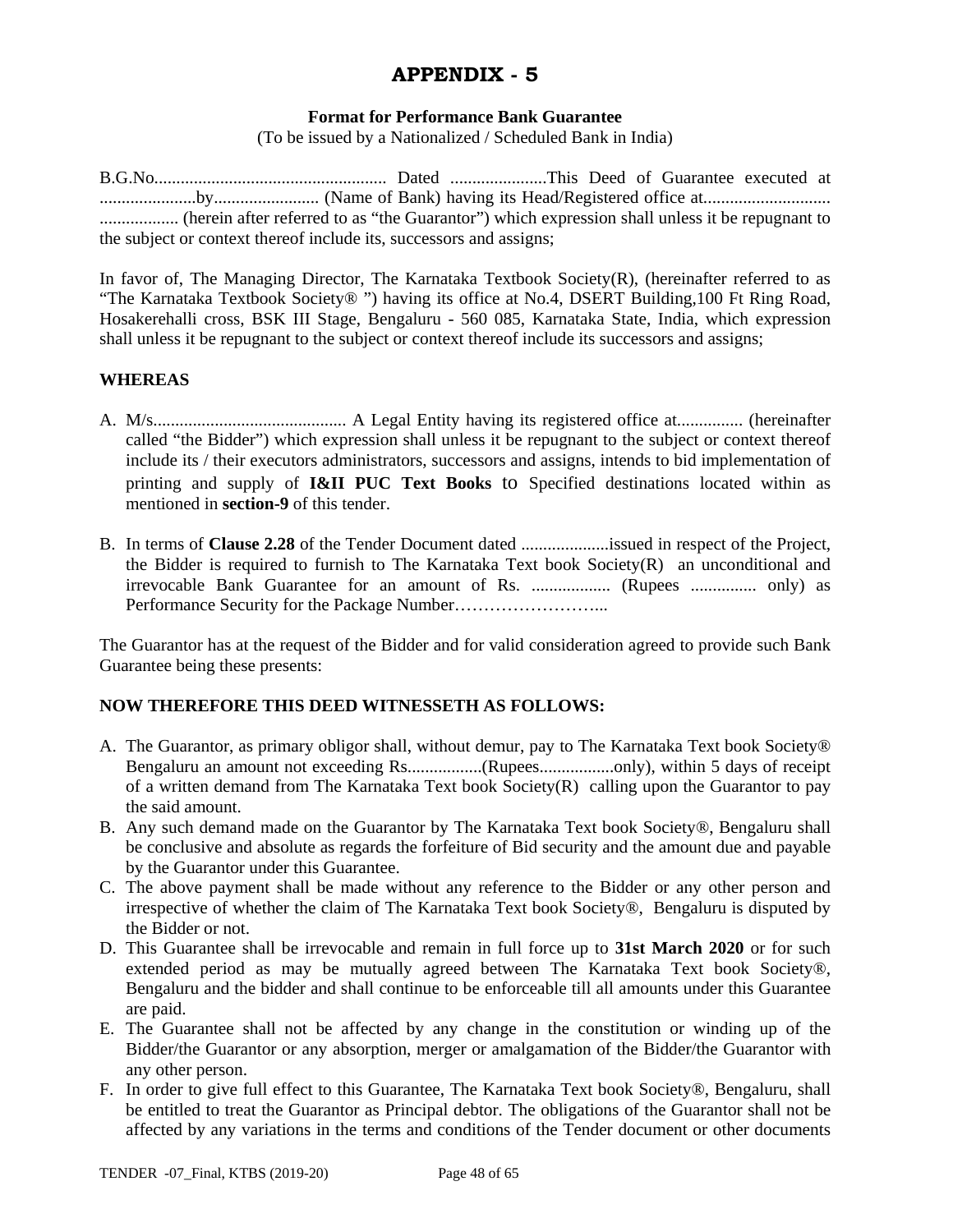or by extension of time of performance of any obligations granted to the Bidder or postponement /non exercise/delayed exercise of any of its rights by The Karnataka Text book Society®, Bengaluru to the Bidder and the Guarantor shall not be relieved from the its obligation under this Bank Guarantee on account of any such variation, extension, postponement, non-exercise, delayed exercise or omission on the part of The Karnataka Text book Society®, to the bidder to give such matter or thing whatsoever which under the law relating to sureties would but for this provision have effect of so relieving the Guarantor.

- G. The Guarantor has power to issue this Guarantee and discharge the obligations contemplated herein, the undersigned is duly authorized to execute this Guarantee pursuant to the power granted under…………………………
- H. The Guarantor is obliged to liquidate the bank guarantee and remit the same to the guarantee's bank account immediately with a written communication from the guarantee even on the e-mail communication.

**Note: -**Bank contact such as contact person, contact number and banks official e-mail ID should be provided.

In witness thereof the Guarantor has set its hands hereunto on the day, month and year first herein above written.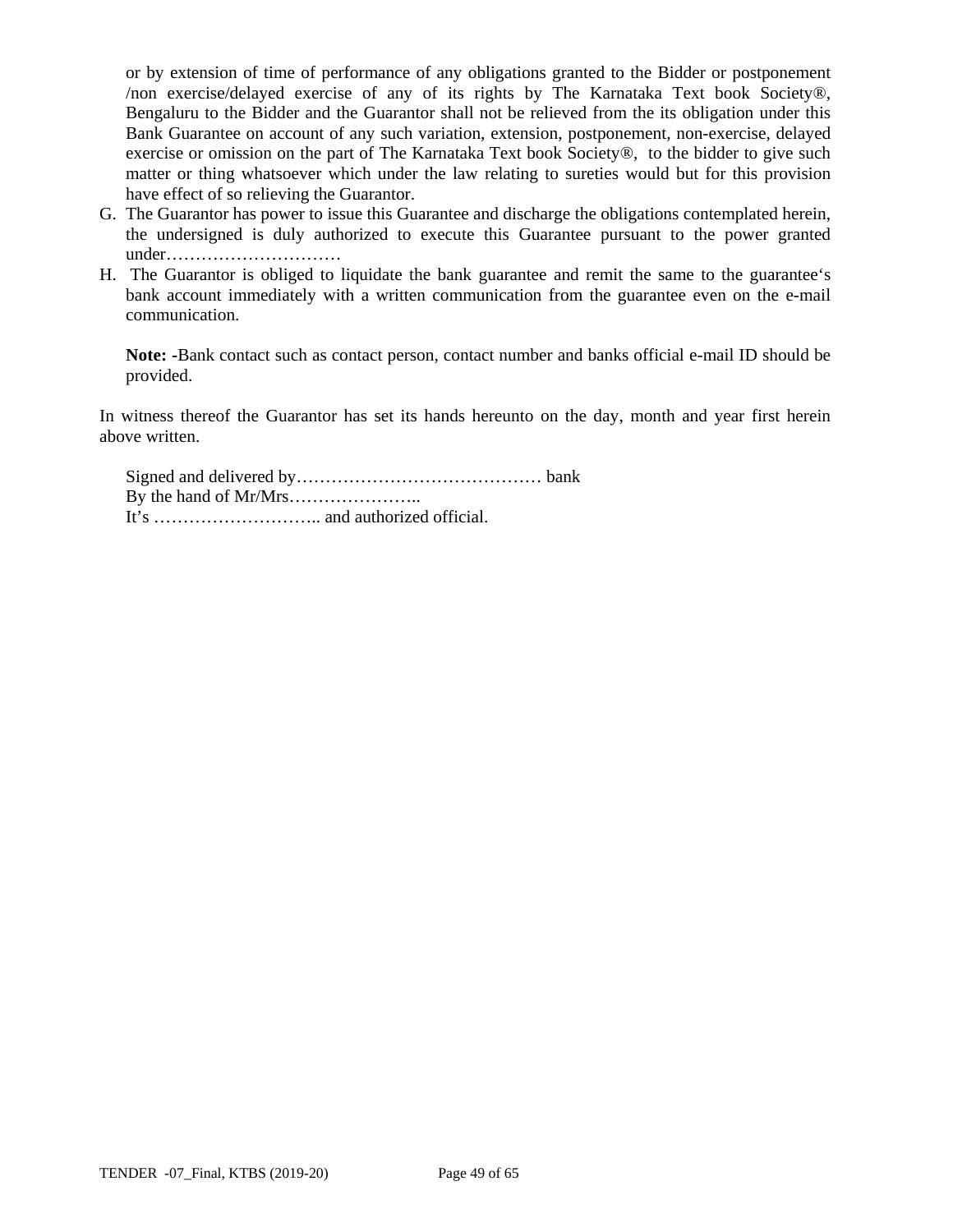(Format for undertaking of being a Printer)

Date

**To,**  The Managing Director, Karnataka Textbook Society®, No.4, DSERT Building,100 Ft ring Road, BSK III Stage, Bengaluru -560 085.

Sir,

We confirm that we have been in the business of printing and supply of books / text books since year ---------.

Yours faithfully,

(Authorized Signatory)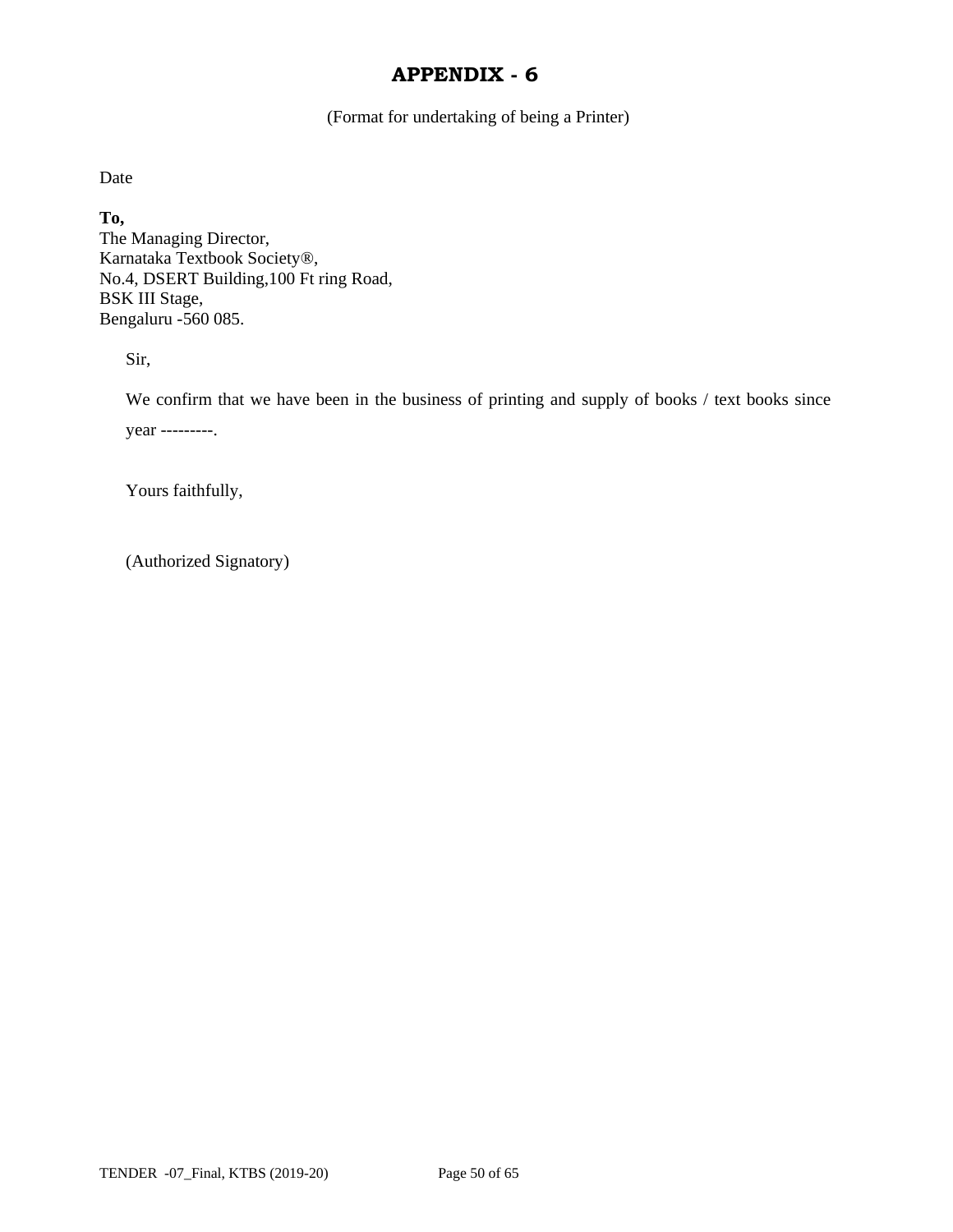#### **FORMAT FOR STATEMENT OF EXPERIENCE**

#### **Name of the**

**Firm………………………………** 

### **Financial Year from 2015-16, 2016-17& 2017-18**

|           |          |                                                         |                          |                                                  |                      | Date of Completion<br>of delivery |  |                    | Has the |                                                                    |                                                                                                  |
|-----------|----------|---------------------------------------------------------|--------------------------|--------------------------------------------------|----------------------|-----------------------------------|--|--------------------|---------|--------------------------------------------------------------------|--------------------------------------------------------------------------------------------------|
| Sl.<br>No | Ye<br>ar | Order<br>placed by<br>(Full<br>address of<br>Purchaser) | Order<br>No $\&$<br>Date | Description<br>& quantity<br>of ordered<br>books | Value<br>of<br>order |                                   |  | As per<br>Contract | Actual  | Remarks<br>Indicating<br>reasons for<br>late<br>delivery if<br>any | supply been<br>satisfactory?<br>(Attach a<br>certificate<br>from the<br>Purchaser/C<br>onsignee) |
|           |          |                                                         |                          |                                                  |                      |                                   |  |                    |         |                                                                    |                                                                                                  |
|           |          |                                                         |                          |                                                  |                      |                                   |  |                    |         |                                                                    |                                                                                                  |
|           |          |                                                         |                          |                                                  |                      |                                   |  |                    |         |                                                                    |                                                                                                  |
|           |          |                                                         |                          |                                                  |                      |                                   |  |                    |         |                                                                    |                                                                                                  |
|           |          |                                                         |                          |                                                  |                      |                                   |  |                    |         |                                                                    |                                                                                                  |
|           |          |                                                         |                          |                                                  |                      |                                   |  |                    |         |                                                                    |                                                                                                  |
|           |          |                                                         |                          |                                                  |                      |                                   |  |                    |         |                                                                    |                                                                                                  |
|           |          |                                                         |                          |                                                  |                      |                                   |  |                    |         |                                                                    |                                                                                                  |

Signature & Seal of the bidder

The above statement shall be supported by

1. A certificate issued by the Client clearly stating the scope of the project, cost of the project and date of successful completion.

#### **Note: Purchase order copies are not entertained.**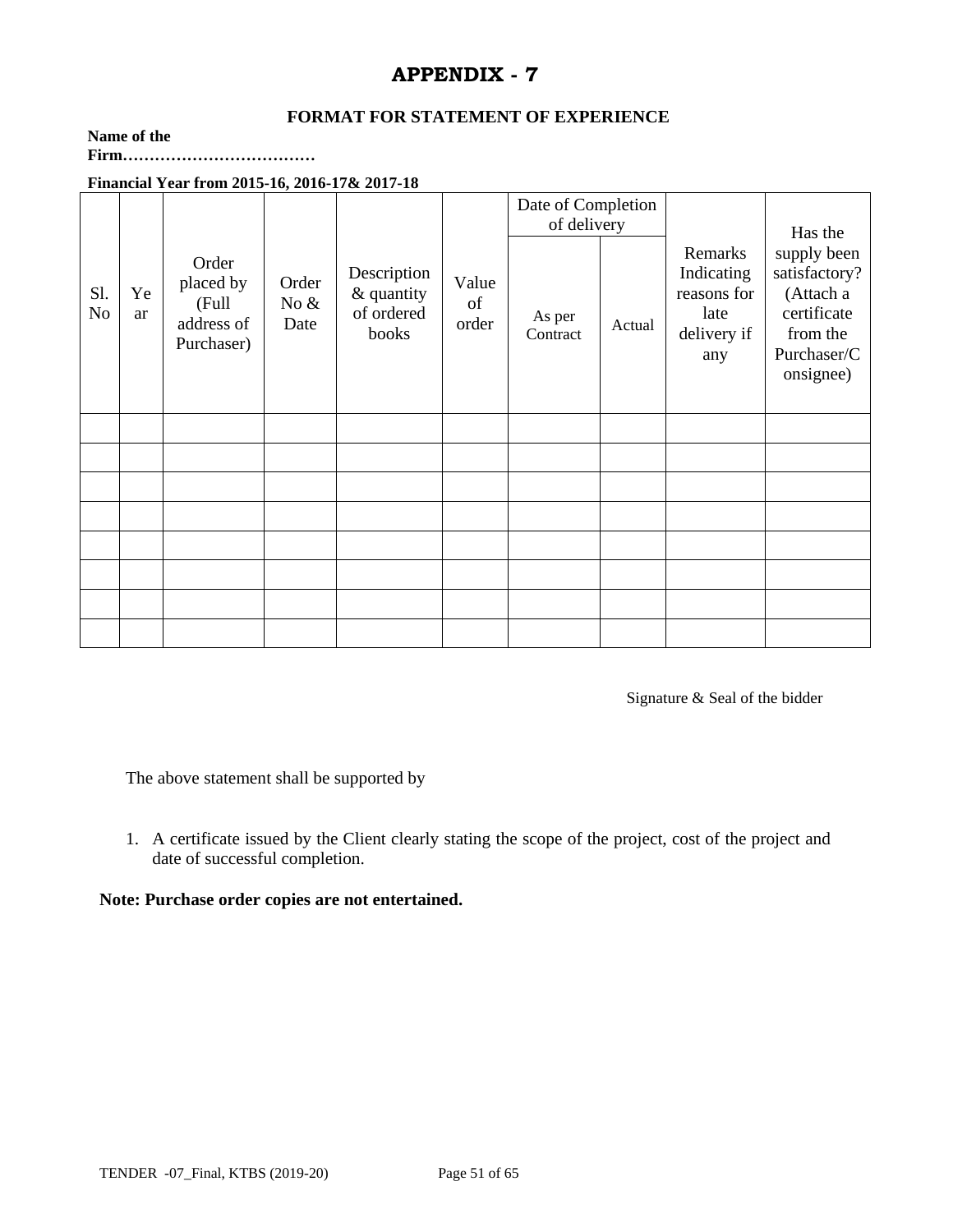#### **Format for Statutory Auditor's Certificate for Financial Capability of the bidder**

Date

We have verified the Annual Accounts and other relevant records of M/s ……………………………… (Name of the bidder) and certify the following

Rs. In lakhs

| Sl No | <b>Particulars</b>     | 2015-16 | $2016 - 17$ | 2017-18   Avg. of $3 \text{ yrs}$ |
|-------|------------------------|---------|-------------|-----------------------------------|
|       | <b>Annual Turnover</b> |         |             |                                   |
|       |                        |         |             |                                   |

Signature and seal of Statutory Auditor

Name Membership No **Address** 

Instructions:

For the purpose of this Certification:

- 1. The financial year would be the same as one normally followed by the bidder for its Annual Report.
- 2. The bidder shall provide the audited annual financial statements as required for this Tender document. Failure to do so would result in the Proposal being considered as non-responsive.
- 3. A certificate from the Statutory Auditor should be provided as supporting document certifying the Qualification Statement submitted by the Bidder.
- 4. Experience (Financial Capability and Experience) of only the Bidder shall be considered. Experience of associate company/parent company/subsidiary company shall not be considered for qualification purposes.
- 5. Turnover of the bidder shall be certified by his statutory auditor who should mention his name, address and membership number. Turnover certificate shall be based on the audited accounts of the bidders, or based on the returns filed with the tax authority.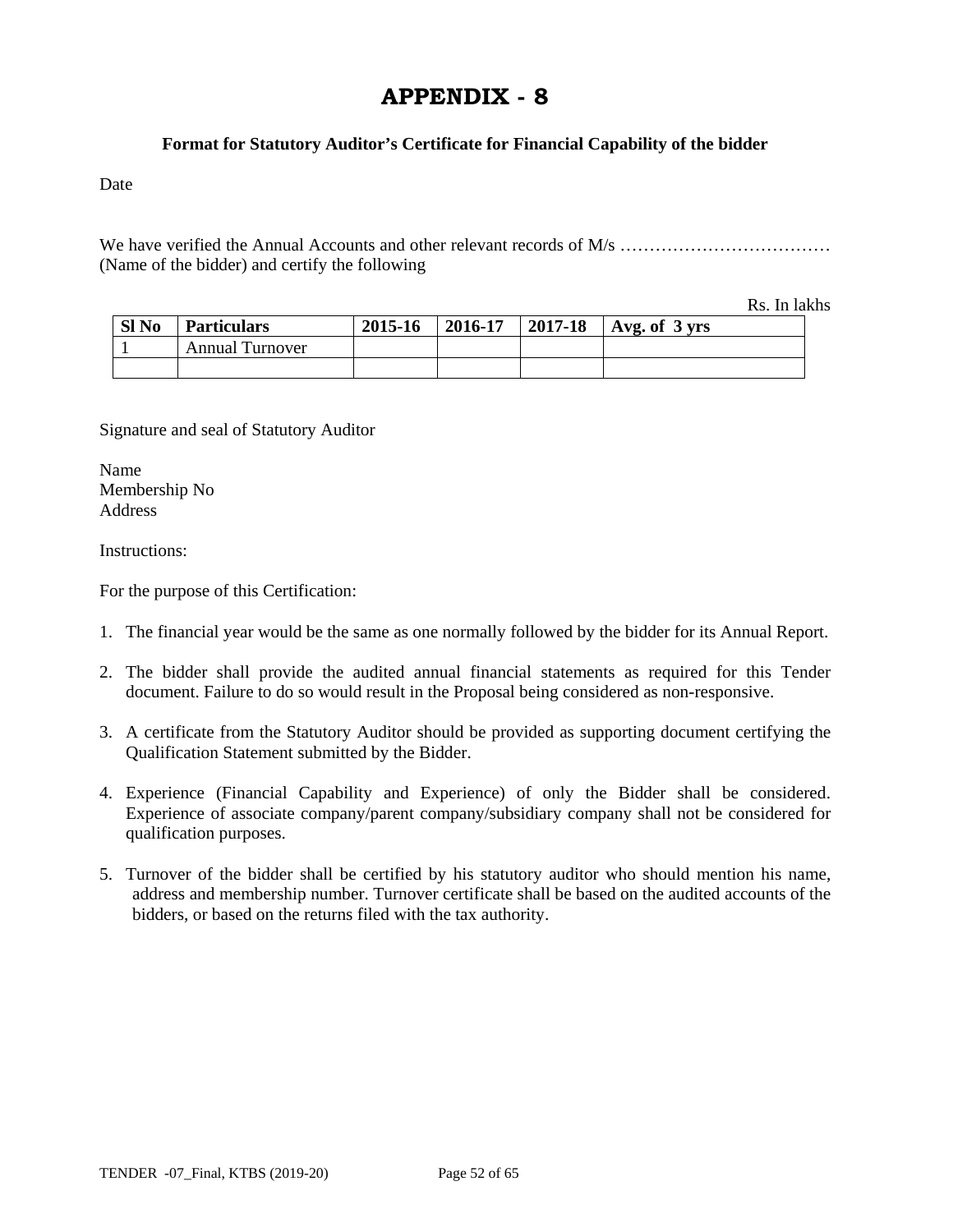### **Format for Statutory Auditor Certificate for Project Experience of Printing and Supply of books / Textbooks**

Date

We have also scrutinized the documents made available to us for the said project and certify the following years (2015-16, 2016-17& 2017-18)

| Date of commencement of | Date of completion of the | Billings for the bidder |
|-------------------------|---------------------------|-------------------------|
| the project             | project                   | from the project (Rs)   |
|                         |                           |                         |

Signature and seal of Statutory Auditor

Name Membership No Address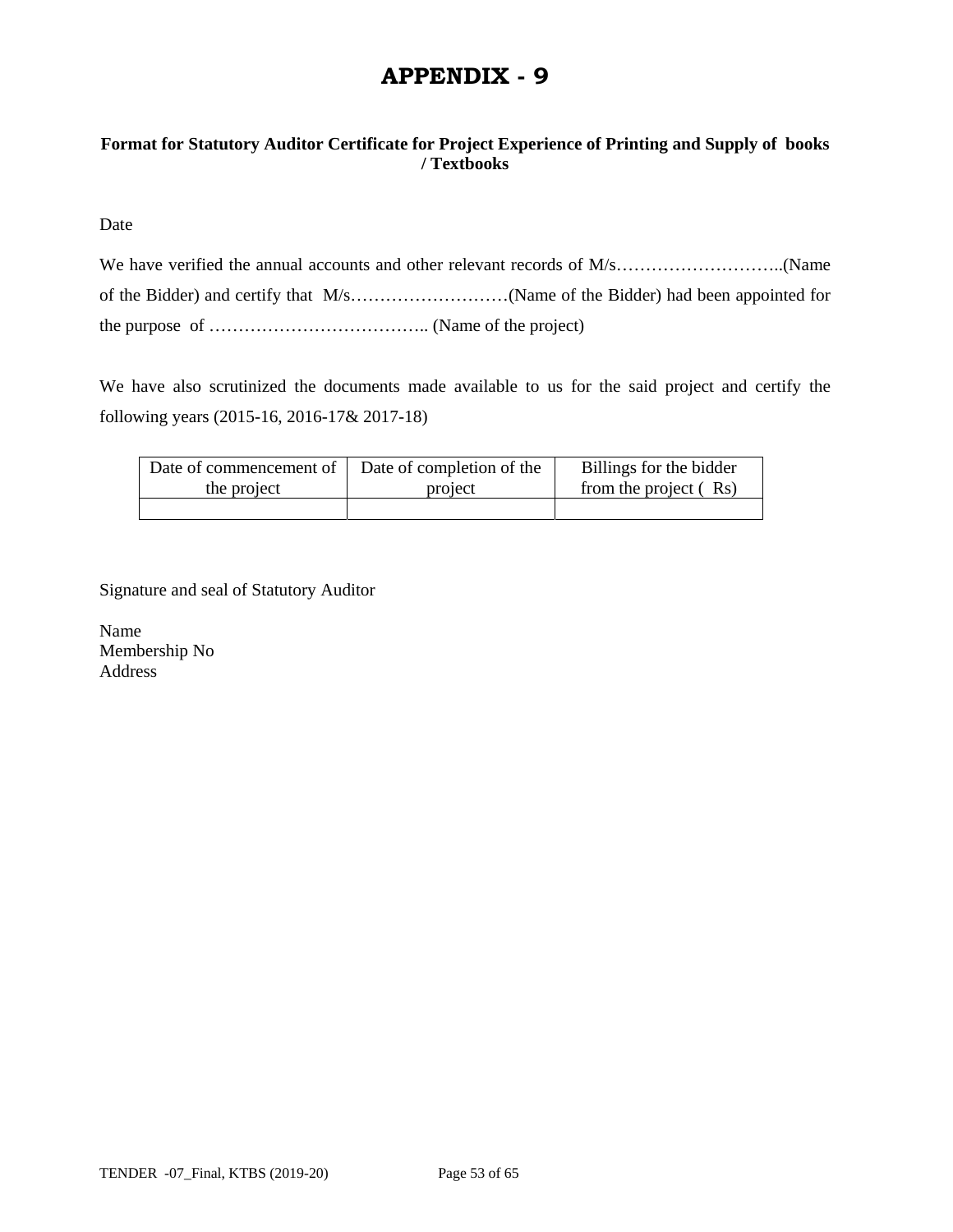# **Format for Infrastructural Capabilities**

| Sl. no                                 | <b>Machinery/Other requirements</b><br>prescribed by the purchaser                                                                                                                                                                                                                                                                                                          | Quantity<br><b>Prescribed</b> | Machinery/<br>Other requirements<br>offered by the<br>printer | Quantity<br><b>Offered</b> | Production<br>capacity per<br>hour.(no.of<br>pages/no.of<br>books) |
|----------------------------------------|-----------------------------------------------------------------------------------------------------------------------------------------------------------------------------------------------------------------------------------------------------------------------------------------------------------------------------------------------------------------------------|-------------------------------|---------------------------------------------------------------|----------------------------|--------------------------------------------------------------------|
|                                        | <b>Pre-Printing machinery</b>                                                                                                                                                                                                                                                                                                                                               |                               |                                                               |                            |                                                                    |
|                                        | Shall own or have an MOU with any<br>other organization possessing Computer<br>to Plate making plant with processor,<br>capable of making plates Double<br>Crown, A-1 and such similar sizes                                                                                                                                                                                | one unit                      |                                                               |                            |                                                                    |
|                                        | <b>Printing machinery</b>                                                                                                                                                                                                                                                                                                                                                   |                               |                                                               |                            |                                                                    |
| $\mathbf{1}$                           | For A4 size books printing;<br>Single or multi printing unit web<br>offset machine with a minimum cut<br>off 578/610 mm, reel width 860 mm<br>with<br>more,<br>one<br><sub>or</sub><br>quarter<br>folder/double parallel folder. The<br>rated speed of the machine with<br>folding shall not be less than 10,000<br>cycles per hour.<br>(for the packages 139,141,144& 145) | one unit                      |                                                               |                            |                                                                    |
|                                        | For $1/4^{\text{th}}$ crown size books printing ;<br>Single or multi printing unit web<br>offset machine with a minimum cut<br>off 508 mm, reel width 760 mm or<br>more, with one quarter folder. The<br>rated speed of the machine with<br>folding shall not be less than 10,000<br>cycles per hour.<br>(for the packages 131,132,133, 134,<br>137, 138, 140, 142 & 143)   | one unit                      |                                                               |                            |                                                                    |
| $\overline{2}$                         | Four colour sheet fed CPC offset<br>printing machine with a Sheet size of<br>485mm X 660mm (19"x26") or above,<br>capable of printing on Boards of at least<br>300 GSM.                                                                                                                                                                                                     | one unit                      |                                                               |                            |                                                                    |
| <b>Binding and Finishing Machinery</b> |                                                                                                                                                                                                                                                                                                                                                                             |                               |                                                               |                            |                                                                    |
| 1                                      | Fully automatic standalone perfect<br>binding machine of at least 6 clamps<br>with 2000 cycles per hour or equivalent<br>productivity or more.<br>(Note: required to achieve at least a<br>production of at least 15,000 books per<br>shift.)                                                                                                                               |                               |                                                               |                            |                                                                    |
| $\overline{2}$                         | Fully automatic 3 side cutting machine<br>capable trimming books on 3 sides at a<br>time.                                                                                                                                                                                                                                                                                   | one unit                      |                                                               |                            |                                                                    |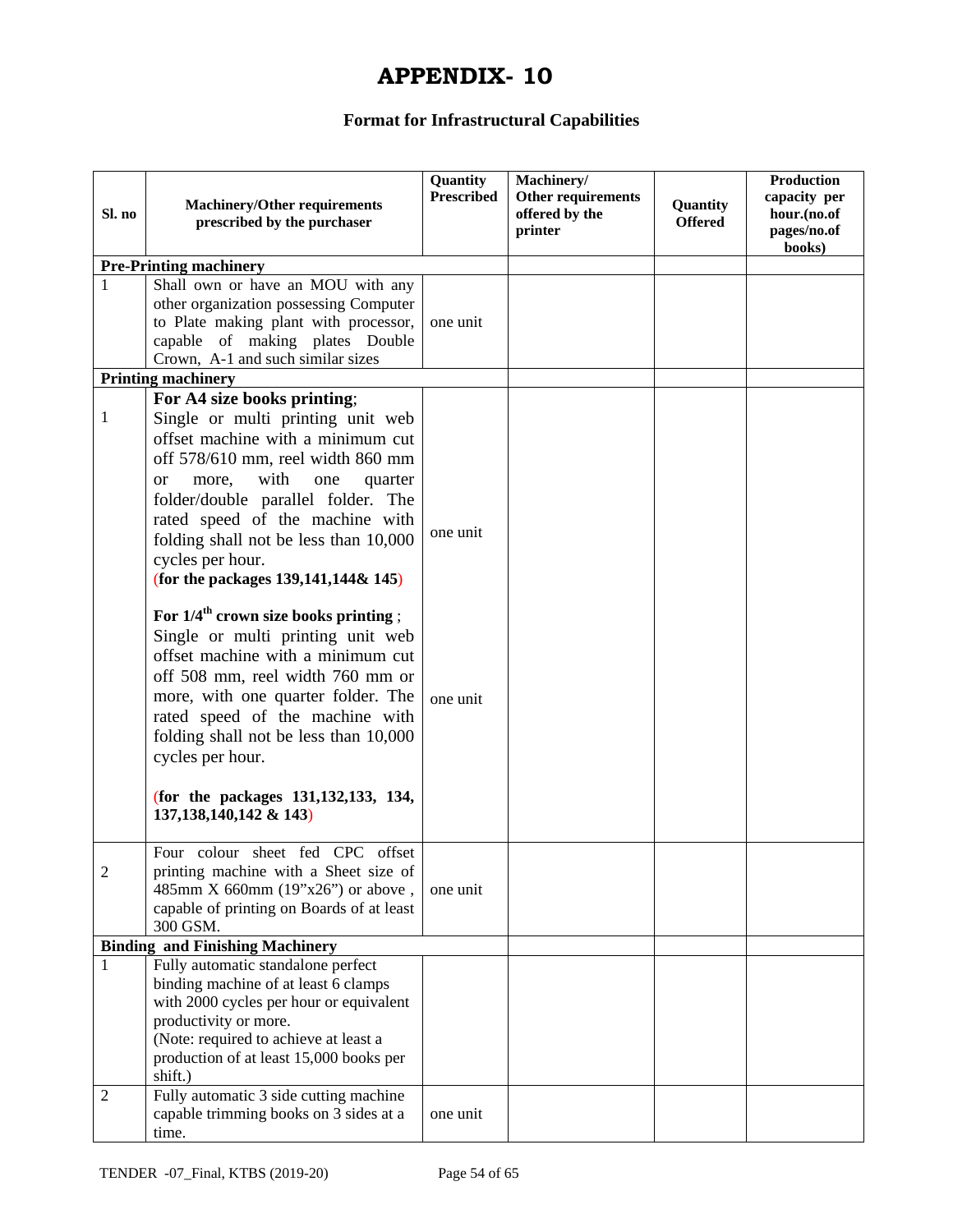|   | (Note: It is essential to trim the books in<br>a three side trimmer to achieve the<br>speed and correct right angles at the<br>corners.)                                                                          |                                                                                                       |  |  |
|---|-------------------------------------------------------------------------------------------------------------------------------------------------------------------------------------------------------------------|-------------------------------------------------------------------------------------------------------|--|--|
| 3 | Fully automatic programmatic cutting<br>machine 92 cm (32 inches) size (min)<br>(Note: Required to cut the Cover<br>Boards etc.)                                                                                  | one unit                                                                                              |  |  |
| 4 | Offline or inline UV coating machine<br>May be owned or shall have an MOU<br>with an organization having such<br>infrastructure                                                                                   | one unit                                                                                              |  |  |
| 5 | Wire stitching machine capable of<br>pinning at least 12.5 mm at the speed of<br>about 40 cycles per minute. or section<br>sewing machine/machines capable of<br>stitching at least about 25,000 books per<br>day | Three<br>units<br>or<br>machines<br>with<br>capacity<br>of<br>stitching<br>25,000<br>books per<br>day |  |  |

#### **Manpower, Factory and Storage Space**

**Manpower**: The plant shall be operated by qualified and trained manpower with qualified supervisors for quality checking in the production line.

**Factory and Storage Space**: The plant shall be well planned and is required to be in easily accessible location. It is expected to be laid out in an area of about 5,000 sq feet to have easy and safe movement of the materials. The storage space shall be at least another 5,000 sq feet covered area for the safe storage of finished goods as well as to stock the paper.

Signature (Name and designation of signatory)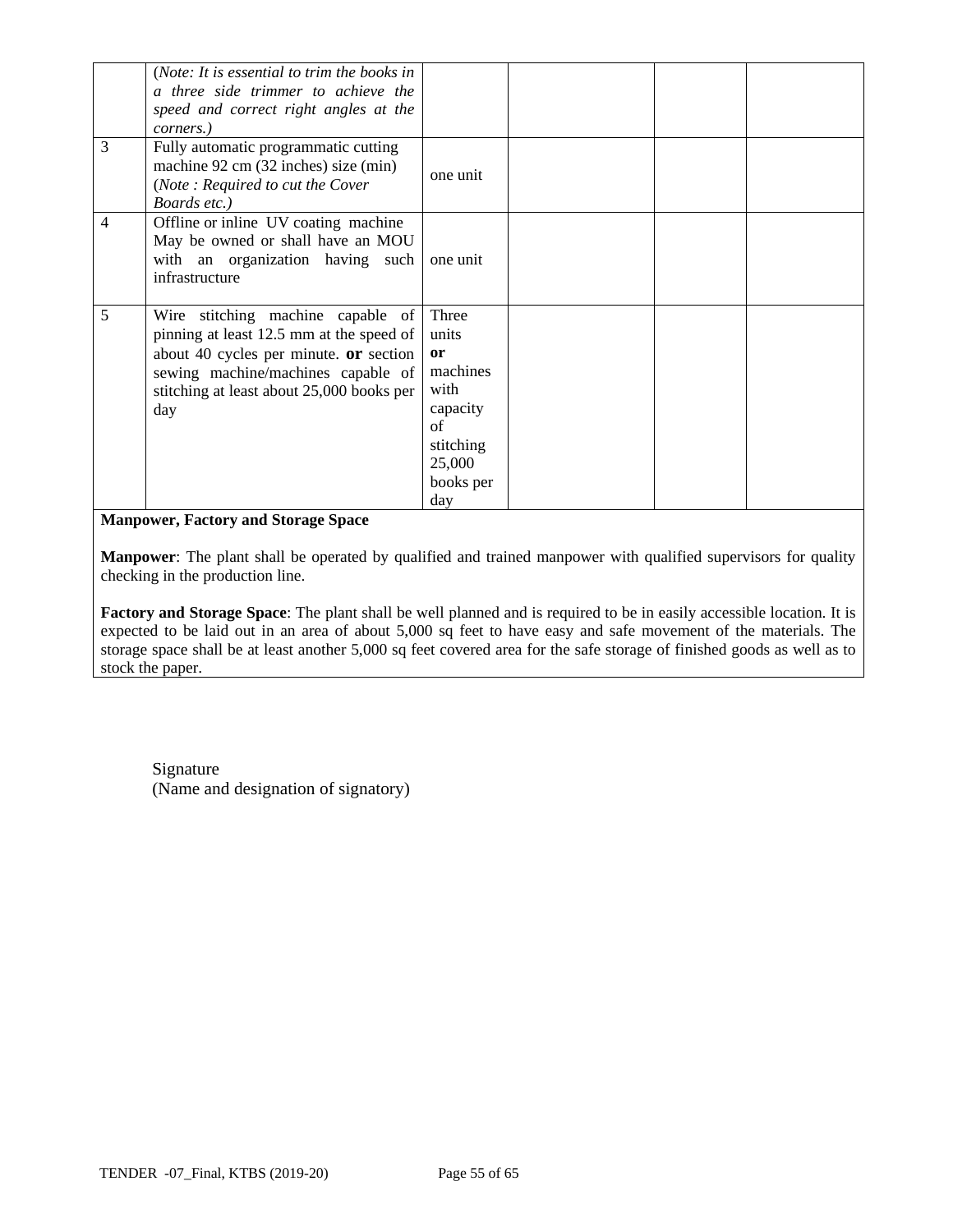#### **(Cover 1 )**

### **Bidder Declaration regarding his capacity (On the Letterhead )**

### **I represents…………………. (Firm name)Hereby declare that**

1. I can print ……………….cover pages/ Shift in Sheet fed offset

I can print ……………….Text pages/ Shift in Web Offset

- 2. I can bind………………..Text Books/ Shift.
- 3. Our Shift hours are ……..per Shift.
- 4. We operate………Shifts per day.
- 5. I can supply a total of \_\_\_\_\_\_\_\_\_\_\_lakhs of Text Books , belonging to \_\_\_\_\_\_\_\_\_\_\_\_\_ package and supply to Concerned Destinations with respect to package quoted within **30 days** from the next date of CD issued.
- 6. I shall submit dummy as per the time schedule mentioned in the tender document.
- 7. I adhere to the Specifications & Time Schedule as mentioned in the tender document.

Bidder Authorized Signatory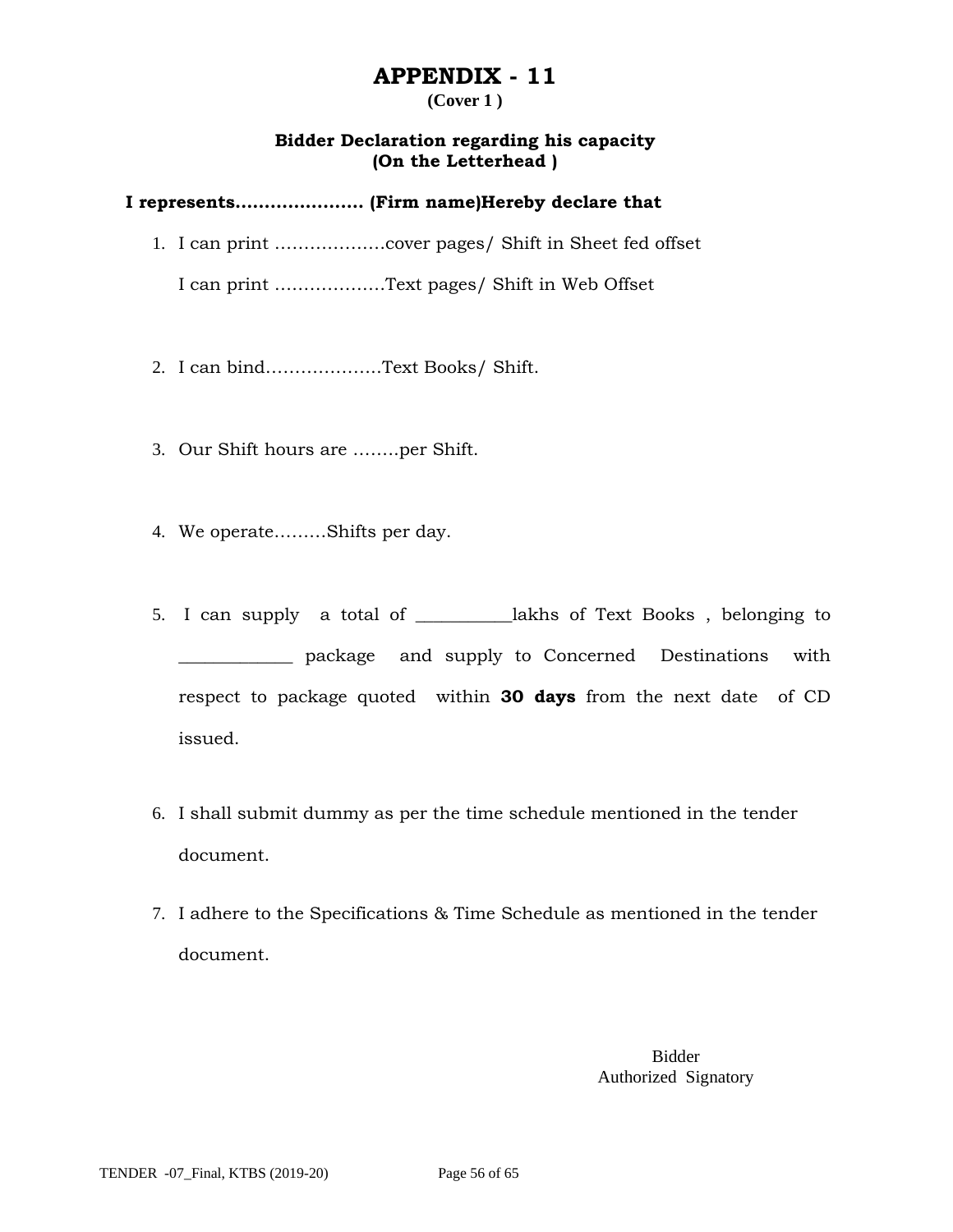#### **(Format for undertaking of work completion)**

Date:

**To,** 

The Managing Director, Karnataka Textbook Society®, No.4, DSERT Building,100 Ft ring Road, BSK III Stage, Bengaluru-560 085.

Sir,

As per the tender document, published by Karnataka Text Book Society for the print and supply of **I&II PUC Text Books** to Specified destinations for the year 2019- 20.We hereby confirms that we will print and supply **I&II PUC Text Books** to Specified destinations within the time schedule mentioned.

 In case if I/We fail to print and supply the given **I&II PUC Text Books** to Specified destinations within the scheduled time period and adhere to the quality parameter set out in this tender document. I/We shall pay the penalty according to the terms and conditions of the tender and we are bound by the same in all respects.

Yours faithfully,

(Authorized Signatory)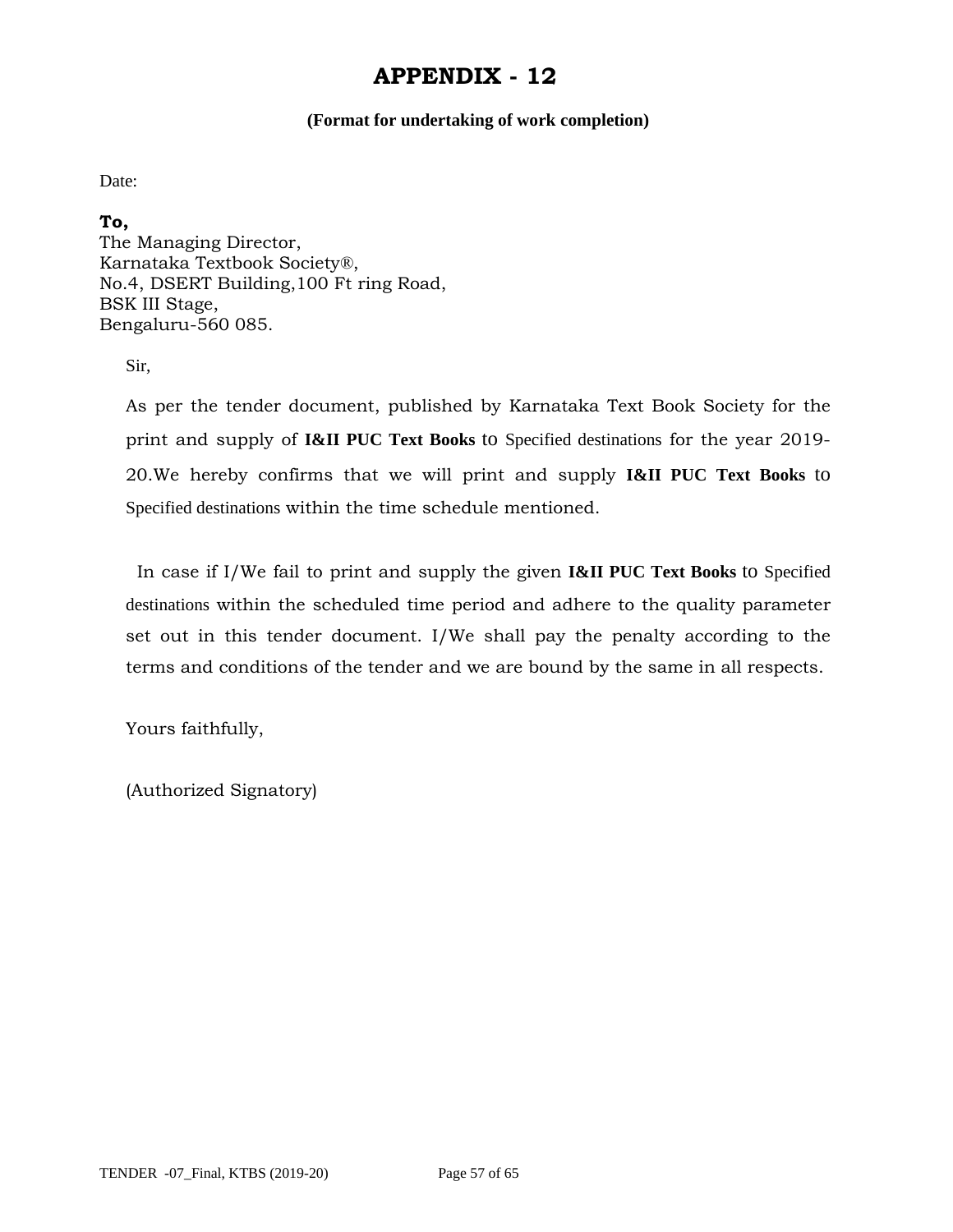# **APPENDIX – 13**

(THIS DECLARATION SHOULD BE PRINTED IN BIDDER's LETTER HEAD ONLY)

No: DATE:

# **DECLARATION BY THE BIDDER**

#### **TO WHOM SO EVER IT MAY CONCERN**

I/We……………………….hereby declare that I/We have fully read the tender document dated…………………and have understood the contents and the meaning of all the terms and conditions.

I/We ………………………………..…… hereby declare that we have applied for the packages

---------- , -------- &------- only as per our capability and as per the **clause 2.3.2** of the tender document.

Accordingly I here by signing the declaration and abide by the same.

#### **CONDITIONS:**

- 1. If our bid is accepted, we will abide by the stipulated Terms & Conditions to print and supply of Student diaries to the specified destinations as mentioned in **Section-09**.
- 2. If our bid is accepted we will furnish Performance Bank Guarantee for the package/s as per terms and conditions in force.
- 3. We were agreed to abide to the bid validity of **90** days after the tender due date.
- 4. We understand that in competing for and if the award is made to us, in executing the above contract we will strictly observe the laws against fraud and corruption in force in India namely "Prevention of corruption act 1988".
- 5. We understand that you are not bound to accept a lowest offer that you may receive.
- 6. The bidder cannot add additional preference in contra to the tender condition 2.3.2

Dated this day of 2019

#### Signature

(Name and address of the Tenderer with seal) (In the capacity of duly authorized to sign the Tender for and on behalf of)

#### **Tender / Bid Validity:**

The Tender is valid for a period of 90 days after tender due date.

Dated this day of 2019

 Signature: (Name and Address of the Tenderer with Seal)

(In the Capacity of:……………………….) Duly authorized to sign the Tender for and on behalf of

Yours faithfully,

(Authorized Signatory) Company / Firm seal should be affixed.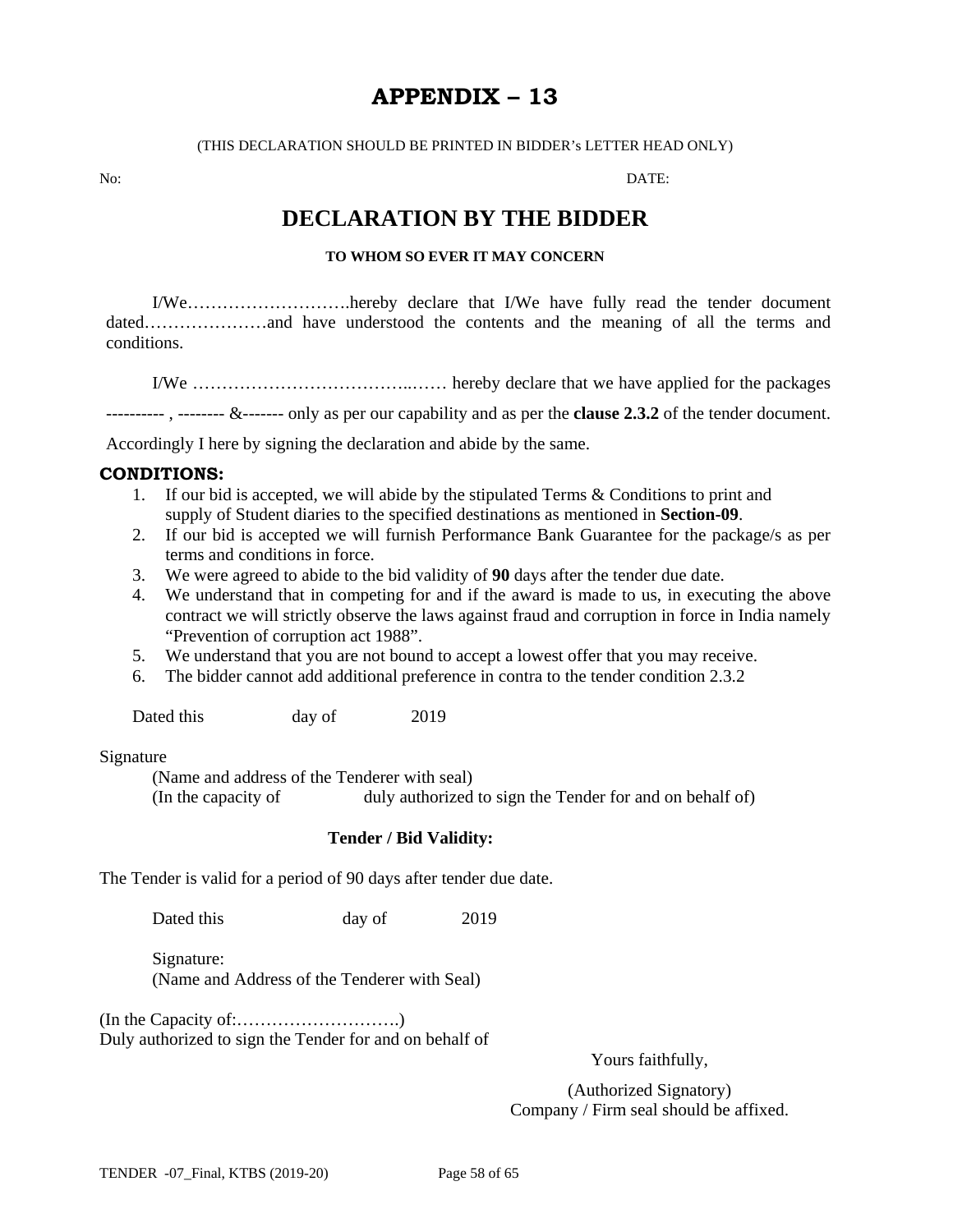# **Penalty for deviations**

# **Penalty for deviation in the quality of Paper**

| Sl. No | <b>Property</b>   | <b>Specification</b> | Penalty percentage on total order value                        |
|--------|-------------------|----------------------|----------------------------------------------------------------|
|        | Substance         | <b>70 GSM</b>        | For every 1% deviation a penalty of 2% of the value of the lot |
| 3      | <b>Brightness</b> | 80 Minimum           | Each unit deviation 0.5 % of the value of the lot.             |
|        | Opacity           | 85 Minimum           | Each unit deviation 0.5 % of the value of the lot.             |
|        | Smoothness        | Max.200 on Top       | For each 10 units deviation 0.5 % of the value of the lot.     |
|        |                   | Side and Max.250     |                                                                |
|        |                   | on wire side         |                                                                |

#### **Penalty for deviation in 300 GSM Art Board of Industry Standards**.

| Sl.No | <b>Property</b> | <b>Specification</b>             | Penalty percentage on total order value   |
|-------|-----------------|----------------------------------|-------------------------------------------|
|       | Gloss           | 75% Minimum                      | Each 5 unit deviation 0.5 %               |
|       | Bulk            | $1.0 \text{ cc/gm}$ , Minimum    | For Each 0.05 units                       |
|       |                 |                                  | Deviation 0.5 % of the value of the Lot.  |
|       | Textile index   | $CD: 20$ minimum / MD: 30 minute | Each unit deviation 0.05                  |
|       | Substance       | $300$ GSM $+/- 4\%$              | For every 1% deviation a penalty of 2% of |
|       |                 |                                  | the value of the lot.                     |

# **Penalty for deviation in Printing Quality**

| Sl.No | <b>Defect</b>                                         | <b>Penalty</b>             |
|-------|-------------------------------------------------------|----------------------------|
|       | Miss registration with readability and understandable | 5% of the value of the lot |
|       | pictures                                              |                            |
|       | Inking, Legibility, Offsetting, smudging, tilting,    | 3% of the value of the lot |
|       | scumming, slur, ragged printing, non-uniformity in    |                            |
|       | ink                                                   |                            |

# **Penalty for deviation in Size of the book:**

| Sl.No         | <b>Defect</b>                                                    | <b>Penalty</b>             |
|---------------|------------------------------------------------------------------|----------------------------|
|               | The required book size is A4 is 210X280mm, crown                 | Two times the value of     |
|               | $1/4$ <sup>th</sup> is 183X245mm. Any change in the size will be | the cost of the reduction  |
|               | quantified in to the reduction in total weight of the            | in weight of the paper     |
|               | paper and the penalty will be charged accordingly                |                            |
| $\mathcal{L}$ | Cross cutting                                                    | 3% of the value of the lot |
| $\mathbf{R}$  | Rough cutting                                                    | 1% of the value of the lot |

#### **Penalty for deviation in Binding Quality:**

| Sl.No        | Defect                                                        | <b>Penalty</b>              |
|--------------|---------------------------------------------------------------|-----------------------------|
|              | Cross folding, Cross cutting,                                 | 2% of the value of the lot  |
|              | Rough cutting                                                 | 1% of the value of the lot  |
| $\mathbf{R}$ | Improper cover adhesion, Cavity spines, Chip out at the edges | 2% of the value of the lot  |
|              | Non pinning (perfect binding without doing side pinning)      | 3% of the value of the lot  |
|              | Pages peeling off, No adhesive running                        | Outright rejection and 150% |
|              |                                                               | of the value of the lot     |

#### **Penalty for deviation in Quality of the Varnish**

| Sl.No | <b>Defect</b>              | <b>Penalty</b>                 |
|-------|----------------------------|--------------------------------|
|       | Less gloss, non-uniformity | 0.25 % of the value of the lot |
|       | Less than 3gsm             | 0.5% of the value of the lot   |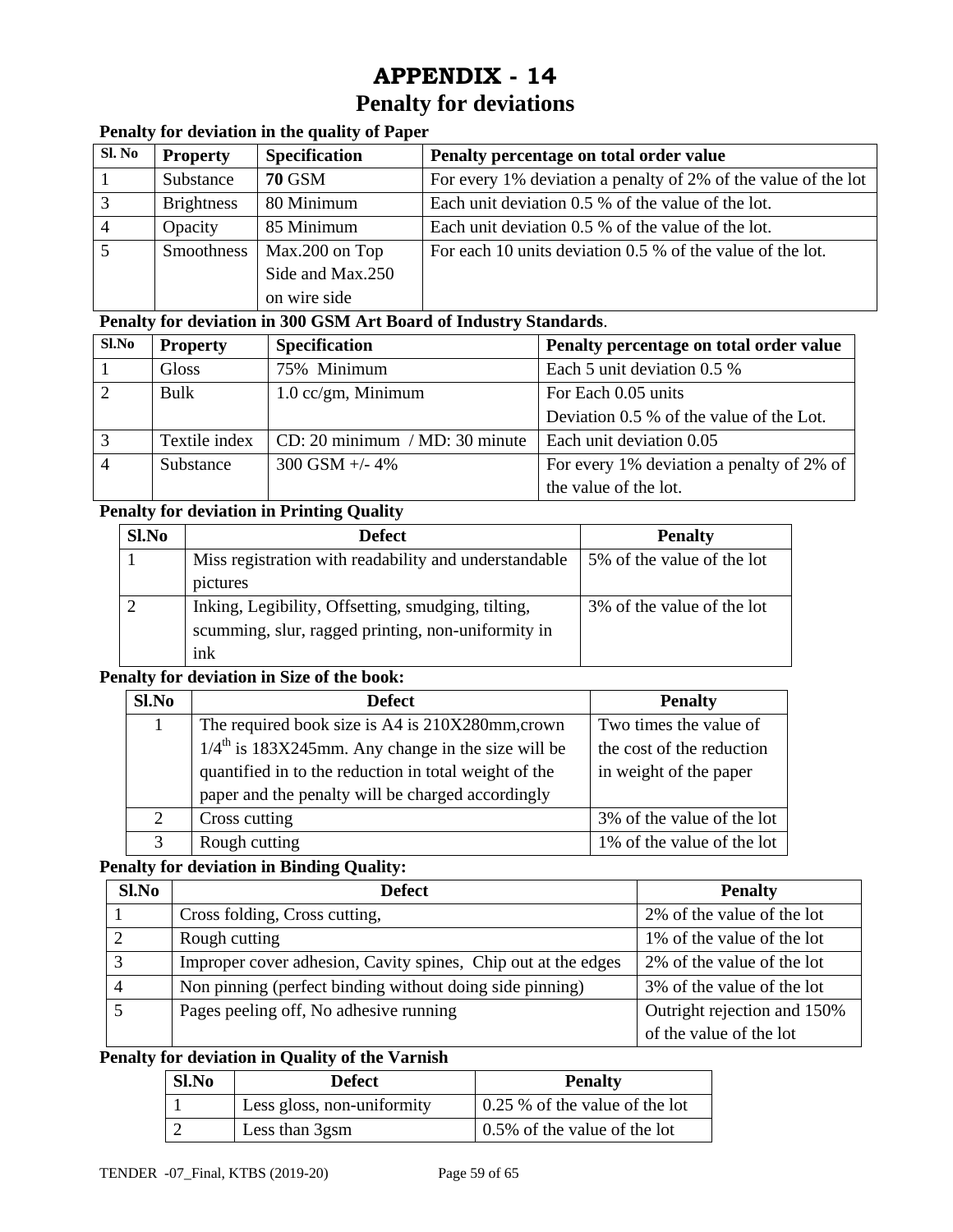(THIS CERTIFICATE SHOULD BE PRINTED IN MILL's LETTER HEAD ONLY)

No: DATE:

# **CERTIFICATE OF PROCUREMENT**

#### TO WHOM SO EVER IT MAY CONCERN

This is to certify that M/s …………………………………………………………………….. has procured ……………. MT of **A Grade Map litho** \_\_\_\_\_GSM white Paper having a following specification, vide our Invoice No: …………….. Dated ……………….. For the purpose of Printing of **I&II PUC Text Books** for the academic year 2019-20 as per the Tender awarded by KTBS vide its Purchase Order No: ………………………………… Dated ………………….

| Sl. No.        | <b>Particulars</b>                 | <b>Specification</b> |
|----------------|------------------------------------|----------------------|
|                | <b>Manufactured Date</b>           |                      |
| $\overline{2}$ | <b>Invoice Amount</b>              |                      |
| 3              | Paper width                        |                      |
| $\overline{4}$ | <b>Brightness</b>                  |                      |
| 5              | Opacity                            |                      |
| 6              | Cobb, Max average                  |                      |
| 7              | Smoothness ml/min, (Bends ten) Max |                      |
|                | Top                                |                      |
|                | Wire                               |                      |
| 8              | Colour                             |                      |
| 9              | Type of Pulp                       |                      |

 Signature with seal of Authorized person of the Paper Mill/Dealer

#### **Note:-**

- 1) This certificate should only be signed and the same should be uploaded in the e procurement portal.
- 2) There is no need to fill this document while submitting the tender.
- 3) This is only an acceptance of the format from the bidder.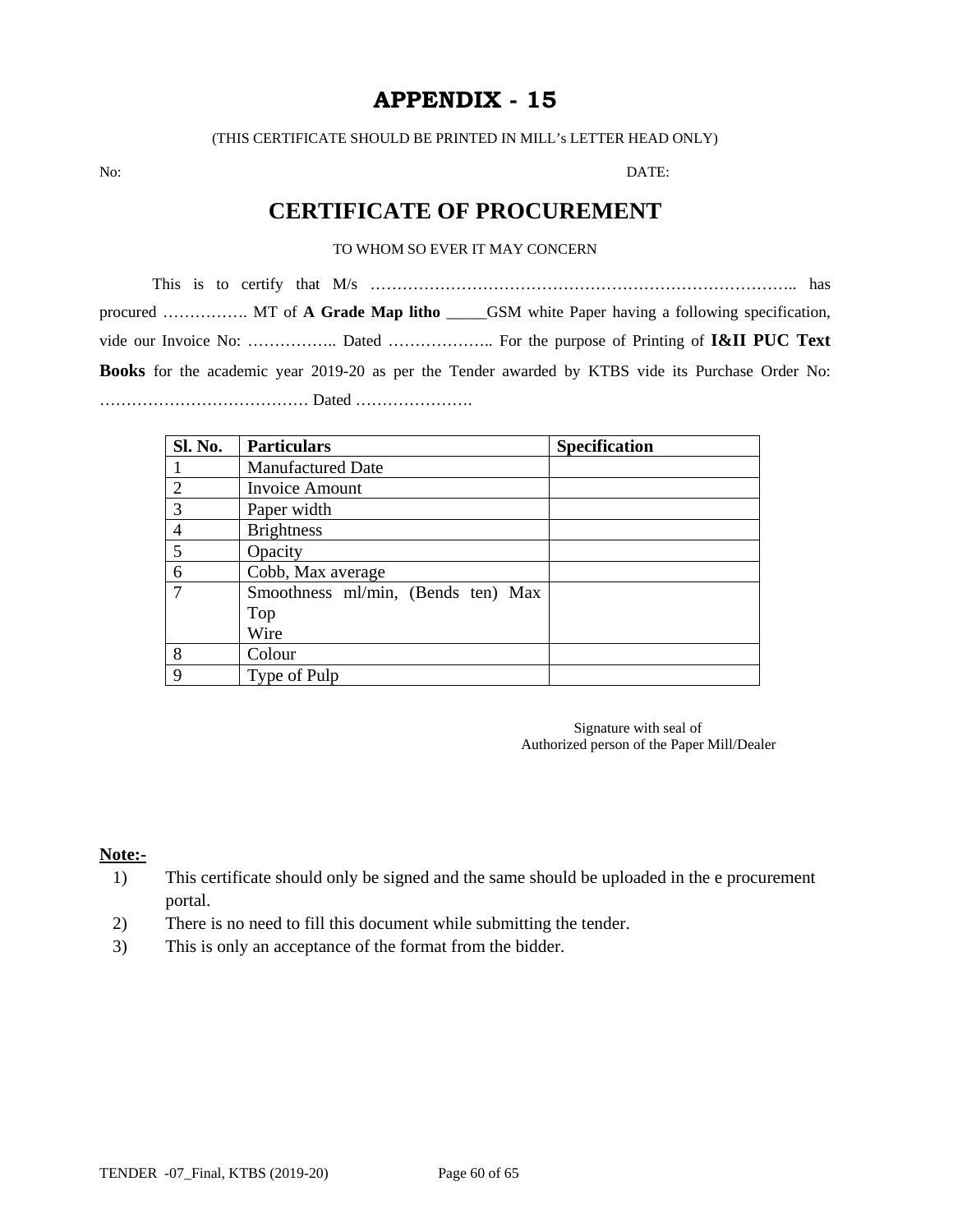## PROFORMA OF DELIVARY CHALLAN **(NAME & ADDRESS OF THE BIDDER)**

DC No: Date:

| To.<br>THE MANAGING DIRECTOR,<br>KARNATAKA TEXT BOOK SOCIETY,<br>#4, OUTER RING ROAD,<br>BANASHANKARI 3RD STAGE,<br>BENGALURU-560 085 | <b>Point of Delivery</b><br><b>Government Book Depot</b><br><b>District</b> |  |
|---------------------------------------------------------------------------------------------------------------------------------------|-----------------------------------------------------------------------------|--|
| <b>GSTIN:-29AABAT3059O1ZS</b>                                                                                                         |                                                                             |  |

**Reff :** Work Order No: Date:

| SI.<br>N <sub>0</sub> | <b>Title Name</b>  | <b>No of Text</b><br><b>Books</b><br><b>Ordered</b> | No of<br><b>Bundles</b> /<br><b>Boxes</b><br>supplied | <b>No of Text</b><br><b>Books</b> in<br>each<br><b>Bundle/Box</b> | No of<br>loose<br><b>Text</b><br><b>Books</b> | <b>Total No of</b><br><b>Text Books</b><br><b>Received</b> | <b>Balance</b><br><b>Text Books</b><br>yet to be<br>received |
|-----------------------|--------------------|-----------------------------------------------------|-------------------------------------------------------|-------------------------------------------------------------------|-----------------------------------------------|------------------------------------------------------------|--------------------------------------------------------------|
|                       |                    |                                                     |                                                       |                                                                   |                                               |                                                            |                                                              |
|                       | <b>Total Books</b> |                                                     |                                                       |                                                                   |                                               |                                                            |                                                              |

#### **Certified that the above PUC Text Books have been received in good condition, taken to stock.**

Govt depot Person In-Charge Representative of Supplier:

Full Name:………….. Full Name:………….. Date: ………………… Date: …………………

Signature of: Signature  $\&$  Stamp of: Signature  $\&$  Stamp of:

Mobile No:……………………… Mobile No:………………………

#### **Note:**

- 1. Challans will be printed in A4 Size only for maintaining the uniformity.
- 2. Receiving column will be filled up by the Consignee only.
- 3. Number of Text Books received by the consignee/Person in Charge has to be written in their own handwriting.
- 4. The Delivery Challan shall be in Light Pink colour in prescribed formats only.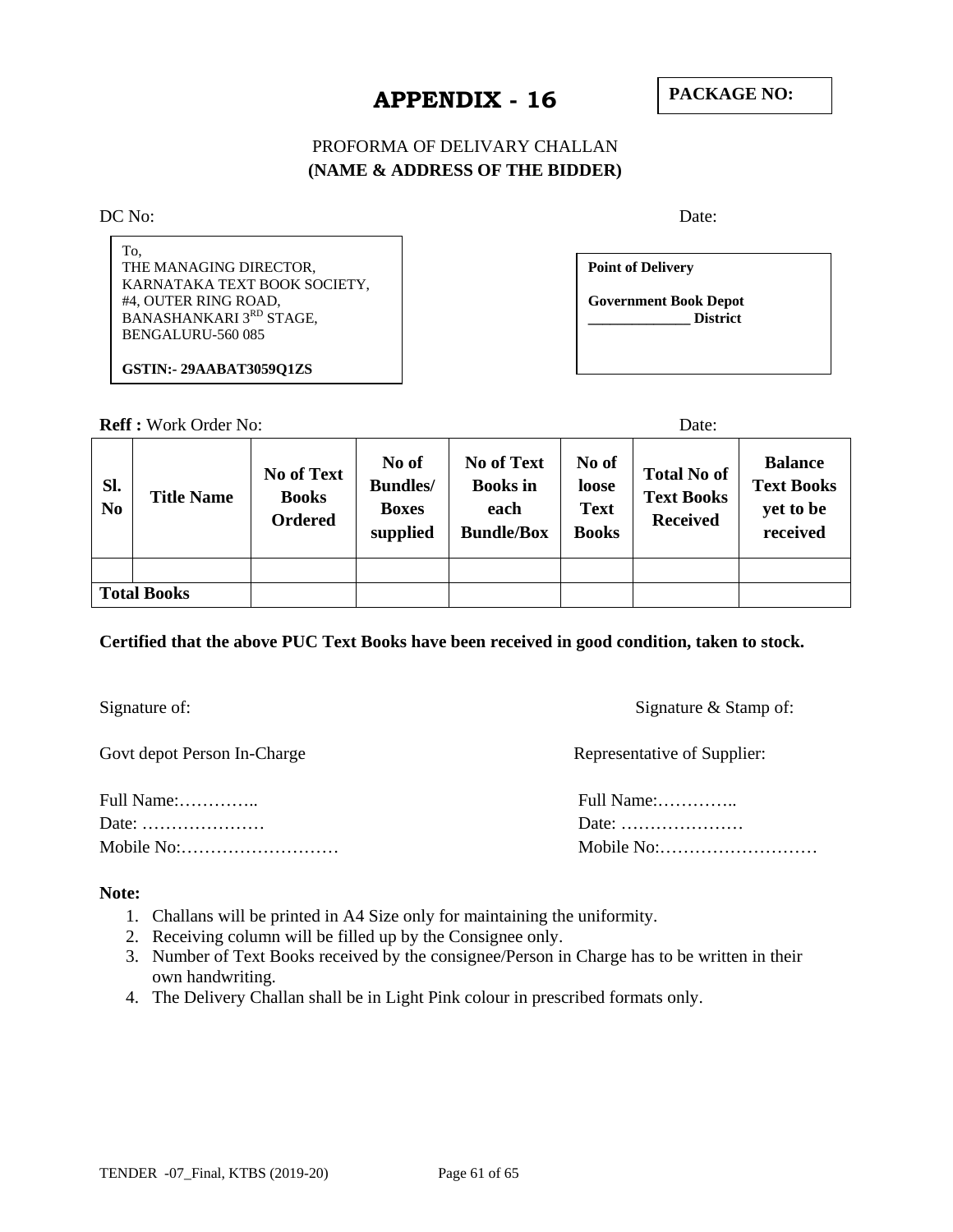#### **GOVERNMENT OF KARNATAKA**

OFFICE OF THE DIRECTOR OF PRINTING, STATIONERY AND PUBLICATIONS. Government Central Press, 8th Mile, R.V. College Post, Mysore Road, Bengaluru – 560 059

No: Date:

# **CERTIFICATE**

 This is to certify that the M/s ……………………………………………………….. has been awarded ………..Package during the year 2019-20 for printing and supply of **I&II PUC Text Books** to Specified destinations for the academic year 2019-20. This bidder required …………………………………….Quantity of paper for fulfillment of tender obligation. The bidder has procured the required paper as mentioned below as per the suppliers certificate/Inspection.

| S1 No. | <b>Mill Certificate</b><br>No. | <b>Date</b> | Name of the<br>mill | Quantity to<br>be procured | Quantity<br>procured | <b>Balance to</b><br>be<br>procured |
|--------|--------------------------------|-------------|---------------------|----------------------------|----------------------|-------------------------------------|
|        |                                |             |                     |                            |                      |                                     |
| 2      |                                |             |                     |                            |                      |                                     |
| 3      |                                |             |                     |                            |                      |                                     |
|        |                                |             |                     |                            |                      |                                     |
| 5      |                                |             |                     |                            |                      |                                     |
|        | <b>Total</b>                   |             |                     |                            |                      |                                     |

DIRECTOR Printing, Stationery and Publication. Government of Karnataka.

#### **Note:-**

- 1) This certificate should only be signed and the same should be uploaded in the e-portal.
- 2) There is no need to fill this document while submitting the tender.
- 3) This is only an acceptance of the format from the bidder.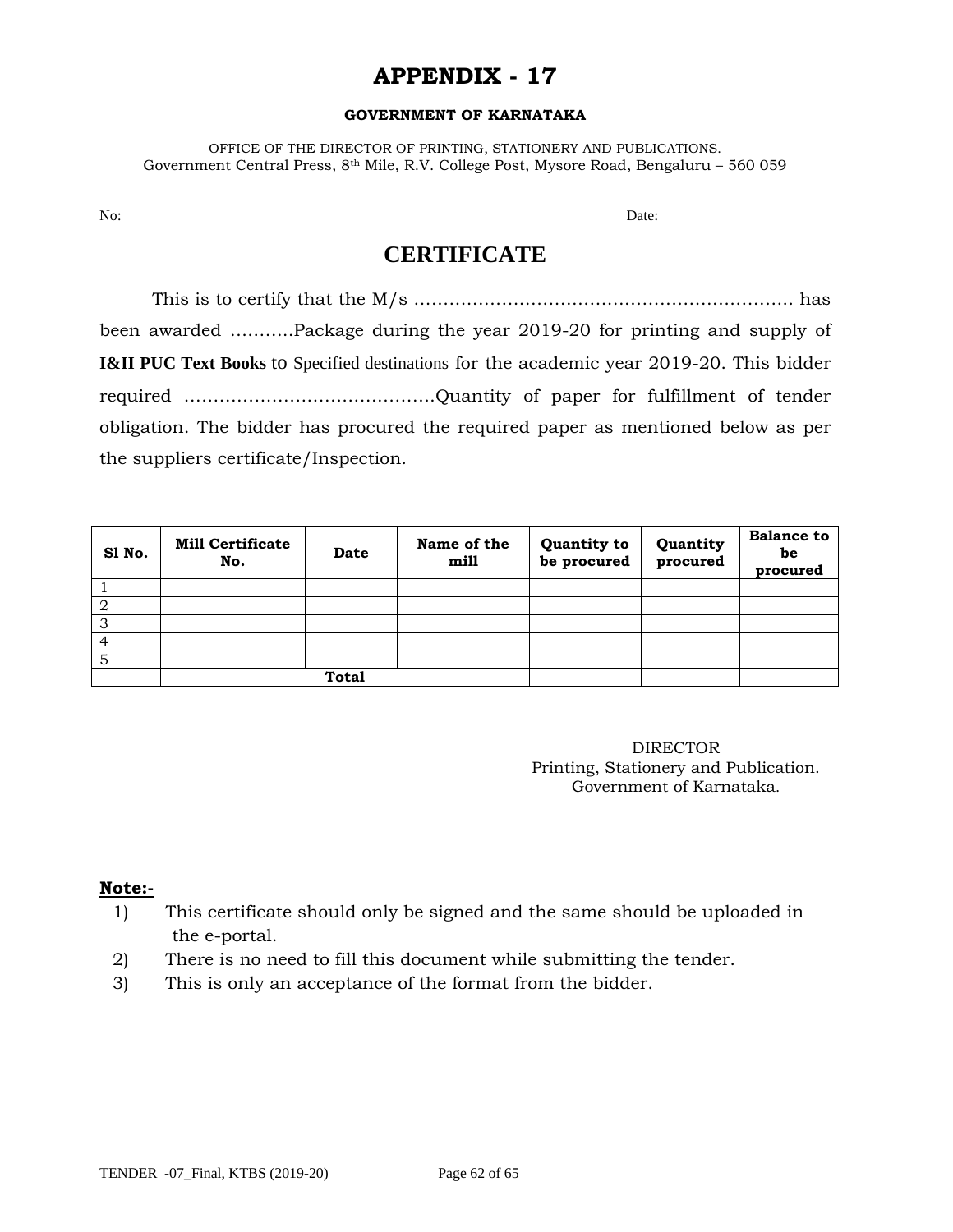# **APPENDIX – 18**

# CONTRACT FORM

#### **(to be executed on Rs500/- Stamp Paper)**

**THIS AGREEMENT** entered into on this the day of (Month), Two Thousand and \_\_\_\_\_ in Bengaluru,

#### **BETWEEN**

The Managing Director, The Karnataka Textbook Society®, Government of Karnataka, ("KTBS"), having its office at No.4, DSERT Building, 100 Ft ring Road, BSK III Stage, Bengaluru - 560 085, Karnataka State, India (hereinafter referred to as "**PURCHASER**") which expression shall unless repugnant to the context include the successors and assigns), on the one part,

**AND** 

\_\_\_\_\_\_\_\_\_\_\_\_\_\_\_\_\_\_(name and address), a Legal Entity having its registered office at \_\_\_\_\_\_\_\_\_\_\_\_\_\_\_\_\_\_\_(hereinafter referred to as "**SUPPLIER**") which expression shall unless repugnant to the context include its successors and permitted assigns, on the other part,

#### **WHEREAS,**

KTBS, floated a Tender to print and supply, **I & II PUC Text Books** in **SALE category** for students of Karnataka. And has accepted the Tender, submitted by the bidder for the print and supply of said Text Books for a sum of Rs.------------(Rupees only) hereinafter called **"The Contract Price"**

After evaluating the proposals, KTBS, has accepted the proposal submitted by M/s. \_\_\_\_\_\_\_\_\_ and issued to such **Successful Bidder** a Purchase Order vide No. \_\_\_\_\_\_\_\_\_\_\_\_\_dated \_\_\_\_\_\_\_\_\_\_.

The Parties hereto are required to enter into an Agreement, being these presents, to record the terms  $\&$ conditions and covenants set forth hereunder.

#### **NOW THIS AGREEMENT WITNESSETH AS FOLLOWS:**

- 1. In this Agreement words and expressions shall have the same meanings as are respectively assigned to them in Conditions of Contract referred to.
- 2. The following documents shall be deemed to form and be read and construed as part of this Agreement, viz.,
	- a) The Tender Form and the Price Schedule submitted by the Tenderer
	- b) The Schedule of requirements
	- c) The Technical Specifications
	- d) The General Conditions of Contract
	- e) The Special Conditions of Contract, and
	- f) The Purchase Order
- 3. In consideration of the payments to be made by the Purchaser to the Supplier as hereinafter mentioned, the Supplier hereby **covenants** with the Purchaser to print and supply of **I & II PUC Text Books** and to remedy defects therein in conformity in all respects with the provisions of contract.
- 4. The Purchaser hereby **covenants** to pay the Supplier in consideration of the printing & supply of **I & II PUC Text Books** and the remedying of defects therein, the Contract Price or such other sum as may become payable under the provisions of the Contract at the times and in the manner prescribed by the Contract.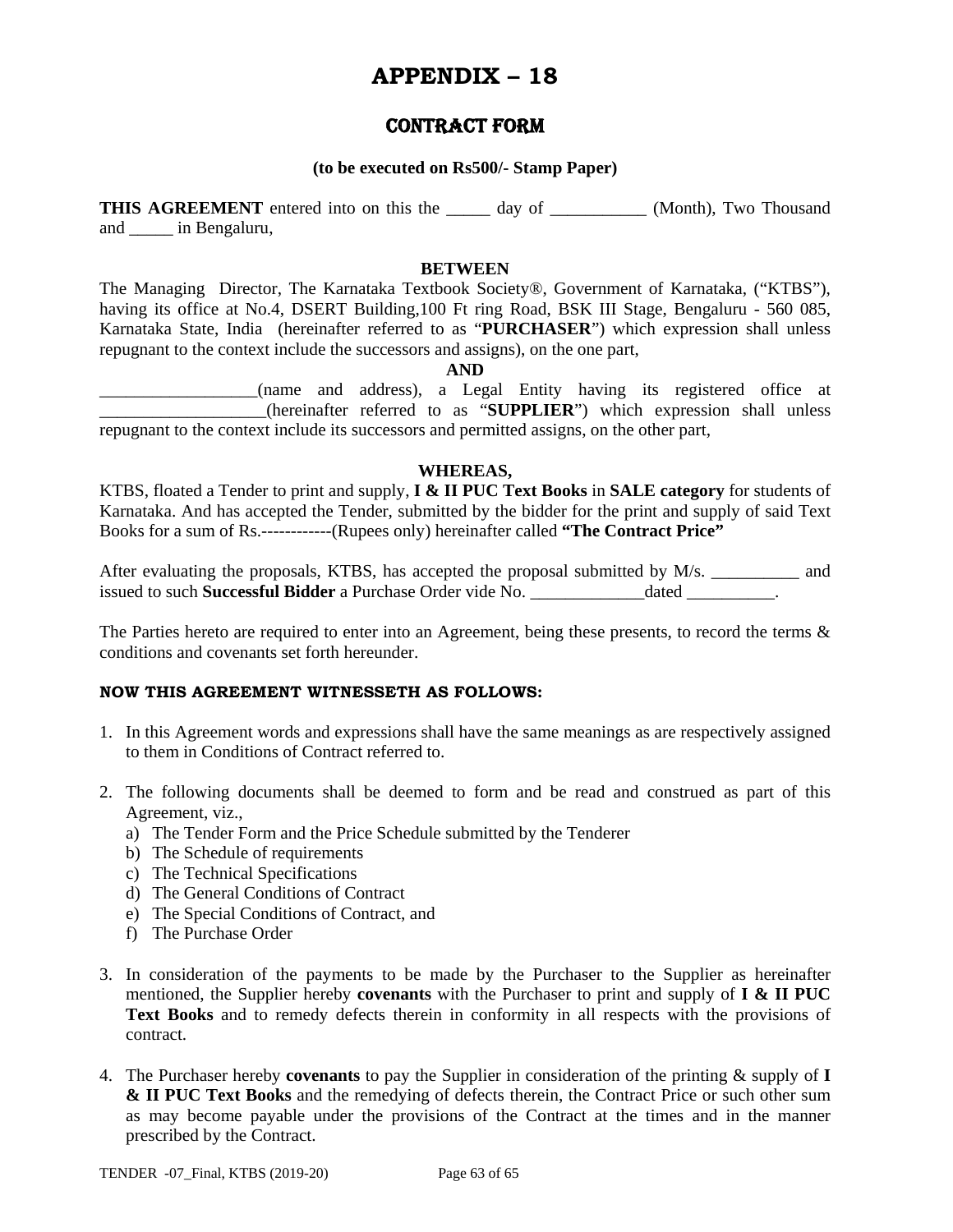Brief particulars of the student Diaries which shall be supplied by the Supplier are as follows:

| Package No Title | Color/Size | Page Nos., No of Copies Agreed Price |  |
|------------------|------------|--------------------------------------|--|
|                  |            |                                      |  |

Total Value: Rs.\_\_\_\_\_\_\_(Rupees\_\_\_\_\_\_\_only)

| <b>Execution period</b>     | 30 days from the Date of issue of CD. |
|-----------------------------|---------------------------------------|
| <b>Performance Security</b> | Bank Guarantee (5%)                   |

#### 5. **Assigning of Contract Agreement in whole or part**

The Supplier shall not assign or make over the contract, the benefit or burden thereof to any other person or persons or body corporate. No under letting or subletting to any persons or body corporate for the execution of the contract or any other part thereof is permitted, without the written consent of the Purchaser.

6. Supplier agrees to supply the entire quantity of Books printed within the time specified in the tender document to the Karnataka Text Books Society ® and no Books shall be sold,translate or any portion reproduced in the open market. He further agrees that failing to adhere to this clause shall attract penal provisions and invite blacklisting of Supplier.

**IN WITNESS** whereof, the parties hereto have caused this Agreement to be executed in accordance with their respective laws the day and year first above written. Signed, Sealed and Delivered by the

Said\_\_\_\_\_\_\_\_\_\_\_\_\_\_\_\_\_\_\_\_\_\_(For the Purchaser) In the presence of : $\frac{1}{2}$ 

Signed, Sealed and Delivered by the Said\_\_\_\_\_\_\_\_\_\_\_\_\_\_\_\_\_\_\_\_\_\_(For the Supplier)

In the presence of :\_\_\_\_\_\_\_\_\_\_\_\_\_\_\_\_\_\_